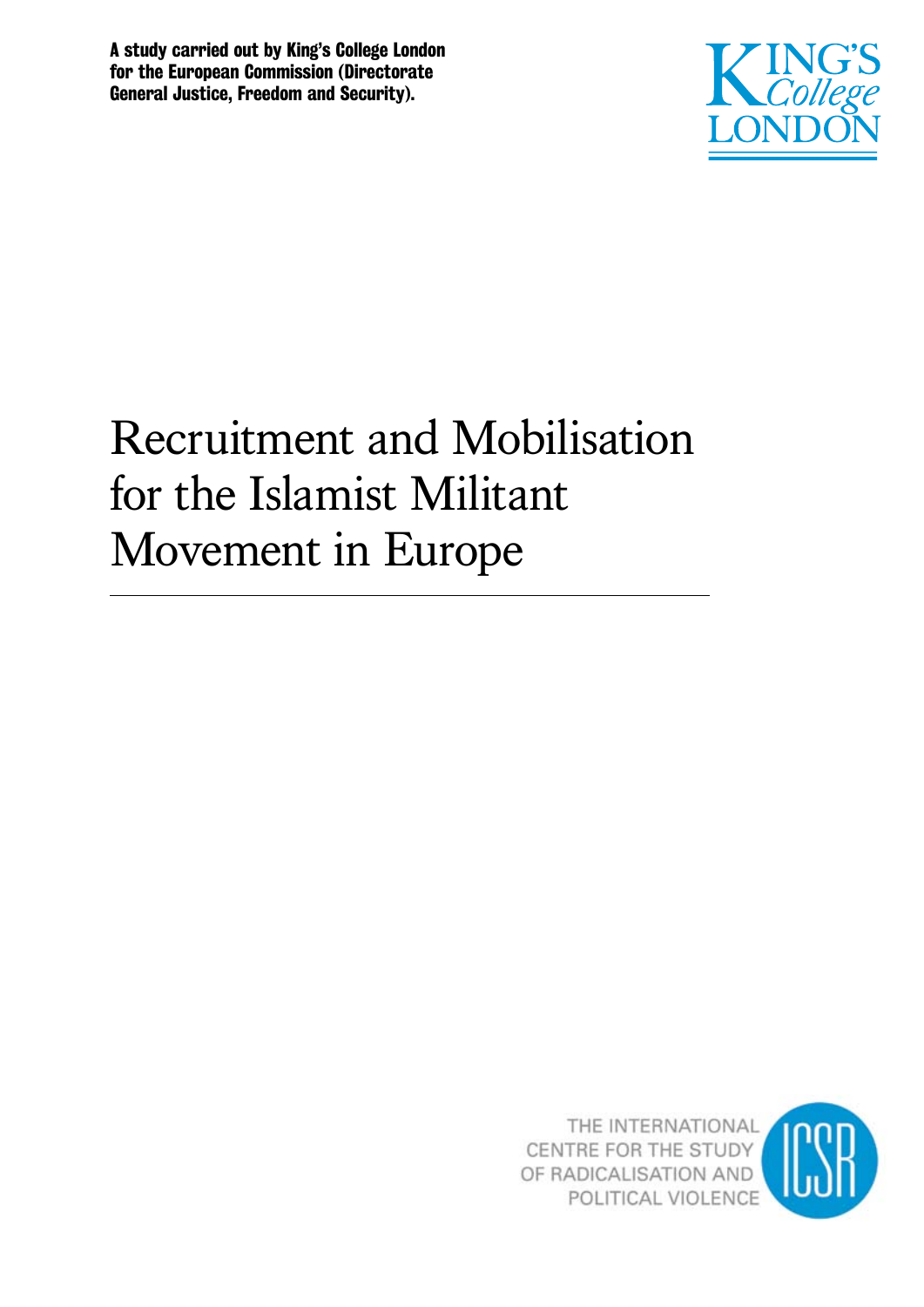This report presents a comprehensive<br>overview of the methods through which<br>Islamist militants in Europe mobilise overview of the methods through which Islamist militants in Europe mobilise their supporters and find new recruits. It finds that Islamist militant recruitment efforts have largely been driven underground, with little overt propagation and recruitment now occurring at mosques. Prisons and other 'places of vulnerability' continue to be a great cause of concern. Rather than 'radical imams', who have lost some influence, the report points out that 'activists' are now the 'engines' of Islamist militant recruitment. They often draw on recruits from so-called 'gateway organisations' which prepare individuals ideologically and socialise them into the extremist 'milieu'. It also shows how Islamist militants skilfully exploit young Muslims' identity conflicts between Western society and the 'cultural' Islam of their parents. Furthermore, the report highlights the role of the Internet which has come to play an increasingly important role in Islamist militant recruitment, either in support of 'real-world' recruitment or in entirely new forms of militant activism described as 'virtual self-recruitment'.

The reports finds there to be clear differences between countries in Southern Europe, where Muslim immigration is recent, and those in which the second and third generation of European Muslims is reaching adolescence. In countries with no second or third generation of European Muslims, language is less of an issue, nor is the conflict of identity between Western society and traditional culture as pivotal. Across all countries, however, the environment in which Islamist militants seek support has changed. Especially after the attacks in Madrid and London, open recruitment has become difficult. The authorities and many Muslim communities have become more vigilant and willing to confront extremism, yet there are no indications at all that the pressure of radicalisation has ebbed away. Based on these observations, the report argues that the trend towards 'seekers' and selfstarter groups will continue. It also predicts

#### **Disclaimer**

This study does not necessarily reflect the opinions and views of the European Commission nor is it bound by its conclusions.

> that, given the constraints now faced by Islamist militants in the 'open' environment, the significance of the Internet as a 'virtual' recruitment place will grow, with new forms of Islamist militant activism becoming more important.

#### For questions and queries, please contact **ICSR**

The report proposes a series of measures aimed at countering recruitment. In the short term, governments need to prevent the emergence of 'recruitment magnets' which allow 'seekers' and 'self-starters to find 'links to the jihad' and deepen their involvement in the Islamist militant movement. Governments also need to pay urgent attention to the situation in European prisons, which are likely to become major hubs for radicalisation and recruitment. Intelligence and law enforcement strategies have to be geared towards identifying the 'activist' leaders of cells. The report challenges governments to tackle the problem posed by gateway organisations, and to be clear and consistent in doing so. It also calls for more attention to be paid to extremist activities on the Internet. In the longer term, mainstream Muslim communities need to be re-vitalised and empowered. Law enforcement agencies need to build and/or re-establish trust with Muslim communities. It is also vital for schools to address the narratives used by violent extremists as well as the ways in which they are likely to be drawn into their circles. A similar effort is required on the Internet. The report concludes by saying that even longer term measures aimed at resolving the drivers of recruitment will not bear fruit unless the causes of radicalisation are successfully addressed.

#### Copyright clause

Reproduction is authorised, except for commercial purposes, provided the source is acknowledged and the following text accompanies any reproduction: 'This study was carried out by King's College London for the European Commission (Directorate General Justice, Freedom and Security). This study does not necessarily reflect the opinions and views of the European Commission nor is it bound by its conclusions.'

- This research was commissioned by the Directorate General for Justice, Freedom and Security of the European Commission. We gratefully acknowledge the encouragement and support received from Commission officials, especially André Rizzo, Hans-Christian Jasch and Angela Liberatore.
- The project was carried out by the International *Centre for the Study of Radicalisation and Political Violence (ICSR)* at King's College London with the help of the *Centre d'Études et de Recherches Internationales* (Paris) and the *Universidad Rey Juan Carlos* (Madrid).
- The authors of this report are Peter R. Neumann and Brooke Rogers. It draws on contributions from Rogelio Alonso (Spain) and Luis Martinez (France).
- The final version of this report was submitted in December 2007.

King's College London 138-142 Strand London WC2R 1HH United Kingdom

Tel : +44 207 848 2065 Fax: +44 207 848 2748 Email: peter.neumann@kcl.ac.uk

# Executive summary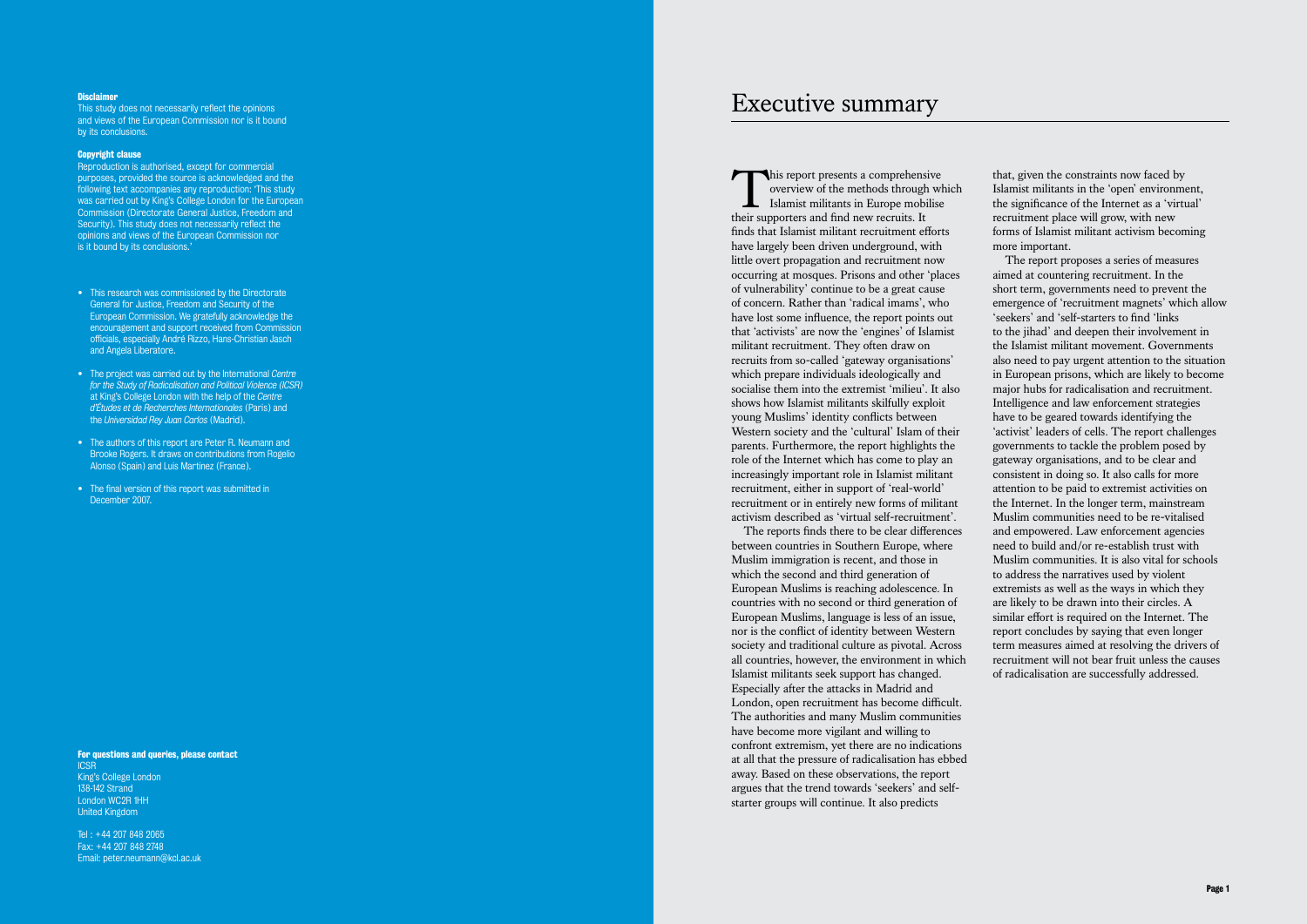# **Contents**

| Figures                 |                                       | $\mathfrak{Z}% _{C}=\mathfrak{Z}_{C}^{C}$ |
|-------------------------|---------------------------------------|-------------------------------------------|
| <b>Case Studies</b>     |                                       | $\overline{3}$                            |
| 1                       | <b>Introduction</b>                   | ${\bf 5}$                                 |
| 1.1                     | Definitions                           | 6                                         |
| 1.2                     | Social movement theory                | $\overline{7}$                            |
| 1.3                     | Methodology                           | 9                                         |
| $\boldsymbol{2}$        | <b>The Islamist Militant Movement</b> | 11                                        |
| 2.1                     | Modelling Al Qaeda?                   | 11                                        |
| 2.2                     | Cell structures in Europe             | 12                                        |
| 2.3                     | National differences                  | 15                                        |
| 2.4                     | Trends and dynamics                   | 17                                        |
| $\overline{\mathbf{3}}$ | <b>Recruitment Grounds</b>            | 19                                        |
| 3.1                     | <b>Mosques</b>                        | 19                                        |
| 3.2                     | Prisons                               | 23                                        |
| 3.3                     | Other locations                       | 25                                        |
| 4                       | <b>The Recruiters</b>                 | 28                                        |
| 4.1                     | The role of communities               | 28                                        |
| 4.2                     | Gateway organisations                 | 30                                        |
| 4.3                     | Radical imams                         | 32                                        |
| 4.4                     | Activists                             | 35                                        |
| 5                       | <b>The Message</b>                    | 39                                        |
| 5.1                     | Cognitive openings                    | 39                                        |
| 5.2                     | Group dynamics                        | 42                                        |
| 5.3                     | Frame alignment                       | 44                                        |
| 5.4                     | Justifying violence                   | 44                                        |
| 6                       | <b>The Internet</b>                   | 49                                        |
| 6.1                     | Internet-supported recruitment        | 50                                        |
| 6.2                     | Virtual self-recruitment              | 52                                        |
| 7                       | <b>Summary &amp; Recommendations</b>  | 55                                        |
|                         | Interviewees<br>Bibliography          | 59<br>61                                  |

# Figures

Chapter 2 Figure 1: Typology of Islamist militant cells in Europe

#### Chapter 3 Figure 2: Typology of 'Recruitment Grounds'

Chapter 4 Figure 3: Functions of recruitment agents

#### Chapter 5

Figure 4: The process of message dissemination

# Case Studies

Chapter 3 Mosques: Network of the 19th arrondissement (France)

#### Chapter 4

Radical imams: Abdul Jabbar van de Ven (Netherlands) Activists: Karin Abdelselam Mohamed (Spain)

#### Chapter 5

Kinship connections: the Madrid network (Spain)

#### Chapter 6

Virtual self-recruitment: Younis Tsouli (UK) Virtual self-recruitment: Irfan Raja (UK)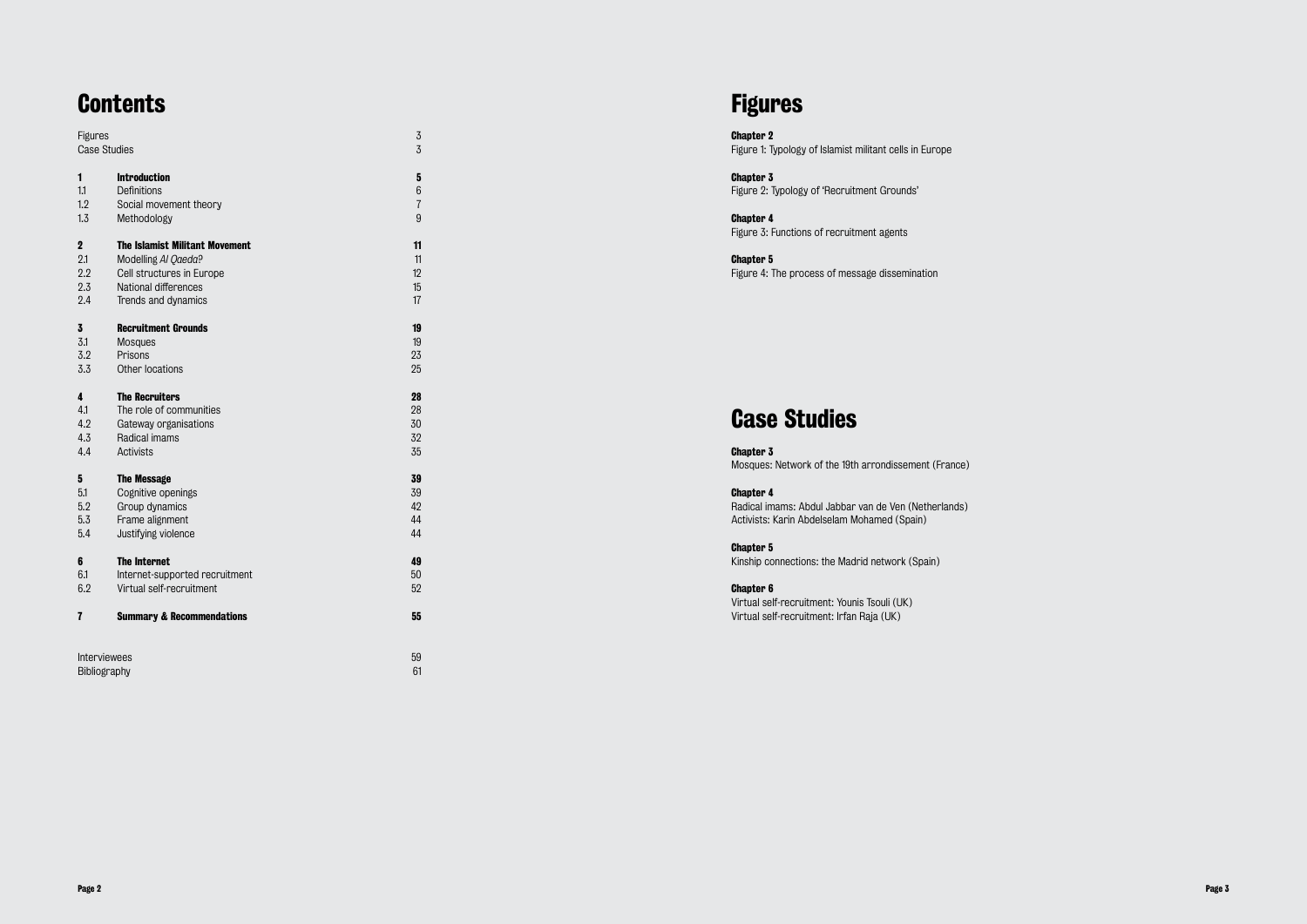This report deals with one of the least understood issues in the debate about terrorism and counter-terrorism. In recent years, much attention has focused on what people do once they have become members of a terrorist group. Equally, experts have arrived at a better understanding of the kinds of conditions and conflicts that prompt people to drift into political extremism (that is, radicalisation). Yet there continues to be little systematic insight into the mechanisms that connect the latter with the former. With notable exceptions, which can be found in the more general extremist/cult literature in social psychology, scholars have had little to say about the mechanisms through which radicalised individuals become members of a violent extremist group. There is no fully developed 'theory of terrorist recruitment', nor have analysts attempted to derive a full conceptual framework within which to understand the issue.

The objectives of this study are threefold. The first is to establish the nature of the process through which individuals in Europe become involved in Islamist militant groups and networks. The second is to trace developments and trends that have impacted on the process of recruitment. Finally, we aim to identify a series of recommendations through which emerging trends can be countered and recruitment into violent extremism curbed. As a result, we hope to provide the most comprehensive and up to date overview of the dynamics and structures that underlie recruitment into Islamist militancy in Europe. The structure of this report follows the research questions and aims set out above. Chapter 2 explains the changing structures of Islamist militancy in Europe. In Chapter 3, we examine the question of where recruitment into violent extremism takes place. Chapter 4 deals with the agents that are significant in the recruitment process and shows how they contribute to the process of 'joining up'. Chapter 5 looks at the nature of the message and the (social) process through which it is disseminated. Chapter 6 highlights the role of the Internet and other kinds of new media in facilitating the process of recruitment. In Chapter 7, we summarise the findings of our study and develop a series of recommendations that may help policymakers in developing counter-strategies. **Than Introduction**<br>
This report deals with one debate about terrorism a<br>
much attention has focure<br>
at a better understanding of the<br>
prompt people to drift into polit<br>
Yet there continues to be little s<br>
that connect t

This study seeks to address this omission by exploring the methods through which violent radicals mobilise support for terrorism and, in particular, the ways and means through which they find recruits. Empirically, our study focuses on the situation in the European Union (EU), and it concentrates on groups that could be described as 'Islamist militant' in approach and ideology, though conscious efforts have been undertaken to situate the research within the broader framework of what is known about recruitment into violent extremism more generally as well as with reference to groups of different ideological dispositions.

Before doing so, however, it is necessary to clarify the terminology as well as explain the theory and methods that have been used in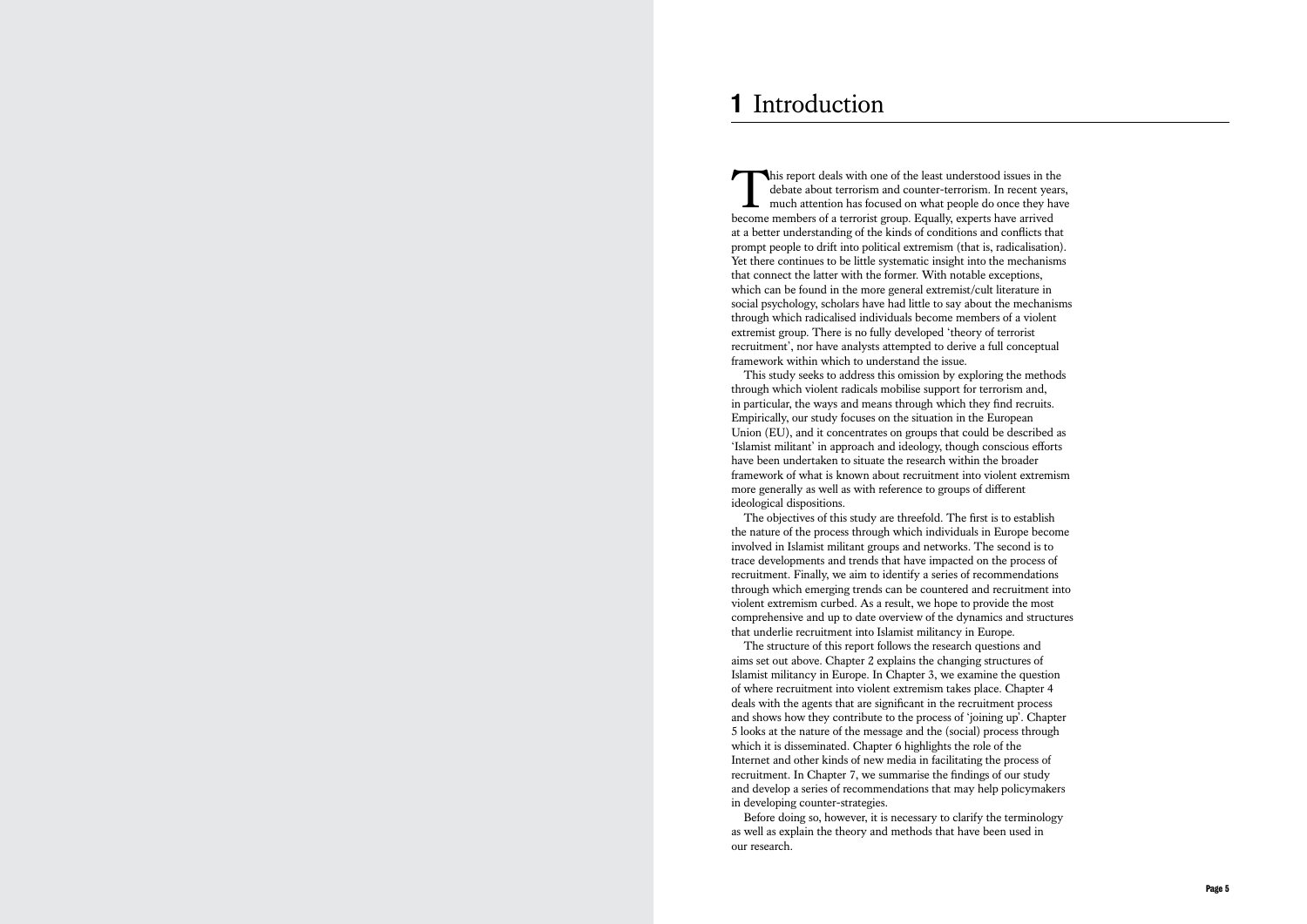## 1.1 Definitions

Some of the terms and expressions used in this report refer to concepts that are widely contested. In order to avoid confusion and misinterpretations – as well as in order to make it possible for the report to be read in a focused way – it is essential to be clear about how they have been understood by the authors of this report.

The key variable which this study hopes to investigate is recruitment. A popular understanding would suggest that recruitment describes the ways and methods through which organisations seek to gain members or active supporters. In the context of this study, this would mean the process by which individuals are 'spotted… monitored… and manipulated… with the final purpose of having these people participate in the *jihad*'. 1 However, while this may represent one way of conceptualising recruitment into violent extremism, most analysts would agree that it is too 'top-down' to understand the phenomenon in its full complexity. As Marc Sageman and others have argued, 'the process of joining the jihad… is more of a bottom-up than a top-down activity', with individuals actively seeking out opportunities to be recruited rather than being 'brainwashed' or 'manipulated' into joining up. 2 Without wanting to make prior assumptions about whether the former or the latter is more accurate, we believe that the aims and objectives of this study are most likely to be met by conceiving recruitment in the broadest possible terms, that is, as *the process through which individuals join entities engaged in violent extremism*.

Furthermore, for reasons of conceptual clarity, we believe it is important to distinguish between recruitment and radicalisation. Although the two concepts are related, they denote distinct phenomena in that recruitment 'involves practical steps towards [joining a violent group]', whereas radicalisation describes the changes in attitude that lead towards sanctioning and, ultimately, the involvement in the use of violence for a political aim. 3 Simply put, recruitment is situated at the interface between radicalisation and the pursuit of violence. It represents, in the words of Michael Taarnby, 'the bridge between personal belief and violent activism'. 4

Another term frequently used in this study is extremism. Typically, this expression refers to political ideologies that are opposed to a society's core (constitutional) values and principles. In the European context, this could be said to apply to ideologies that are supremacist in nature and disregard basic principles of democracy and human dignity. <sup>5</sup>However, the term has also been used to describe the *methods* through which political actors attempt to realise their aims, that is, by adopting means 'which show disregard for the life, liberty, and human rights of others'. 6 Given this ambiguity, it makes sense to qualify the concept by adding the adjective 'violent', that is, *violent extremism*.

Typically, the kind of violence encountered in this study is terrorist in nature. To avoid the longstanding (and seemingly never-ending) dispute about the definition of terrorism, 7 we decided to follow the technical definition adopted in the EU's *Framework Decision on Combating Terrorism* <sup>8</sup> as well as the United Nations' (UN) *High-Level Panel on Threats, Challenges and Changes* which, in late 2004, proposed to define terrorism as 'any action.. that is intended to cause death or serious bodily harm to civilians or non-combatants, when the purpose of such act, by its nature and context, is to intimidate a population, or to compel a Government or an international organization to do or to abstain from doing any act'. 9

The actors which this study investigates are described as Islamist militants. Based on a thorough evaluation of the literature, $\mathfrak{v}_0$  we believe that Islamist militancy combines a strict, literalist practice of Islam (often referred to as *Salafi* or *Wahhabi*)<sup>1</sup> with a revolutionary political ideology (Islamism), proclaiming a global community of believers (the ummah) to be liberated and/or united under Islamic rule, and the belief that the most effective way of accomplishing this aim is through violence or 'armed struggle' (often referred to as *jihad*).12 Followers of this movement typically believe themselves to be engaged in a war against a coalition of Christians and Jews (the so-called Crusader and Zionist Alliance) as well as apostate Muslim rulers in which it is the individual duty of every Muslim to defend the *ummah*.

### 1.2 Social movement theory

The study of terrorism brings together scholars from many different disciplines. This allows for cross-fertilisation, but it also means that the multitude of prisms through which to look at the phenomenon can sometimes be confusing. Many studies of terrorism – as well as much of the popular discourse – is based on what some experts call 'strain theory', that is, the idea that terrorist mobilisation is a response to the amount of strains and stresses encountered by a particular society: the more people feel frustrated and alienated, the more likely they are to join groups that resist the perceived sources of their frustration. As a result, many authors have focused on the so-called 'roots and causes' of terrorism, hoping that it will be possible to formulate effective counter-terrorism policies based on a correct appreciation of the sources of people's grievances. Arguments range from the role of poverty, political leaning, perceptions of grievance and threat, to a search for identity, personality factors and religion, without one single factor providing a fully satisfactory answer to the question of why terrorism occurs.<sup>13</sup>

<sup>3</sup> Michael Taarnby, 'Jihad in Denmark: An Overview and Analysis of Jihadi Activity in Denmark, 1990-2006', *Danish Institute of* 4 Michael Taarnby: 'Recruitment of islamist terrorists in Europe: Trends and Perspectives', Research Report funded by the Danish

<sup>8</sup> European Union, Council Framework Decision on Combating Terrorism, 13 June 2002, EU Document 2002/475/JHA.<br>9 Report of the Secretary-General's High Level Panel. United Nations Document A/59/665 (2004).

<sup>1</sup> This definition was adopted by the Dutch domestic intelligence service in its 2002 study of recruitment. See AIVD, *Recruitment for the Jihad in the Netherlands* (The Hague: AIVD, 2002), p. 7.

<sup>2</sup> See Marc Sageman, *Understanding Terror Networks* (Philadelphia, PA: University of Pennsylvania Press, 2004), p. 122

*Ministry of Justice*, 14 January 2005, p. 6. 5 Fernando Reinares, quoted in David J. Kilcullen, 'Subversion and Countersubversion in the Campaign against Terrorism in

Europe', *Studies in Conflict and Terrorism*, 30(8) (2007), p. 652. 6 Roger Scruton, *The Palgrave Macmillan Dictionary of Political Thought*, 3rd ed. (Basingstoke: Palgrave Macmillan, 2007).

<sup>10</sup> See, for example, John Esposito, *Unholy War: Terror in the Name of Islam* (Oxford: Oxford University Press, 2002); Gilles Kepel, *Jihad: Expansion et Déclin de l'Islamisme* (Paris: Éditions Gallimard, 2000); Guido Steinberg, *Der nahe und der ferne Feind* (Munich: CH Beck, 2005); Quintan Wiktorowicz, 'A Genealogy of Radical Islam', *Studies in Conflict and Terrorism*, 28(2) (2005).

<sup>11</sup> Not all Salafis are militant Islamists. For distinctions amongst followers of the Salafi movement, see Quintan Wiktorowicz, 'Anatomy of the Salafi Movement', *Studies in Conflict and Terrorism*, 29(3) (2006), pp. 207-39.

<sup>12</sup> This definition follows the typology put forward by David Kilcullen in Kilcullen, 'Subversion', p. 653. We are conscious that the concept of *jihad* has a variety of meanings in Islamic theology, but Islamist militants use it almost exclusively in the context of armed struggle. See Esposito, *Unholy War*, pp. 26-8.

<sup>13</sup> See Tore Bjorgo (ed.), *Root Causes of Terrorism: Myths, Realities, and Ways Forward* (New York and London: Routledge, 2005). Also Louise Richardson, *What Terrorists Want: Understanding the Terrorist Threat* (London: John Murray, 2006).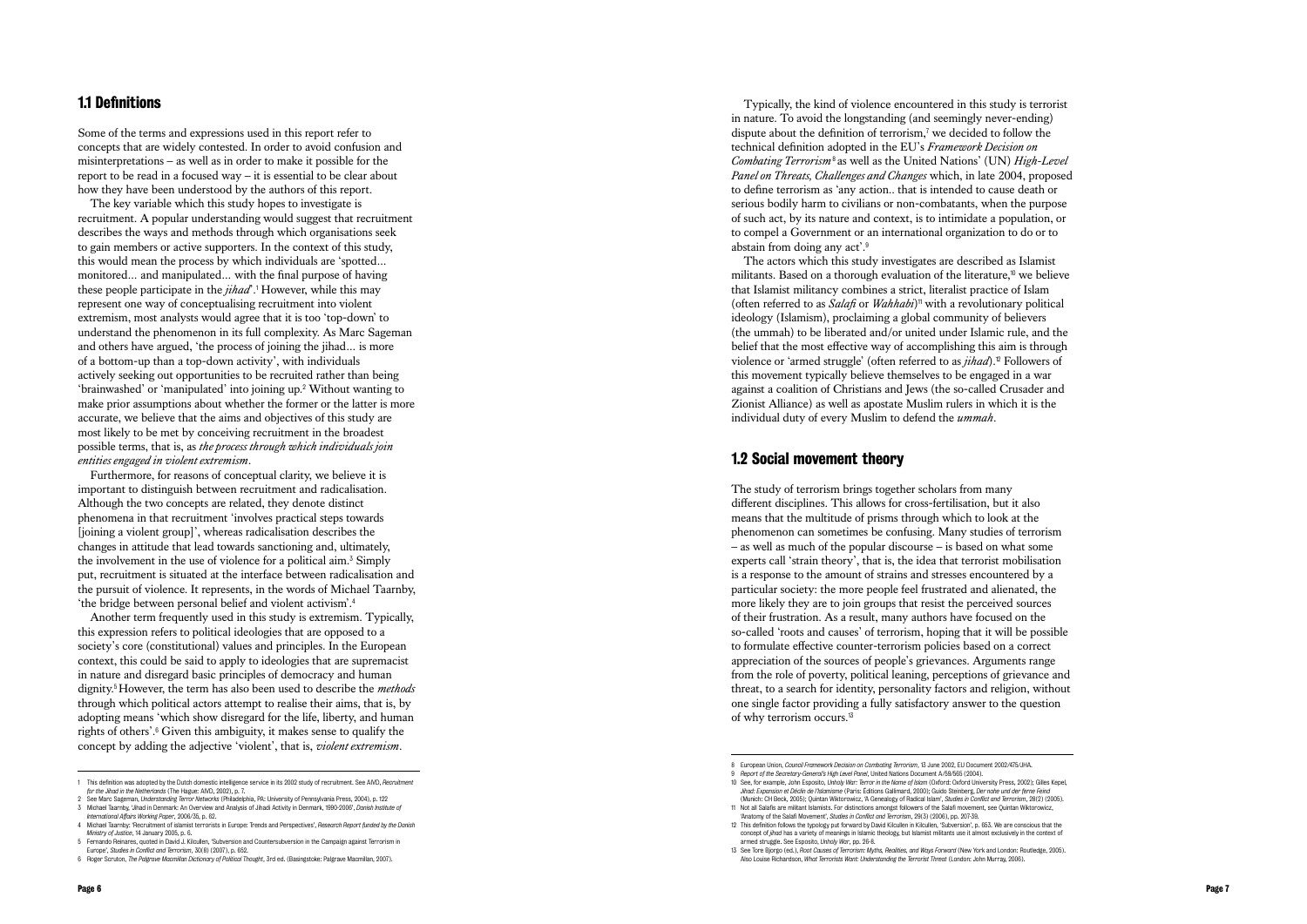One of the main criticisms of this approach is that, while grievances are widespread, terrorism is not. On the contrary, some of the most repressive as well as economically deprived societies have experienced little political violence, whereas many prosperous and stable countries have been the targets of many terrorist campaigns. Likewise, some of the conditions which have been identified by 'strain theorists' as the principal causes of contemporary Islamist militancy in the Arab world – the rise of modernity, the aggressive imposition of Western culture, the lack of democracy and access, as well as the gap between rich and poor – are uniform across the countries of the Middle East, yet some have seen significantly higher levels of terrorism and political upheaval than others.<sup>14</sup> Even some of the strain theorists concede that – while alienation and frustration may be useful indicators for radicalisation and 'revolutionary potential' – they are rarely sufficient in explaining why political violence *actually* occurs.<sup>15</sup>

Second, social movement theorists pay much attention to the process through which messages (or 'frames') are conveyed to potential supporters: while the content of such messages matters, it is equally important, for example, to look at how 'frames' are sequenced and whether the frame 'articulator' is credible.<sup>19</sup> The aim of this process

The difference between 'revolutionary potential' and actual revolution lies in the extent to which social movements succeed in mobilising people's grievances and alienation and channel them into concrete action. Though scholars in this particular field of sociology<sup>16</sup> have, until recently, paid little attention to terrorist groups, $\pi$  we believe that social movement theory provides a uniquely relevant perspective through which to understand the process of mobilisation of which recruitment forms a vital part. In particular, there are three insights and/or emphases drawn from social movement theory that have provided useful lines of inquiry which have informed, guided and structured our research.

First, social movement theory postulates that movements act (more or less) rationally in mobilising their resources. Depending on what they believe suits their purposes, they will attempt to take advantage of formal structures as well as informal networks and use all the communication channels open to them, yet they will also adapt and respond to constraints and externally imposed limitations.18 We believe that this way of looking at resource mobilisation offers a useful prism through which to interpret changes in the Islamist militant recruitment environment. In particular, it suggests that the choice of locations and media through which to approach potential recruits is likely to be determined by a cost/benefit analysis, weighing the benefits in terms of mobilisation against the potential drawbacks, such as attention by law enforcement and opposition from community leaders opposed to violent extremism.

is to achieve 'frame alignment', that is, the convergence between the movement's narrative and the views of their recruits. In our case, this requires examination of *what* violent extremists are saying but also *how* and *when* they are saying it. We will need to focus on what kinds of messages are conveyed at which stage of the recruitment process and what role is played by different types of frame 'articulator', such as charismatic leaders and 'hate preachers'.

Third, social movement theory argues that informal ties and social networks play a vitally important part in the process of mobilisation. For instance, Quintan Wiktorowicz maintains that 'frame alignment' is rarely sufficient in persuading people to engage in 'risky behaviour' (such as violence or crime), and that involvement in acts of violence tends to be preceded by a process of 'socialisation' which alters perceptions of self-interest and increases the value of group loyalties and personal ties.20 The value of these dynamics to the study of terrorism was highlighted by Donatella della Porta in her research on left-wing groups in Italy and Germany.<sup>21</sup> and it heavily influenced the work of Sageman, who applied della Porta's findings to the Islamist militant movement.<sup>22</sup> Social networks are likely, therefore, to be relevant to our study, and – in addition to resource mobilisation and the 'framing process' – they will constitute a third line of inquiry that will be kept in mind when looking at the process through which violent extremists maintain support and find new recruits.

#### 1.3 Methodology

Having outlined key concepts as well as the theoretical foundations of this study, it is necessary to provide a brief overview of the methods and approaches that were used in the course of the research. The research which forms the basis of this report was carried out over a period of ten months, from December 2006 to November 2007. Its approach is qualitative, with evidence based on a combination of secondary and primary sources.

We began our research by conducting an extensive review of the existing literature related to recruitment, radicalisation, and violent extremism. Reflecting the composition of the research team, our approach was inter-disciplinary, drawing on monographs, edited volumes and recent journal articles in the disciplines of sociology, social psychology, history, anthropology, political science as well as the much narrower field of 'terrorism studies'.

Empirical evidence was gleaned from a systematic reading of published policy reports by governments and independent researchers as well as other publicly available materials, such as relevant articles which have appeared in newspapers and magazines. In addition, we have carried out extensive fieldwork, including nearly forty semi-structured interviews with individuals residing in three EU counties (France, Spain, and the United Kingdom). Interviewees were selected from three categories. We interviewed law enforcement

*A Comparative Analyis of Italy and Germany* (Cambridge: Cambridge University Press, 1995). 18 Meijer, 'Taking the Islamist Movement', p. 280.

<sup>19</sup> See Robert D. Benford and David A. Snow, 'Framing Processes and Social Movements: An Overview and Assessment', Annual<br>6 . *Review of Sociology*, 2 (2000), pp. 611-39. Also Quintan Wiktorowicz, 'Joining the Cause: Al Muh 10; available at http://www.yale-university.com/polisci/info/conferences/Islamic%20Radicalism/papers/wiktorowicz-paper.pdf

<sup>14</sup> Roel Meijer, 'Taking the Islamist Movement Seriously: Social Movement Theory and the Islamist Movement', *IRSH*, 50 (2005), p. 280.

<sup>15</sup> See Louise Richardson, 'Introduction' in Louise Richardson (ed.), *The Roots of Terrorism* (New York: Routledge, 2006), p. 2. 16 For an overview of the literature, see Sidney Tarrow, *Power in Movement*, 2nd ed. (Cambridge: CUP, 1998); Doug McAdam,

Sidney Tarrow and Charles Tilly, *Dynamics of Contention* (Cambridge: Cambridge University Press, 2001). 17 A notable exception is Donatella della Porta. See Donatella della Porta, *Social Movements, Political Violence and the State:*

<sup>20</sup> Ibid.

<sup>21</sup> Della Porta, *Social Movements*, Chapter 6.

<sup>22</sup> Sageman, *Understanding Terrorist Networks*, Chapter 5.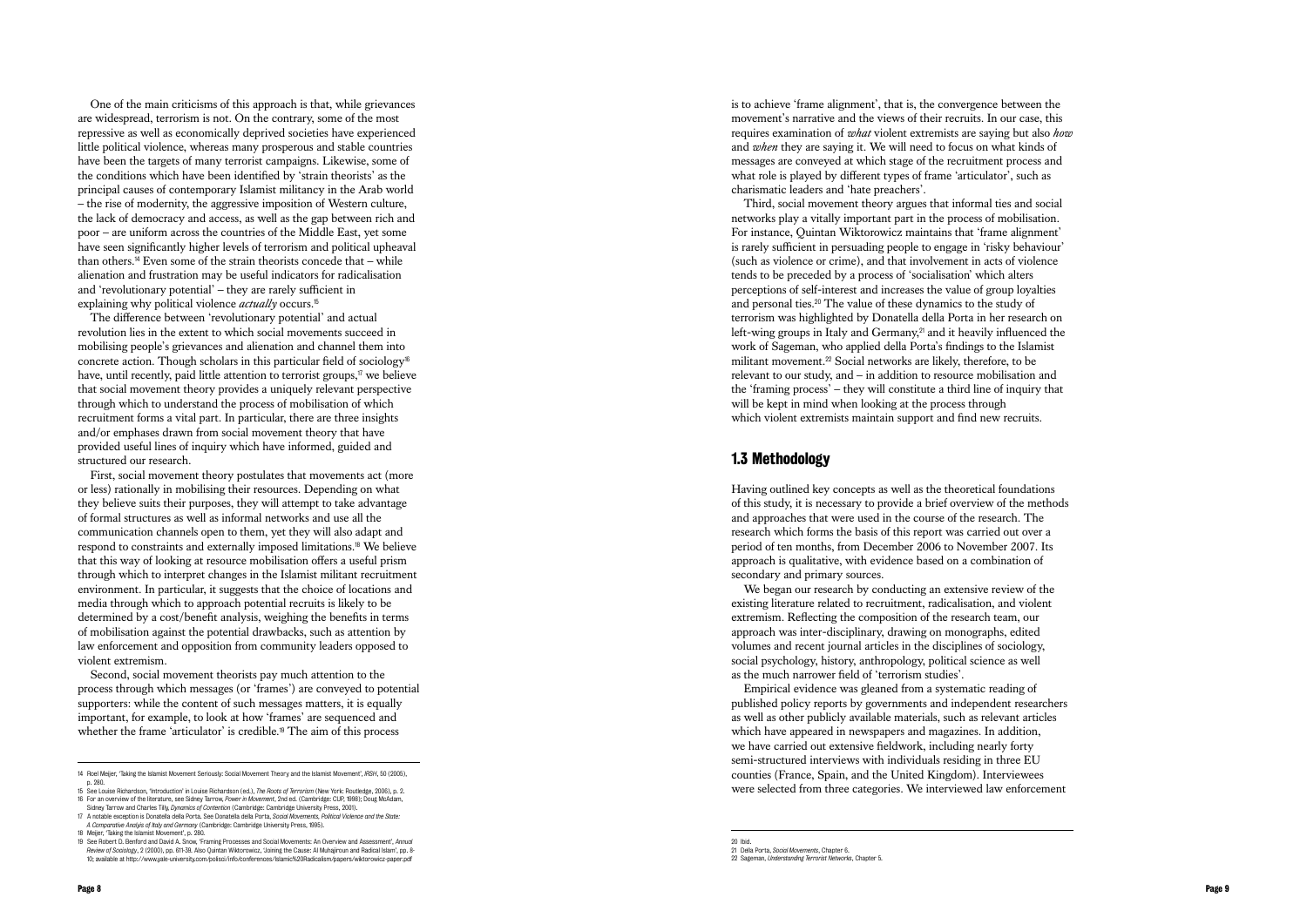and intelligence officials dealing with recruitment and radicalisation; 'community leaders', such as youth workers and imams, from areas in which recruitment has taken place; and 'radicals' as well as 'former radicals' who were members or close to groups or networks that approved of and/or facilitated violent extremism.

This multi-tiered approach made it possible for us to gain firsthand insights from a variety of different perspectives, depending on interviewees' relative proximity to the recruitment process. Needless to say, the interviews do not constitute a representative sample, but they have proved useful in *complementing* as well as *substantiating* some of the findings that were gleaned from other sources. In particular, they have allowed us to 'update' the observations made in the academic literature, which often tends to lag several years behind. Furthermore, it needs to be stressed that all interviews were conducted in accordance with the three participating institutions' respective codes on ethical conduct governing research involving human beings.

Though this report claims to provide an overview of the situation in Europe, it is not a country by country account. Given available time and resources, this would not have been feasible, nor would the production of a European 'handbook' on recruitment be particularly insightful. Our desk-based research took into account relevant reports and publications from all over Europe, yet most of the empirical evidence – including all the fieldwork – relates to developments in France, the United Kingdom and Spain. Though precise figures are hard to come by (many EU member states do not hold records on their residents' religious affiliation), the three countries are estimated to comprise about half of the Muslim population in the EU,23 and they have all seen significant levels of Islamist militant activities in recent years. Looking at a variety of different countries has made it possible to determine similarities and differences in patterns, structures and processes. At the same time, limiting the fieldwork sample to just three countries allowed us to concentrate on identifying the key analytical variables – that is, the dynamics and processes involved in recruitment – rather than getting bogged down in sterile fact-finding exercises, producing information that is likely to be out of date by the time this report will be publicly available. Needless to say, where conditions are believed to differ significantly from the rest of Europe, this will be pointed out.

Faving established that social movement theory is the most<br>appropriate framework through which to look at the quest<br>of recruitment (see 1.2), we need to better understand the<br>nature of the movement and the context in which appropriate framework through which to look at the question  $\blacktriangle$  of recruitment (see 1.2), we need to better understand the nature of the movement and the context in which this theory will be applied. This chapter will identify the core structures of which the Islamist movement is composed as well as the dynamics that are likely to impact on the ways in which individuals join. First, we will try to make sense of the multi-faceted nature of the Islamist movement. Based on this evaluation, we will then develop a typology of Islamist militant cell structures in Europe. This will be followed by a section that highlights the differences between European countries and how they are likely to impact recruitment. Based on our assessment – and drawing on the secondary literature in the field – we will then distil a number of key trends and dynamics, concluding that the process of joining Islamist militancy in Europe has become more diffuse, with more flexible recruitment patterns and less direction from the movement's leadership.

Since the terrorist attacks of 11 September 2001, numerous attempts have been made to explain what the Islamist militant movement – often popularly (and sometimes misleadingly) referred to as *Al Qaeda* – constitutes. In the period immediately following the 9/11 attacks, *Al Qaeda* was portrayed as a hierarchical organisation with a clear chain of command and control. *Al Qaeda*, it was argued, resembled a spider web, with Osama Bin Laden at the centre and sleeper cells around the world, ready to strike at Western targets at any moment.24Quickly, this idea gave way to the notion of *Al Qaeda* as a franchise operation. According to Olivier Roy and Peter Bergen, for example, rather than planning particular operations, the leadership merely sponsored acts of terrorism, subcontracting them to local groups who were given permission to take action on behalf of the wider movement.<sup>25</sup> Yet others believed it was wrong to understand *Al Qaeda* as a coherent organisation at all. Rather, it represented an ideology which could be claimed by anyone who identified with certain beliefs. In this view, the movement operated according to the principles of 'leaderless resistance' in which the leadership provided incitement and (religious) justification but left it to their **21 The Islamist militant movement theory is the most<br>
<b>T** arong established that social movement theory is the most<br>
appropriate framework through which to look at the question<br>
nature of the movement and the context in

### 2.1 Modelling *Al Qaeda* ?

23 See, for example, Jocelyne Cesari, *When Islam and Democracy Meet: Muslims in Europe and the United States* (Basingstoke:

available at http://reactor-core.org/leaderless-resistance.html.

Palgrave, 2004), pp. 183-4. Also Ceri Peach, 'Muslim Population of Europe: A Brief Overview of Demographic Trends and Socioeconomic Integration' in Center for Strategic and International Studies, *Muslim Integration: Challenging Conventional Wisdom in Europe and the United States* (Washington, DC: CSIS, 2007), p. 9.

<sup>24</sup> See Paul L. Williams, *Al Qaeda: Brotherhood of Terror* (New York: Alpha, 2002), Chapters 7 and 8; also Rohan Gunaratna, *Inside Al Qaeda* (London: Hurst, 2002), Chapter 2.

<sup>25</sup> See Olivier Roy, 'Netzwerk des Terrors – Markenzeichen al-Qaida', Le Monde Diplomatique (German edition), 10 September 2004; Peter Bergen, *Holy War Inc.: Inside the Secret World of Osama bin Laden* (London: Phoenix, 2001), Chapter 10. 26 See Jessica Stern, 'The Protean Enemy', *Foreign Affairs*, July/August 2003. Ironically, the idea of 'leaderless resistance' was formulated by American right-wing extremists. See Louis Beam, 'Leaderless Resistance', *The Seditionist*, February 1992;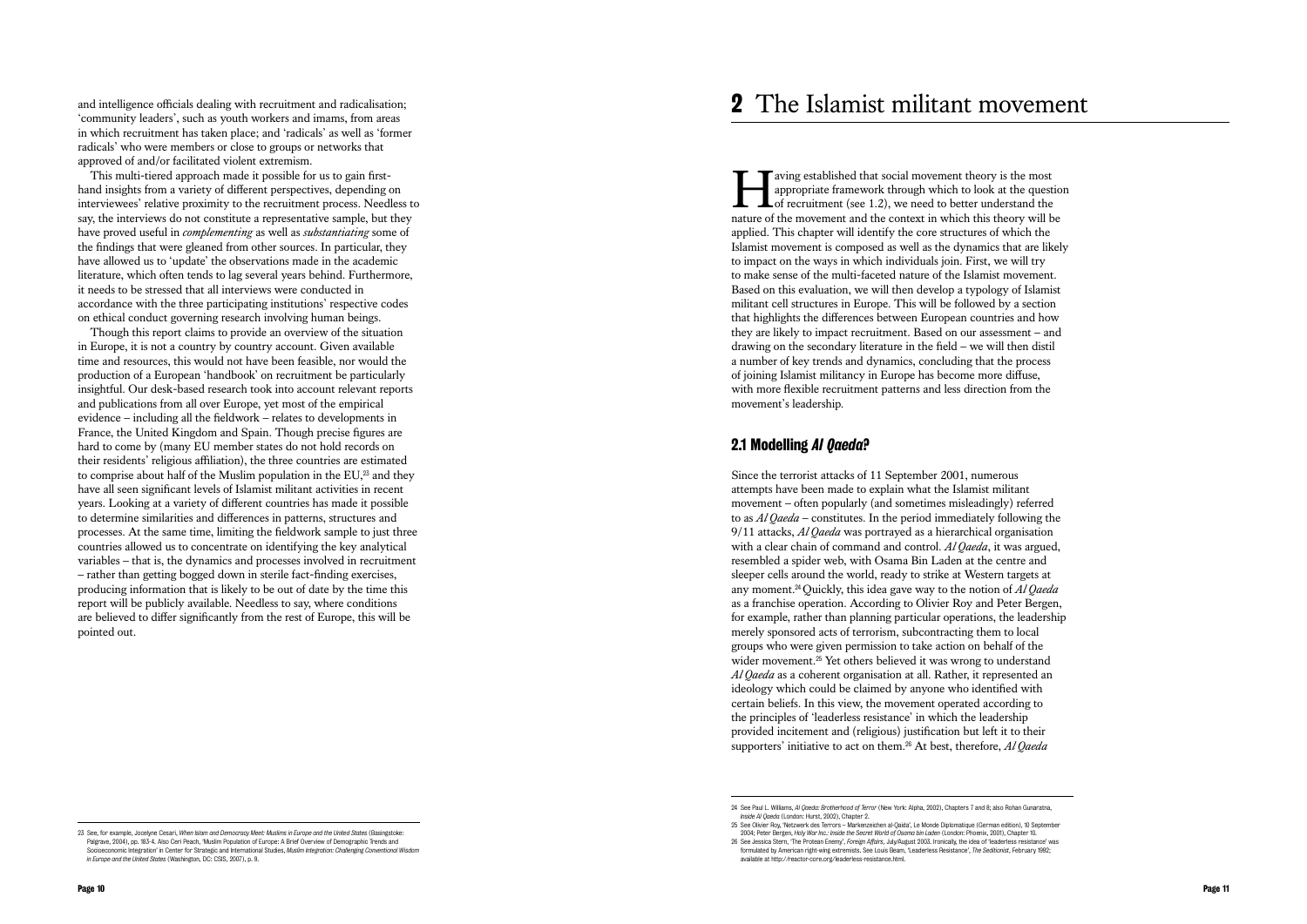represented 'an amorphous movement held together by a loosely networked transnational constituency'.<sup>27</sup>

The three images described above are often portrayed as competing visions. In reality, they all represent accurate understandings of the contemporary Islamist militant movement. In one of the best appreciations of *Al Qaeda*, Jason Burke argued that the Islamist militant movement operated at three levels: the 'hard core', consisting of Bin Laden, his deputy Ayman Al Zawahiri and their lieutenants; the 'network', made up of *mujahideen* who took part in *jihad* or spent longer periods in training camps abroad, have returned to their home countries and are now involved in local groups; and the wider 'movement' of all those who identify with *Al Qaeda* ideology and are prepared to act out the 'hard core's' ideas while having no direct association with its members and only loose connections to the 'network'.28 Burke emphasises that, throughout the history of the movement, the relationship between the three levels has never been static. Indeed, he argues that it is the interplay between the different levels that explains the changing dynamics of the movement.<sup>29</sup>

There can be no doubt that – compared to 'old' terrorist groups such as the Irish Republican Army (IRA) or Basque Homeland and Liberty (ETA) – the multi-faceted nature of Islamist militancy makes it difficult to understand how the movement 'ticks'. This is particularly true when trying to make sense of the Islamist militant movement in Europe. On the one hand, there are some who believe that Islamist militants in Europe continue to be organised in structured cells, which receive training and other resources from the *Al Qaeda* 'hard core' and rely on its leadership for strategic direction.<sup>32</sup> Others, however, contend

Burke's observations are reflected in the writings of some of the movement's most important strategists. Abu Musab al Suri, one of *Al Qaeda*'s leading military thinkers, anticipated the diffusion of the movement that took place in the wake of the invasion of Afghanistan, and argued that this development was highly desirable. In his view, direct relationships between the 'hard core' and operative units had to be discouraged, with the only link between the core and its 'tentacles' being 'a common aim, a common doctrinal program and a… selfeducational program'.30 Moreover, he believed that the movement's global campaign had to assume a variety of different forms, ranging from large-scale insurgencies ('open fronts') to local or regional campaigns ('*tanzims*') and small cells engaging in sporadic acts of terrorism ('the jihad of individualised terrorism'). Like Burke, Al Suri argued that *Al Qaeda* was 'a system, not an organisation'.<sup>31</sup>

### 2.2 Cell structures in Europe

that the Islamist militancy in Europe has mutated into an autonomous phenomenon consisting of groups of alienated, 'home-grown' Muslims – often described as 'self-starters'33 – who have adopted the language of *Al Qaeda* but act on their own accord. In this view, contemporary Islamist militancy in Europe is an extreme, violent form of popular culture, which will never be eradicated as long as government continue to focus on eliminating the 'leadership' of the movement.34 In fact, according to some observers, it is the absence of a clear leadership which makes the Islamist militant movement in Europe distinctive.<sup>35</sup> As with the debate about *Al Qaeda*, the different ideas about the nature of the Islamist militant movement in Europe are not mutually exclusive. On the contrary, the two models can be said to represent 'ideal types' which are located at opposite ends of a scale. On this hypothetical scale, the degree to which cells rely on direction and resources from the 'hard core' (autonomy) and the way in which they were recruited (selection) determine their location between the two poles. Drawing on these distinctions, we believe that there are at least three types of cell which can be found in Europe (see Figure 1):

- The first is the 'chain of command' cell. This type of cell is recruited 'top down' with the aim of carrying out operations on behalf of the central leadership. The recruitment process is led and/or directed by a member or senior associate of the 'hard core' who identifies and approaches individuals (or groups of individuals) whose dedication, skills and general profile match the requirements. The cell is fully resourced by the organisation, with funding and equipment supplied by other parts of the network. Where feasible, members of the cell are sent to training camps abroad. The nature of their mission and the decision to activate the cell is determined by the movement's leadership rather than by the recruits themselves.
- The second type can be described as 'guided' cell. Guided cells are largely self-recruited, often emanating from what Sageman described as 'cliques'.36 Through members' associations or active 'seeking out', the cell manages to establish a 'link to the jihad', that is, a relationship to a member and/or associate of the *Al Qaeda* network, who facilitates its integration into the movement. Though it remains largely self-sufficient, having found a 'link to the jihad' allows the unit to access some resources, such as financial support, expertise, etc. Also, as a conscious part of the movement, the cell will attempt to operate within the strategic parameters set out by the 'hard core'. In other words, while the initiative for terrorist operations lies with the group, members will try to seek guidance from the network and, where possible, submit their plans for 'approval'.

<sup>27</sup> Bruce Hoffman, 'The changing face of Al Qaeda and the Global War on Terrorism', *Studies in Conflict and Terorism*, 27(3) (2004).

<sup>28</sup> See Jason Burke, *Al Qaeda: The True Story of Radical Islam* (London: IB Tauris, 2003). A nearly identical typology is put forward in the French government's recent White Paper on terrorism. See Premier minister de la République Française, *La France face au terrorisme: Livre blanc du Governement sur la sécurité intérieure face au terrorisme* (Paris: La documentation Française,

<sup>2006),</sup> p. 26 29 Ibid.

<sup>30</sup> Brynjar Lia, 'The al-Qaida Strategist Abu Mus'ab al-Suri: A Profile', *OMS-Seminar Presentation*, Oslo, 15 March 2006, p. 17; available at http://www.mil.no/multimedia/archive/00076/\_The\_Al-Qaida\_strate\_76568a.pdf.

<sup>31</sup> Ibid.

<sup>32</sup> See, for example, Robert S. Leiken, 'Europe's Angry Muslims', *Foreign Affairs*, July/August 2005

<sup>33</sup> The term was coined by Daniel Benjamin and Steven Simon. See Dan Benjamin and Steven Simon, *The Next Attack* (New York: Henry Holt, 2005), pp. 27-31.*ivre blanc du Governement sur la sécurité intérieure face au terrorisme* (Paris: La documentation Française, 2006), p. 26

<sup>34</sup> Aidan Kirby, 'The London Bombers as "Self-Starters": A Case Study in Indigenous Radicalization and the Emergence of Autonomous Cliques', *Studies in Conflict and Terrorism*, 30 (5) (2007), pp. 415-28.

<sup>35</sup> The evolution of leadership in Europe's Global Jihad Networks', *Exclusive Analysis Report*, 21 September 2007. 36 See Sageman, *Understanding Terror*, Chapter 4.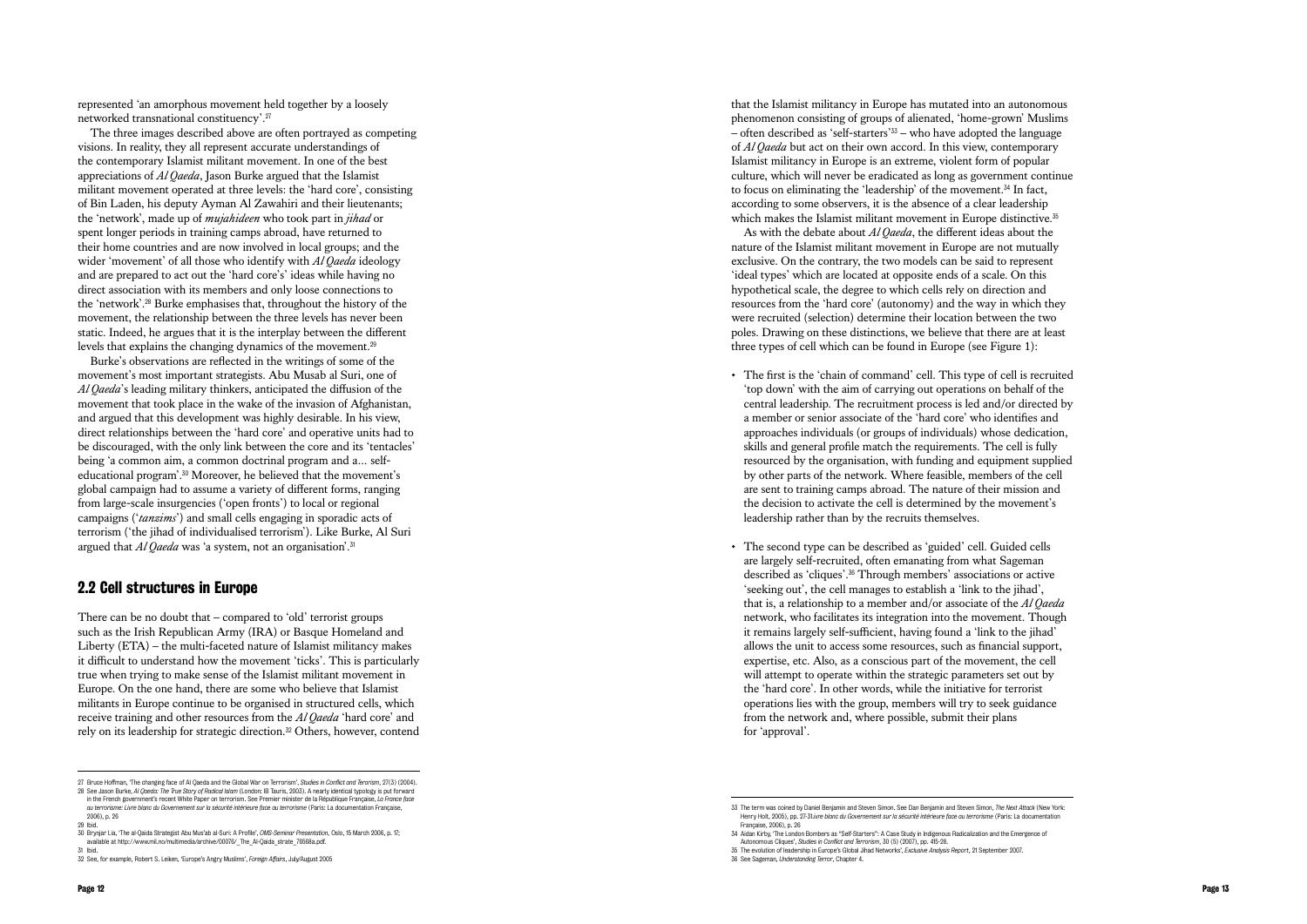• The third type are genuine self-starters. Frequently compared to youth and street gangs $37$ , they are entirely self-recruited and maintain no formal link to the *Al Qaeda* network. Some members may have limited connections, but there is no access to the resources of the wider movement, so that the group remains entirely self-reliant in terms of funding, training and planning. Members may be inspired by statements of *Al Qaeda* leaders such as Bin Laden, but they define their agenda and the nature and scope of their operations independently. The 'hard core' will have no knowledge about the timing and targets of operations, nor indeed is it likely to know about the cells' existence.

The so-called Hamburg cell, which led the 9/11 attacks in the United States, clearly fits the description of the 'chain of command' cell,38 whereas the recent attacks in London and Glasgow appear to have been carried out by genuine self-starters with very limited links to the wider network.39 Nevertheless, even with this more sophisticated typology, it will sometimes be difficult to place a particular cell into one category or another, largely because – even in well-documented cases – the extent and significance of 'links to the jihad' remains unclear.40 Initially, cells often appear to be genuine self-starters or 'amateurs'. With further investigation, however, it frequently turns out that members had links into the 'network'. The nature of the cells which carried out the 2004 attacks in Madrid, for example, continues to be disputed.41 Likewise, while the so-called Hofstad Group in the Netherlands (one of whose members killed the filmmaker Theo van Gogh) is described by some as a nihilistic street gang with no structure and no formalised recruitment. $42$  whereas others are certain it was a highly networked, ideologically conscious group with extensive international links.<sup>43</sup>

When dissecting the nature and the dynamics of European Muslim communities, two significant variables emerge. The first is the region from which the majority of the Muslim population in a country emigrated. While most Turks settled in Germany, the majority of North Africans went to southern European countries (initially France, more recently also Spain and Italy). Most South Asians moved to Britain.<sup>46</sup> The consequences of these different patterns of migration are manifold. They mean, for example, that the Muslim population in countries like France, Italy and Spain can access Arabic language writings and media, whereas their co-religionists in Germany and Britain cannot. They also imply that the spill-over from conflicts outside of Europe – Algeria, Kashmir, etc. – has affected European countries unevenly. In addition, and more generally, they have resulted in local Muslim populations with vastly different attitudes on a whole range of issues, such as the right to conversion, conflicts between religious and secular law, etc.<sup>47</sup>

|                         | <b>Autonomy</b>                      | <b>Selection</b>                    |
|-------------------------|--------------------------------------|-------------------------------------|
| <b>Chain of command</b> | Directed                             | Top-down                            |
| Guided                  | Takes initiative, but seeks approval | Self-recruited, but 'link to jihad' |
| Self-starter            | Autonomous                           | Self-selected                       |

Notwithstanding such debates, there is broad agreement amongst experts that self-starter groups are less likely to pose a strategic threat to the government or society against which their operations are

directed. Because they are lacking access to the resources and strategic leadership of a network, their operations will have less impact, if they do not fail altogether. According to Sageman, for instance, it is inconceivable for a self-starter group to carry out a highly complex operation like the September 11 attacks against the United States.<sup>44</sup> At the same time, most analysts agree that self-starter groups are more difficult to detect and control than 'guided' or 'chain of command' cells. Having no links to the wider network and no known associations with terrorist suspects, the chances that they have come to the attention of the authorities is low. Also, with no clear input from the central leadership, their operations are less easy to predict and protect against.<sup>45</sup>

# 2.3 National differences

While the typology presented in the previous section helps to conceptualise the structures of Islamist militancy in Europe, it is not meant to suggest that the structures and dynamics of Islamist militancy are identical across the continent. On the contrary, though the networks of Islamist militants often cross boundaries, there are some important distinctions which result from the diverse nature of European Muslim communities. Indeed, as we will show throughout this report, these differences are highly significant when it comes to the question of how individuals are recruited from local European Muslim populations.

The second variable is the history of immigration. In many European countries – Germany, France and the UK, for example – the largest wave of Muslim immigration occurred during the post-war economic boom, with the first generation settling in Europe in the 1950s and 1960s (and their families following them in the 1970s). In others – especially Spain and Italy – a significant Muslim population

- 37 See, for example, Lorenzo Vidino, 'The Hofstad Group: The New Face of Terrorist Networks in Europe', *Studies in Conflict and Terrorism*, 30 (7) (2007), pp. 579-92. Also Yassin Musharbash, *Die neue Al-Qaida* (Cologne: Kiepenheuer und Witsch, 2006), pp. 245-51.
- 38 See Report of the *National Commission on Terrorist Attacks upon the United States*; available at http://www.9 11commission.gov/ report/911Report.pdf.
- 39 See Shiraz Maher, 'Glasgow bombs: the doctor I new', *New Statesman*, 5 July 2007. Recently, however, there was some speculation that some of the attackers were linked to *Al Qaeda* in Iraq. See Raymond Bonner, Jane Perlez and Eric Schmitt, 'British Inquiry of Failed Plots Points to Iraq's Qaeda Group', *New York Times*, 14 December 2007.
- 40 For examples, see Petter Nesser, 'Jihad in Europe: Recruitment for terrorist cells in Europe', *OMS-Seminar Presentation*, Oslo, 15 March 2006, p. 17; available at http://www.mil.no/felles/ffi/start/FFI-prosjekter/Alfover/\_TERRA/Publikasjoner/Speeches/. 41 See Javier Jordan, 'Mapping Jihadist Terrorism in Spain', Studies in Conflict and Terrorism, 28 (2005), pp. 169-91; and Lorenzo
- Vidino, Al Qaeda in Europe (Amherst, NY: Prometheus, 2006), Chapter 11.

42 See Vidino, 'The Hofstad Group'.

43 Petter Nesser, 'Jihadism in Western Europe after the Invasion of Iraq: Tracing Motivational Influences from the Iraq War on Jihadist Terrorism in Western Europe', Studies in Conflict and Terrorism, 29(4) (2006), p. 336.

#### *Figure 1: Cell Typology*

<sup>44</sup> Sageman, *Understanding Terror*, p. 160.

<sup>45</sup> Spanish official 1, interviewed September 2007.

<sup>46</sup> The Netherlands are unique in being the recipient of immigrants from all three regions. Scandinavian countries have seen significant immigration from Arab countries. For a full breakdown, see Peach, 'Muslim population of Europe', p. 12. 47 Jytte Klausen, *The Islamic Challenge: Politics and Religion in Western Europe* (Oxford: Oxford University Press, 2005), pp. 157, 192, 220.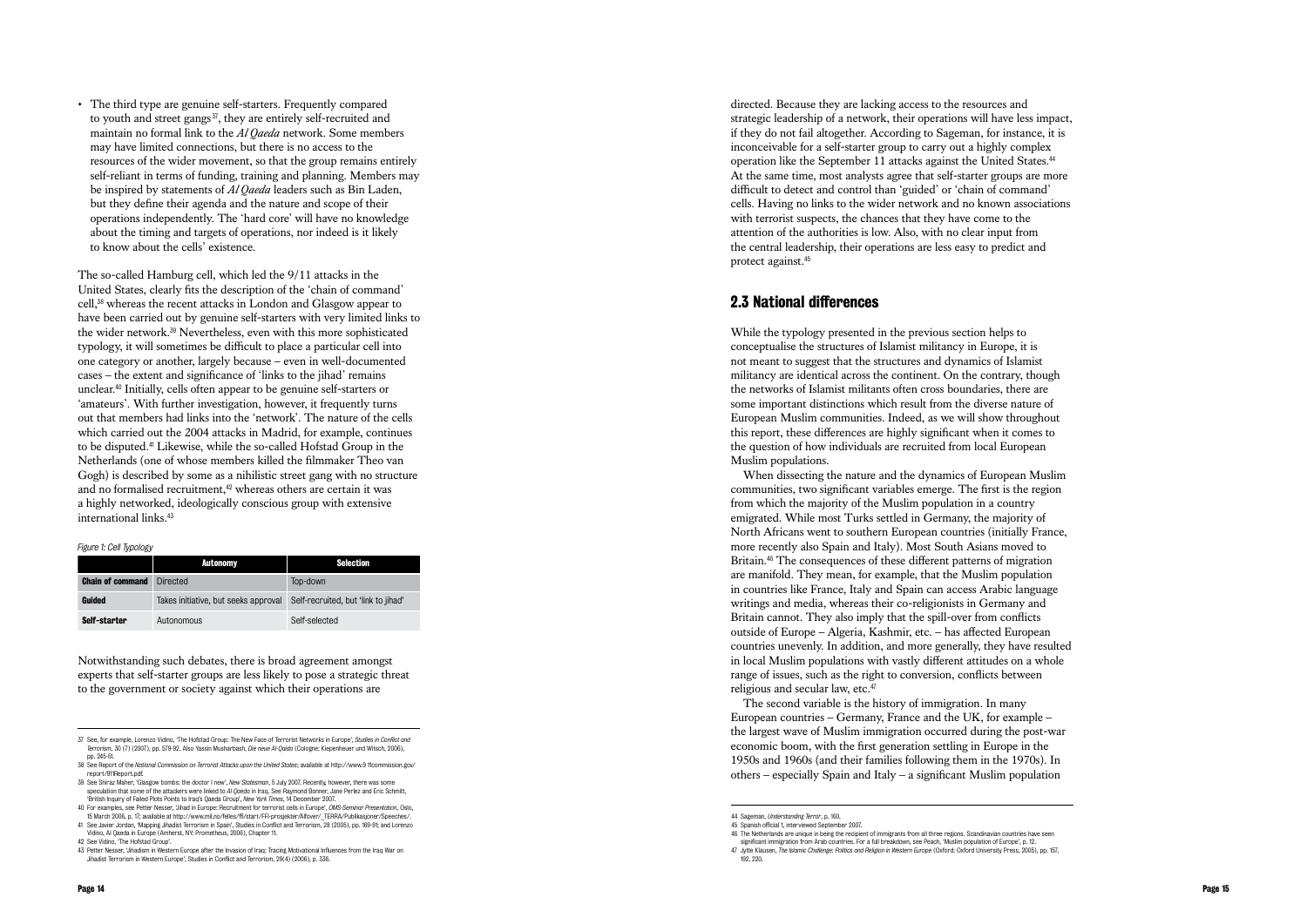only emerged in the 1990s.48 As a result, the emotional and political 'centre of gravity' for many Muslims in countries like Spain and Italy still lies across the Mediterranean. In contrast, many young second or third generation European Muslims in, say, France and the UK are said to experience a conflict of identity: born and raised in Europe, they no longer identify with the country and/or culture in which their parents or grandparents were brought up, yet they also feel excluded from Western society, which still perceives them as foreigners. For them, the idea of becoming 'citizens' of the *ummah* – a virtual Islamic nation removed from territory and national culture – may be more attractive than for first generation immigrants.<sup>49</sup>

Britain, for some time, served as a refuge for Islamist militants from across the world, including associates of the GIA. Even so, earlier than in France, much of the discourse was directed at mobilising second and third generation Muslims. Furthermore, the mostly South Asian background of the British Muslim community meant that the so-called 'Pakistan connection' – the existence of militant training camps in Pakistan and (pre-2001) Afghanistan – has been instrumental in driving the emergence of Islamist militant structures, and has on numerous occasions provided self-starters with 'links to the jihad'. In turn, the linkage to Iraq is less significant than in the case of France. While there can be no doubt that the issue radicalised many British Muslims, very few managed to reach the country, because facilities and training camps for non-Arabic speakers in Iraq are limited.<sup>52</sup>

These differences between European Muslim populations are reflected in the kinds of Islamist militant structures which have emerged in European countries. In France, for example, the origins of the Islamist militant movement can be traced back to the Algerian civil war in the 1990s, when the Armed Islamic Group (GIA) first used France for logistical support and then declared the country a legitimate target. The structures set up during this period served as the basis for the extensive network established by the Salafist Group for Preaching and Combat (GSPC), which split from the GIA and subsequently sought closer links to *Al Qaeda*.<sup>50</sup> The GSPC's recent identification with *Al Qaeda* made it possible for existing GSPC structures to be used for channelling recruits to Chechnya and Iraq. The group's adoption of a global agenda has also attracted more young, second or third generation French Muslims, who are complementing older 'veterans' (now in their late 30s or early 40s) in 'guided cells'.<sup>51</sup>

Group (GICM). While there is no second or even third generation of Spanish Muslims to appeal to, the adoption of a global agenda by Maghrebian groups led to the structures becoming more mixed. Most Islamist militant cells in Spain tended to be ethnically homogenous with a clear focus on – and firm linkages to – the 'struggle' in members' country of origin, yet this is no longer the case. In recent years, Spanish cells have played a significant role in facilitating the supply of recruits to Iraq, and they are now closely integrated into the continental networks which span much of continental Europe.<sup>53</sup>

The structures in Spain appear to be the most confusing. Originally held together by a small group of Syrians with direct links to the *Al Qaeda* leadership, the recent influx of Muslims from the Maghreb, especially Morocco, meant that the Islamist militant movement in Spain has come to be dominated by individuals associated with the Algerian GSPC and, increasingly, the Moroccan Islamic Combatant

# 2.4 Trends and dynamics

It has become a cliché to describe the Islamist militant movement as 'flexible', 'highly adaptive' and 'constantly changing'. Rarely, however, are these statements corroborated with evidence that would make sense of the extent, direction and drivers which underlie such developments. Amongst all the authors cited in this chapter, the notion that – in the course of the past years – there has been an increase in self-starter groups whilst 'chain of command' cells have become the exception is widespread. Increasingly, therefore, Islamist militancy in Europe is believed to consist of self-selected, multi-ethnic 'local networks' that have little or no connection to the *Al Qaeda* 'hard core'. Recruits are also said to be younger, with converts playing an increasingly important role.<sup>54</sup>

If the analysts are correct, what would explain the trend away from 'chain of command' cells? Drawing on the literature as well as the theoretical framework developed in the previous chapter, it becomes possible to make two observations, which may turn out to be essential in understanding the driving forces underlying the evolution of Islamist militant mobilisation and recruitment in Europe. First, since 2001, *Al Qaeda* has been confronted with a more hostile environment in which the creation of 'chain of command' cells has become costly, if not entirely impossible. Internationally, the invasion of Afghanistan has eliminated the safe haven from which the organisation could direct the global movement. Whilst some of these structures may now have resurfaced in the tribal areas of Pakistan,<sup>55</sup> the 'hard core' remains isolated and continues to find it hard to provide strategic and operational leadership. At the domestic level, more attention has been paid to Islamist militant activities by law enforcement and intelligence agencies. As a result, efforts to conduct top-down recruitment by known members of the pre-2001 *Al Qaeda* network have been prevented, and overt places of congregation for extremists have been closed down or 'cleaned up'.

Second, over the same period, moves towards more self-reliance and self-recruitment have been encouraged by necessity and opportunity.

<sup>48</sup> See Jorgen Nielsen, *Muslims in Western Europe*, 2nd ed. (Edinburgh: Edinburgh University Press, 2004).

<sup>49</sup> See Olivier Roy, *Globalized Islam: The Search for a New Ummah* (New York: Columbia University Press, 2004), pp. 117-47. Also Jessica Stern, 'Culture' in Club de Madrid, *Addressing the Root Causes of Terrorism* (Madrid: Club de Madrid, 2005), pp. 35-6.

<sup>50</sup> In 2006, it merged with Al Qaeda and now calls itself Al Qaeda in the Maghreb. See Kathryn Haahr, 'GSPC Joins al-Qaeda and France Becomes Top Enemy, *Jamestown Terrorism Focus*, 26 September 2006. For the significance of the GSPC network, see 'L'argumentaire islamiste contre la France', *Le Monde*, 23 December 2005; also 'Lutte antiterroriste: le projet de loi est-il adapté à la menace?', *Le Monde*, 26 October 2005.

<sup>51</sup> Annouar Boukhars, 'Islam, Jihadism and Depolitization in the French Banlieues', *Jamestown Terrorism Monitor*, 21 September 2006.

<sup>52</sup> Shiv Malik, interviewed July 2007.

<sup>53</sup> Fernando Reinares, 'What Threat Does Jihadist Terrorism Currently Pose to Spain?', *Análisis del Real Instituto*, 2 April 2007; available at http://www.realintitutoelcano.org/analisis/imprimir/1117imp.asp; also Javier Jordán and Robert Wesley, 'After 3/11: The Evolution of Jihadist Networks in Spain', *Jamestown Terrorism Monitor*, 12 January 2006.

<sup>54</sup> See Petter Nesser, 'Local Networks and Recruitment for the Jihad', paper delivered at the conference on 'Best Practices in European Counter Terrorism', Swedish National Defence College Stockholm, 1 November 2006; available at http://www.mil.no/felles/ ffi/start/FFI-prosjekter/Alfover/\_TERRA/Publikasjoner/Speeches/. Some analysts, however, maintain that there were attempts to revive a 'more systematic and strategic' approach in the aftermath of the Iraq war. See Leiken, 'Europe's Angry Muslims'. 55 Senior member of the Central Intelligence Agency (CIA), private conversation in October 2006. Also Mark Mazzetti and David Rhode, 'Signs of Qaeda resurgence', *New York Times*, 19 February 2007.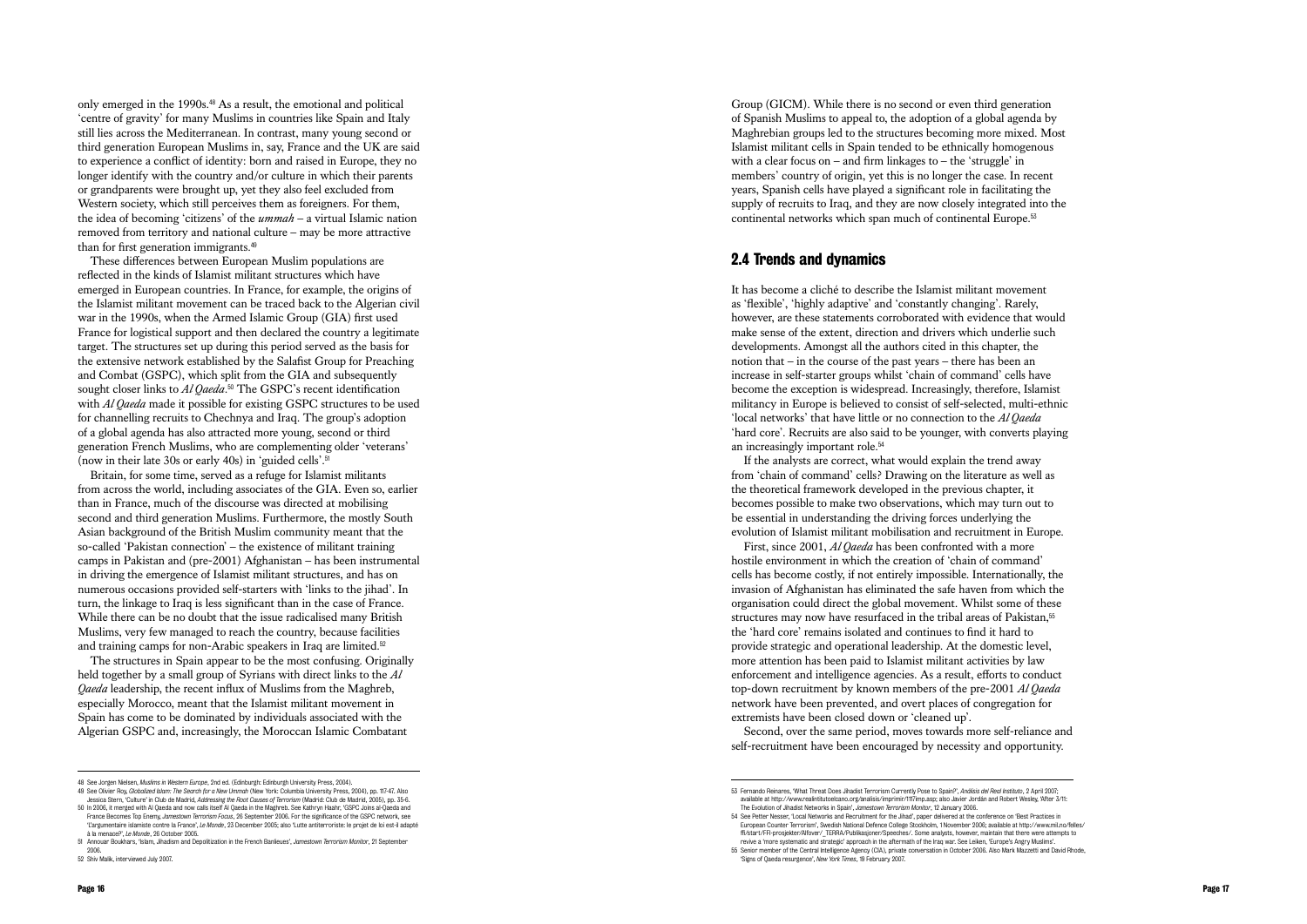On the one hand, the demand to engage in Islamist militancy has risen significantly, with many European countries reporting a steep rise in the number of individuals who are considered to be 'potentially violent extremists'.56 If we assume the number of 'links to the jihad' to have remained constant, existing structures would have been overwhelmed by the rise in demand, so that many aspiring militants had no choice but to become self-starters. Furthermore, new technologies, such as the Internet, have made it more convenient as well as less risky for potential recruits to find like-minded individuals, pursue 'frame alignment' and maintain social networks within the Islamist militant milieu.

In principle, therefore, there seem to be powerful reasons to assume that the drivers behind Islamist militant mobilisation and recruitment in Europe have changed significantly in the period since 2001. Based on our evaluation, it is reasonable to suspect that the process of joining the movement has become more diffuse, with less direction from abroad, more flexible recruitment practices and varying organisational forms and patterns. Indeed, it is this process of diffusion and its consequences which the following chapters aim to substantiate.

The first question we hope to answer is whether there are<br>any places or locations in which recruitment is more like<br>to take place than in others. Media reports often create t<br>impression that there are specific 'recruitment any places or locations in which recruitment is more likely to take place than in others. Media reports often create the impression that there are specific 'recruitment grounds' in which 'spotters' lurk for their victims, and that such places simply need to be closed down or 'cleaned up' in order to eliminate the threat from violent extremism. This may, to some extent, be true for recruitment 'magnets', such as 'radical mosques', which attract 'seekers' from a wider geographical areas. Generally, though, the reality is more complex. Our research suggests that there are two kinds of physical environment in which recruitment into Islamist militancy takes place. The first are places where Muslims meet and congregate, most prominently of course mosques which will be explored in the first section of this chapter. The second are locations in which individuals are likely to be vulnerable and may thus be receptive to the appeal of violent extremists. The prime example of this second type of place are prisons, which will be examined in the second section. Other locations that have been found to play a role in recruitment tend to fall into the first or the second category. Indeed, as the third section will demonstrate, the nature of the place is often secondary to the personal relationship that is being formed.

Unlike most Christian churches, mosques play an integral part in the day to day lives of Muslim communities. They are not just centres for worship and spiritual enrichment, but they host educational activities, perform welfare functions and serve as a gathering place for different generations. Though supervised by a committee and managed by an imam (who is usually the committee's employee), many mosques are open to different groups and associations who may use the facilities as a venue for their own events and activities. Given the centrality of the mosque in Muslim community life, it is logical that violent extremists have tried to exploit mosques as a place in which to find support and recruit followers. Simply put, there is no better and no more obvious place in which to meet large numbers of devout Muslims, who could be open to the religiously framed political message which Islamist militants hope to convey. Until recently, the objective of Islamist militants was to control certain mosques and turn them into hubs of extremist activity. In its 2002 study, the Dutch domestic intelligence service asserted that extremists were trying to take over mosques as 'safe havens' from which to arrange logistics and raise funds for active mujahideen, but also in order to attract potential recruits, 'monitor [them] closely in the early stages and… offer facilities' to support the process of integrating new recruits into the structures of the Islamist militant movement.<sup>57</sup> **3 Recruitment grounds**<br> **As interaction** we hope to answer is whether there are any any places or locations in which recruitment is more likely impression that there is consided the change of these at the place of inputs

# 3.1 Mosques

<sup>56</sup> See Peter R. Neumann, 'Europe's Jihadist Dilemma', *Survival*, 48(2) (2006), pp. 71-84. In Britain, for example, the number of potentially violent Islamist militants is said to have trebled in the years between 2003 and 2006. See 'The International Terrorist Threat to the UK', speech given by Dame Eliza Manningham Buller at Queen Mary's College, London, 9 November 2006; available at https://www.mi5.gov.uk/output/Page374.html. Similar developments are described in the French government's recent White Paper on terrorism. See Premier Minister, *La Franche face au terrorisme* .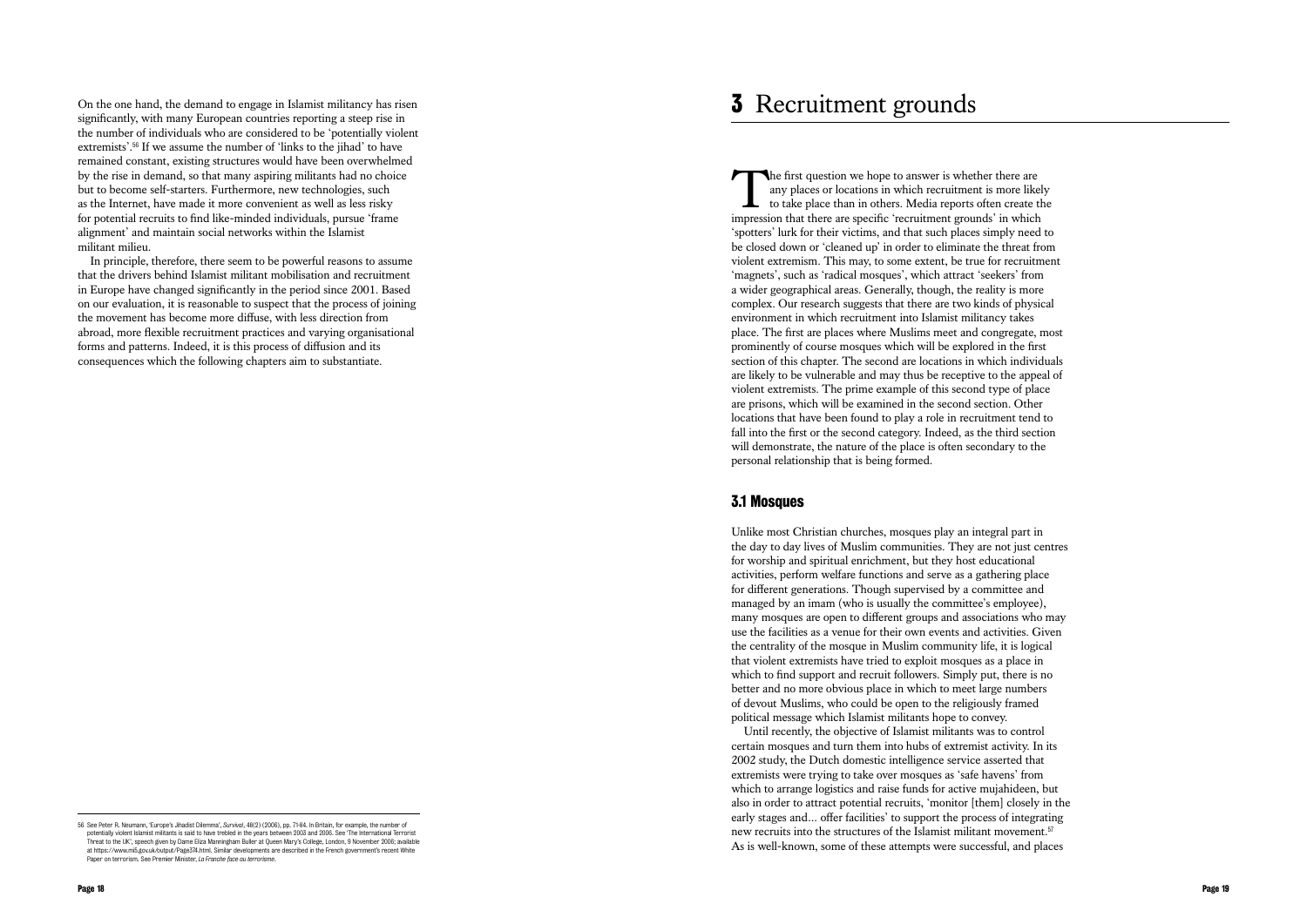like Al Quds in Hamburg, the Islamic Cultural Centre in Milan, Finsbury Park Mosque in London and others became bywords for the propagation of violent extremism. These mosques turned into magnets for radicalised individuals, who would actively seek out these places in order to meet like-minded individuals or get involved in violent extremism. In other words, the radical mosques facilitated a process of self-recruitment whereby individuals who had already decided to join up knew 'where to go'.<sup>58</sup>

Frequently, long-standing battles over the control of mosques ensued. In some cases, the mosque committee took a robust stance, expelling those who were considered radicals. Often, however, this merely prompted the extremists to shift their activities from inside the mosque to the outside, with radicals distributing leaflets after prayers.<sup>62</sup>

Where taking over mosques proved difficult, violent extremists undertook systematic attempts at infiltrating them. The tactics that were used varied according to circumstances. At times, they would present themselves as distinguished scholars of Islam and offer to lead prayer. On other occasions, they set up study groups in which they could propagate their message, hiding their motives and identities until personal relationships amongst members had been cemented.<sup>59</sup> Where none of this was possible, they would simply 'sit in the corner, wait for the prayer to end, and then approach individuals', or engage in conversation with groups of individuals who had attracted their attention.<sup>60</sup> Much of this activity was obvious to the rest of the congregation. As one of our interviewees, a Muslim community worker from East London, explained:

*Occasionally, they would get into an argument with you, or you could overhear them talking. We knew who they were. People who'd fallen for their message could be recognised. They were moving away from the mainstream. They no longer attended study circles. And when they did, they started asking questions that were provocative. They became argumentative.*<sup>61</sup>

A good case study of how mosques can have little more significance than being the setting for the activities of violent extremists is an Islamist militant network based in the 19th arrondissement of Paris, which initially met at the Iqra mosque in the suburb of Levallois-Perret. As it turned out, the group became one of the principal hubs through which young French Muslims could join the insurgency in Iraq. When several French citizens who were linked to the group were killed and some detained by American forces in Iraq in early 2004,<sup>66</sup> the French authorities decided to move against the mosque. assuming that it was similar to Finsbury Park in London or Al Quds in Hamburg. In reality, though, the closure of the mosque in June 2004 made little difference to the group, which simply moved on to another prayer hall.67 Instead of Levallois-Perret, the network convened at the larger Adda'wa mosque in the 19th arrondissement, where most of the members had come from. A spiritual leader emerged who attracted further followers and gained the group a reputation in radical circles beyond its immediate vicinity. When the French authorities made further arrests in early 2005, Adda'wa came under close public scrutiny. As it turned out, the Islamist militant group had been below the mosque committee's radar screen. When interviewed by *Le Monde,* one of the mosque officials stated: 'On Fridays, 3,000 people come here to pray. The rector [of the mosque] is a moderate man by nature. But he can't control everything'.<sup>68</sup>

In addition to systematic recruitment efforts, there have been many instances where mosques simply provided the setting for the formation of 'cliques', which would then (collectively) embark on a path into violent extremism. As one of the radicals whom we interviewed reminded us, mosques are the natural place for Muslims to meet in order to debate fundamental questions about religion and society:

*The community cannot be dissociated from the mosque as it is the geometrical centre of our lives… Within our mosque, we don't talk about political affairs as such… But… the political and the religious are inseparable in Islam. So, whilst we don't talk about politics, the imam asks us in his sermons and appeals to take a stand against the political aggressions and the calling into question of Muslims in general and Islam in particular.* <sup>63</sup>

#### A former French radical expressed similar views:

*How can one be a good Muslim? Must one go to Iraq to defend one's religious brothers? Must they be avenged there? Or wouldn't it be better to spread the true Islam among our 'lost brothers' influenced by the media which broadcast a false image of Islam? The mosque is the cohabitation of a series of questions.*<sup>64</sup>

For a former British radical, the mosque was the natural place at which to seek clarification about the confusion caused by the events of 11 September 2001:

*When 9/11 happened, I had already started going to the mosque more regularly. I was rediscovering my faith. I remember thinking: 'This changes everything'. But I admit, I was confused about it. I didn't know what Islam made of it. Nobody was offering me direction. I had heard about Hizb-ut Tahrir, so I talked to one of their guys at Leeds Grand Mosque. He was in charge of the area, and he took me back to his house.*<sup>65</sup>

It may be no accident, therefore, that mosques – being the centres of Muslim community life – would provide the setting for recruitment activities. This, however, is far from saying that mosques are 'breeding grounds' for terrorists.

<sup>57</sup> AIVD, Recruitment for the Jihad, p. 13.

<sup>58</sup> During Abu Hamza's reign, for example, Finsbury Park mosque attracted an audience of hundreds of Muslims from all over the United Kingdom, with many keen to sign up to violent *jihad* as soon as they had found their way to the building. Sean O'Neill and Daniel McGrory, *The Suicide Factory: Abu Hamza and the Finsbury Park Mosque* (London: Harper, 2006), pp. 115-16.

<sup>59</sup> Wiktorowicz, 'Joining the Cause', p. 8. 60 British community leader 1, interviewed August 2007.

<sup>61</sup> British community leader 2, interviewed July 2007.

<sup>62</sup> Ibid; confirmed by British radical 6, interviewed November 2007.

<sup>63</sup> Spanish radical 3, interviewed April 2007.

<sup>64</sup> French radical 2, interviewed 2 March 2007. 65 British radical 6, interviewed November 2007.

<sup>66</sup> See 'Irak: trios Français présumés islamistes détenus par les Etats-Unis', Le Monde, 4 February 2005. 67 Vidino, 'Al Qaeda', pp. 271-4.

<sup>68</sup> 'A la mosque Adda'wa, à Paris: "On ne prêche pas le djihad ici', *Le Monde*, 9 February 2005.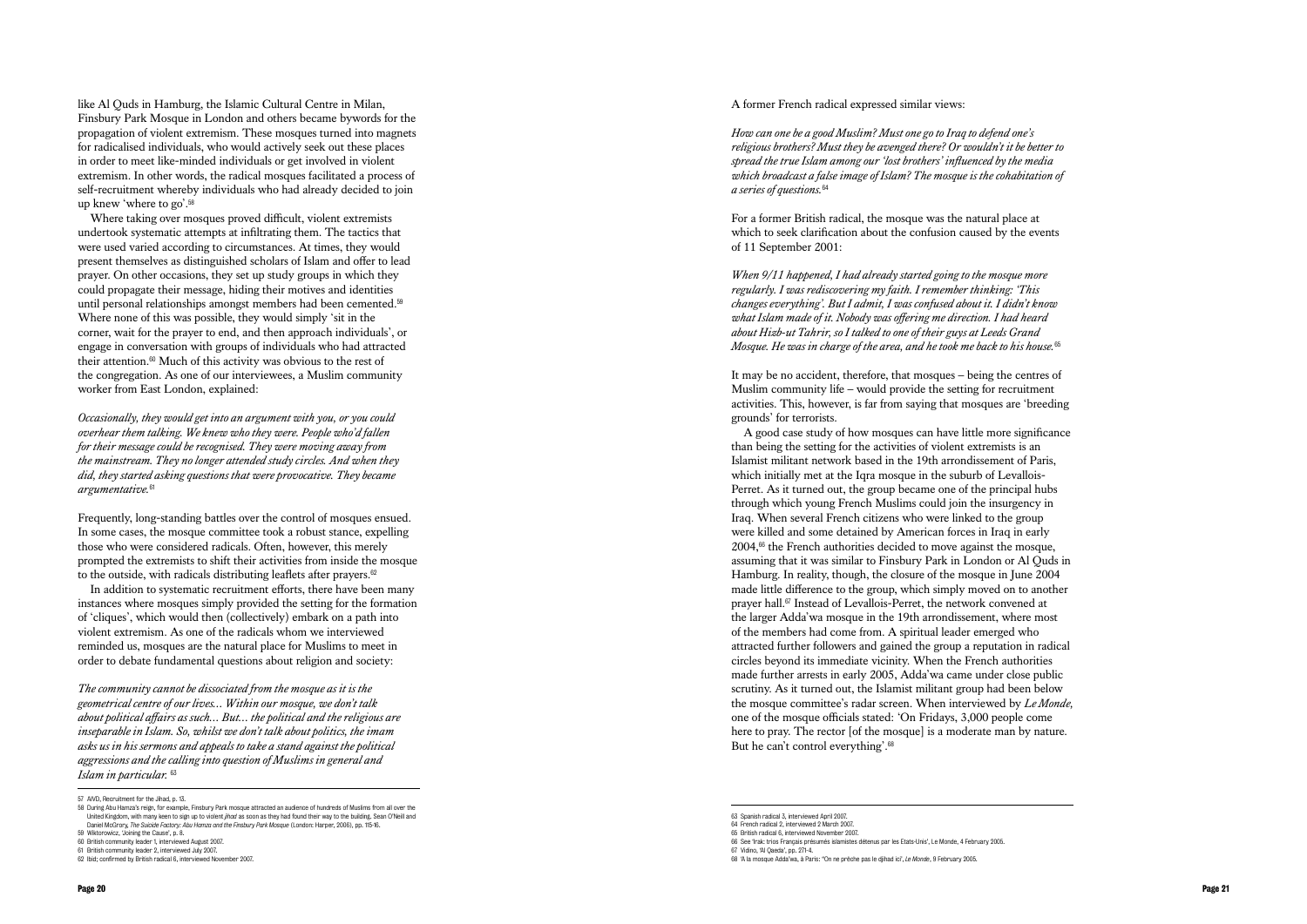There are good reasons to believe that, in recent years, the role played by mosques in extremists' recruitment efforts has changed. First, many of the so-called 'radical mosques', which were cited in the literature as 'centres of gravity' for the Islamist militant movement, no longer exist. They were either shut down or taken back by more moderate leaders. Second, following the discovery of terrorist plots in most European countries, many mosque committees have stopped turning a blind eye to the activities of extremists, adopting 'zero tolerance' policies towards recruitment and the activities of Islamist militants more generally. This – together with the widespread perception that most mosques are now being 'watched' by the police and the intelligence agencies – appears to have deterred many violent extremists from engaging in overt recruitment activities.

This does not mean that mosques no longer play *any* role in the recruitment of violent extremists. Rather, it seems as if extremists continue to take advantage of mosques for 'talent-spotting' and as points of first contact, but – as soon as such contacts have been established – try to move away from the mosque and pursue the radicalisation and recruitment of individuals in closed locations, such as private flats and makeshift prayer halls. Members of Islamist militant groups still mix with worshippers, but – rather than stirring up trouble with the rest of the congregation – they will operate quietly, making themselves available to associates and befriending people whom they judge to be of interest. According to one of the community leaders we interviewed:

*They aren't picking arguments anymore. They will withdraw… They will not be as vocal and vociferous as they used to be, because they know that there is a lot of attention being paid to extremism. By people at the mosque but also by the authorities.*

This pattern is consistent across the countries in which we conducted fieldwork. For instance, prior to the March 2004 train bombings, the M30 mosque in Madrid had served not just as a 'recruitment ground' but effectively as operational headquarters for the cell which plotted the attacks, with daily meetings taking place on the terrace of the building.69 Since the bombings, however, violent extremists in Spain have assumed a lower profile. As in Britain, mosques continue to be used in order to identify and approach potential recruits, but recruiters will do their utmost not to attract any attention. According to a senior member of the Spanish intelligence service, the aim is to change the setting as quickly as possible, typically by persuading recruits to attend study sessions in private flats.<sup>70</sup> In a similar vein, critics of the extensive mosque monitoring programme in France have pointed out that the authorities increasingly fail to capture the 'semi-hidden places of worship' which have sprung up and operate 'below the radar of the state surveillance system'.<sup>71</sup> Regarding mosques, therefore, one may conclude that a higher degree of vigilance by the authorities and the mosques themselves has driven extremist recruitment 'underground'.

While the role of mosques in Islamist militant recruitment seems to have decreased, the opposite is true for prisons. At first, the statement sounds paradoxical: whereas mosques might well be the least controllable public environment, prisons are – by definition – confined spaces in which access and movement are tightly restricted. Yet, as the growing body of literature on Islam in European prisons suggests, prisons are also a highly – some would say, uniquely – conducive environment for radicalisation and recruitment.<sup>72</sup> We believe that this situation is likely to continue, if not deteriorate.

Some of the basic points emerging from the literature on Islam and European prisons are worth reiterating. First, prisons are unsettling environments in which individuals are confronted with existential questions in particularly intensive ways. This explains why the rate of religious conversions in prison is higher than among the general population: religion provides a sense of certainty and security, and it also offers the chance for a break with the past. Second, conversions towards Islam by non-practicing Muslims (becoming 'born-again Muslims')<sup>73</sup> or by individuals from other religious backgrounds far outnumber conversions towards other faiths. This was illustrated by one of our interviewees:

*So, they are in prison, they are coming into prison… some as Muslims, some as Church of England, some with no religion, some as Roman Catholic. And once they are in there, they are changing into Islam. We are not getting anybody changing to Church of England, we aren't getting anybody going to Christian, but everybody is becoming Islamic and there has be a reason behind that. And I know that it is a growth religion, the only growth religion that is going, but somebody is convincing these people who have lived by no laws whatsoever, who have not had any reasons to go to church in their lives, who couldn't care less about anything, couldn't care less about religion. Inside weeks, they are raving about Islam. So what has the power of Islam got?* <sup>74</sup>

Some of the experts believe that the popularity of Islam among prisoners can be explained by its simplicity and the relative ease with which one can declare oneself to be a Muslim.<sup>75</sup> Others contend that Islam has become a symbol of anti-systemic defiance, and that converting to Islam constitutes an act of rebellion. In the words of Farhad Khosrokhavar, 'Islam is becoming in Europe, especially France, the religion of the repressed, what Marxism was in Europe at one time'.<sup>76</sup>

Against this background, many prisons across Europe have seen the formation of radical Islamic groups, which adhere to the rhetoric and strict behavioural codes of the Islamist militant movement. Arguably, these groups are successful because they manage to exploit the

<sup>69</sup> Juzgado Central de Instrucción Número 6, *Audiencia Nacional*, Sumario No. 20/2004, 10 April 2006, p. 1219. .

<sup>70</sup> Spanish official 1, interviewed September 2007.

<sup>71</sup> See Pascale Combelles Siegel, 'An Inside Look at France's Mosque Surveillance Program', *Jamestown Terrorism Monitor*, 16 August 2007.

<sup>72</sup> See, for example, James A. Beckford, Daniele Joly and Farhad Khosrokhavar, *Muslims in Prison: Challenges and Change in Britain and France* (Basingstoke: Palgrave, 2005); Jean-Luc Marret (ed.), *Les fabriques du jihad* (Paris: Presses Universitaires de France, 2005). 73 Olivier Roy, 'Terrorism and Deculturation' in Richardson, *Roots of Terrorism*, p. 162

<sup>74</sup> British official 2, interviewed September 2007.

<sup>75</sup> Beckford, cited in 'Islamic raidcalization in Europe's jails?', *MSNBC.com*, 8 July 2006.

<sup>76</sup> Khosrokhavar, cited in Craig S. Smith, 'French Prisons – Radicalizing large Muslim populations', *New York Times*, 20 December 2004.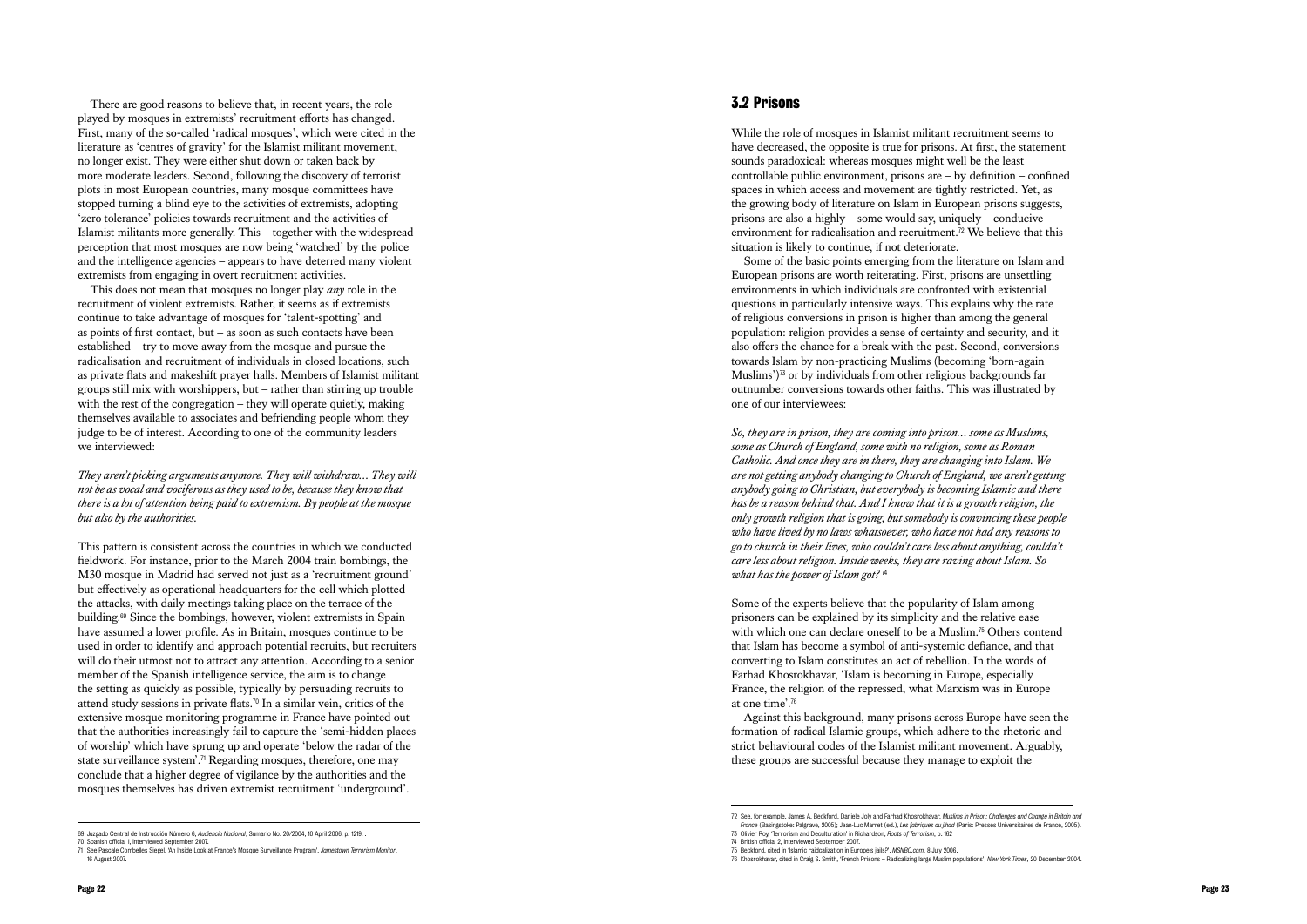unsettling conditions imposed by the prison environment. Joining an Islamic group satisfies individuals' urgent need for a social network in a situation in which – at least initially – they are completely on their own: it allows them to avoid isolation, and it prevents them from being picked on by other groups. Moreover, and more importantly perhaps, the Islamic identity of these groups provides members with a unique sense of strength and superiority. They can boast of being on a mission, having abandoned their (often wretched) past in return for a higher duty. However, far from being compliant, their newfound identity appears to make them even *more* vociferous in their defiance of the system. Indeed, it is their quiet aggression combined with the use of *jihadist* rhetoric that makes them feared and respected by prisoners and prison staff alike.<sup>77</sup>

The extent to which Muslim 'prison gangs' should be regarded as fully-fledged members of the Islamist militant movement is difficult to determine. Some have no links to any specific group or network, which means that individual members are left to 'seek out' Islamist militant groups after their release. Others, however, contain active 'links to the jihad' which ease their recruitment into existing networks and structures.

currently in place, it will take several years until the demand is met.<sup>80</sup> On the other hand, where no certification schemes are in place, the ability to monitor Islamic religious instruction in prisons remains limited. As several of our interviewees pointed out, prison staff are not always sufficiently trained to spot radicalisation or recruitment, and will – for good reasons – be reluctant to interfere with religious instruction, especially when it is provided in languages which they do not understand.<sup>81</sup>

It is our contention that the two principal methods in which such 'links to the jihad' can be established are likely to remain a cause of concern. The first way of forming a 'link to the jihad' inside prison, which is frequently highlighted in media reporting, $78$  is through socalled 'radical imams' (see Chapter 4.2) who gain access to the prison environment because they claim to provide religious instruction. In practice, however, they pursue the radicalisation of prisoners and facilitate their recruitment into extremist networks. The problem has been recognised by most governments, yet remedies are difficult to come by. Schemes under which only 'certified imams' are granted access to prisons take many years to implement, mainly because Islam is a congregational faith which requires no formal qualifications for spiritual leadership. In the words of a senior Spanish police adviser, 'Many of these people are completely unknown, and we don't have the resources or ability to find out who they are'.79 Hence, imposing certification without making sure that an adequate supply of certified imams is available would amount to cutting off religious instruction from the vast majority of the Muslim prison population.

The second way in which to establish 'links to the jihad' is through Islamist militant inmates. Not only can they facilitate connections into existing networks, being (alleged or convicted) terrorists, their reputation and credibility is likely to surpass that of any radical preacher. Referring to one of the members of the Hofstad Group, a Dutch prison guard reported that other prisoners 'adore [him] like a prophet, they literally kiss his feet'.82 One of our interviewees, a Special Branch officer from the North of England, confirmed this impression, noting that Islamist militants enter prison 'with a certain amount of notoriety. They come in there as heroes'.<sup>83</sup>

In France, having appointed a national Muslim prison chaplain, a certification scheme is now in place. Even so, French policymakers have long struggled with the question of whether it was appropriate for the state to get involved in the provision of religious services to Muslim prisoners in the first place. Opponents cited the principle of *laicité*, but conveniently ignored that this had not prevented the appointment of nearly 800 clerics responsible for the welfare of Christian prisoners. With more than fifty per cent of the French prison population estimated to be Muslim and fewer than 100 imams

With growing numbers, the problem is likely to get more acute. Other than France, no European Union country had an Islamist militant prisoner population of any significance prior to 11 September 2001. Within just a few years, the numbers rose to triple-digit figures in countries like Spain and Britain, $84$  and – with no sudden change in the overall situation – they will increase further. As several of our interviewees stressed, while much of the resources are currently devoted to monitoring the most notorious inmates, the prison systems have no capacity to control the activities of those convicted for lesser offences, some of whom are certain to engage in radicalisation and recruitment amongst the general prison population. Yet, in our view, it is precisely this second category of prisoners – those who will be released within a relatively short period of time, that is, two or three years – that would merit the greatest attention. In the short term, the solution may well be to concentrate Islamist militants in specific prisons and isolate them from the rest of the prison population, though even advocates of this approach (known as 'concentrate and isolate') concede that, in the longer term, creating 'jihadist' prisons will be counter-productive and provide Islamist militants with a focus for their efforts to portray European governments as 'anti-Muslim'.<sup>85</sup>

## 3.3 Other locations

Recruitment into Islamist militant structures occurs not just in prisons and mosques. As mentioned, recruitment can take place anywhere, though – in addition to so-called recruitment 'magnets' which are sought out by radicalised individuals who are actively looking for

<sup>77</sup> British official 1, interviewed August 2007; British official 2, interviewed September 2007.

<sup>78</sup> For example, in the wake of the 9/11 attacks, a number of prison imams were suspended for 'unprofessional behaviour' in the UK after it emerged that they had been spreading the message of the radical cleric Abu Hamza. This included the prison imams at Feltham Young Offenders' Institution, where Richard Reid – the so-called 'shoe bomber' had been radicalised. See Alan Travis and Audrey Gillan, 'Bomb suspect "became a militant" in prison', *The Guardian*, 28 July 2005.

<sup>79</sup> Spanish official 1, interviewed September 2007.

<sup>80</sup> Dominique Gaulme, 'Islam en prison: missions d'urgence pour aumôniers musulmans', *Le Figaro*, 12 January 2007. 81 Spanish official 3, interviewed September 2007; British official 4, interviewed July 2007.

<sup>82</sup> Cited in Vidino, 'The Hofstad Group', p. 588.

<sup>83</sup> British official 2, interviewed September 2007.

<sup>84</sup> For a snapshot of the situation in Spain, see '139 islamistas en las cárceles', El País, 28 October 2007. For a summary of an internal report of the Spanish Director General of Prisons, see 'Prisiones estima que el 50% de los musulanes…', *El Confidencial*, 30 June 2005.

<sup>85</sup> Fernando Reinares, 'Prisons and Radicalisation'; paper delivered at 'Youth Radicalisation' workshop organised by the *Global Institute for Counterterrorism*, Rome, 11 July 2007.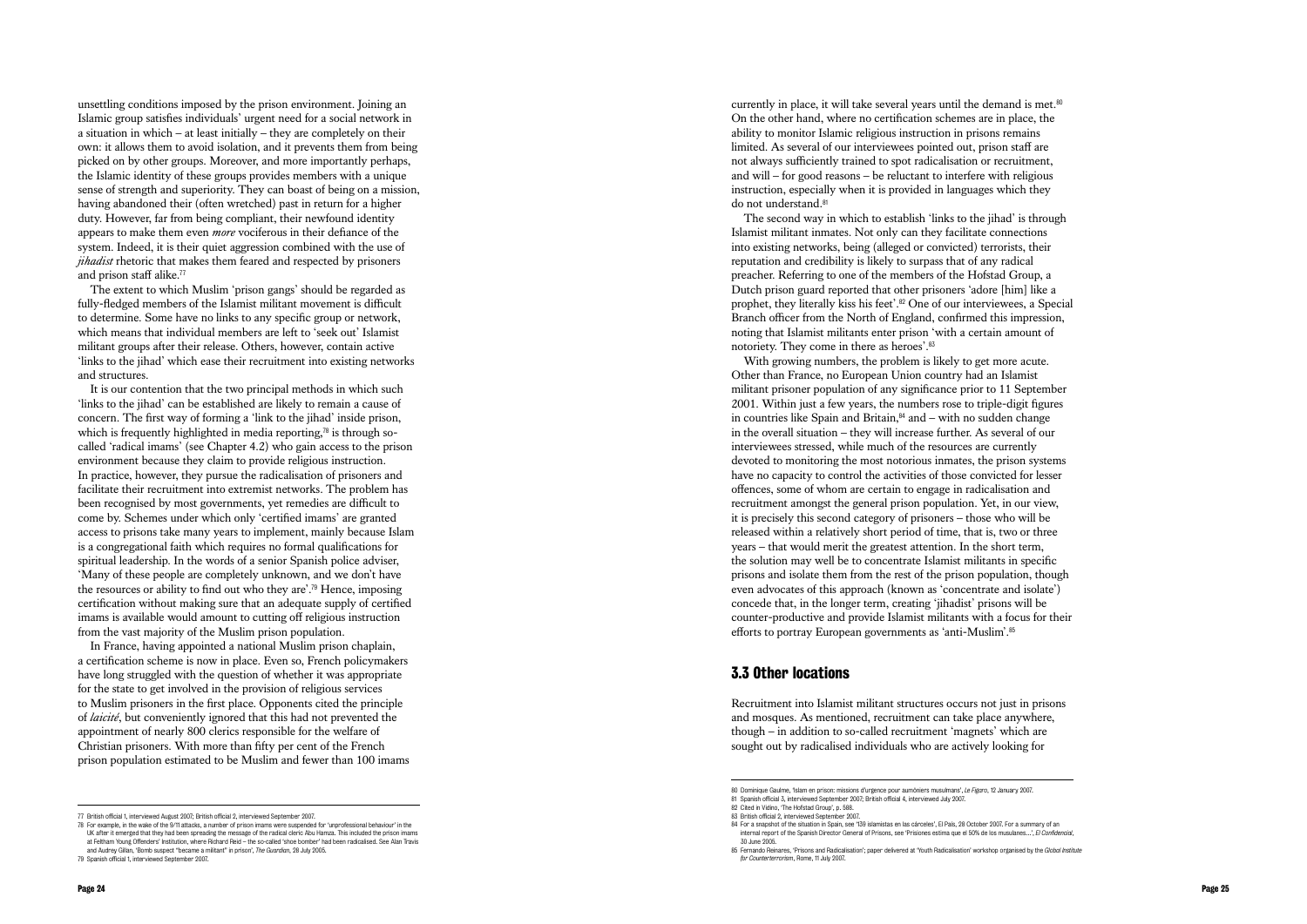opportunities to 'join up' – most of the places that have been found to play a role in Islamist militant recruitment in Europe can be placed into one of two broad categories (see Figure 2).

On the one hand, Islamist militants take advantage of places in which individuals are likely to be vulnerable, lack orientation or experience personal crises ('places of vulnerability') – all factors which are widely believed to make people more receptive to the appeal of militant Islam. This is true for prisons, but it may also apply to locations such as asylum seekers reception centres and residences, which the Dutch domestic intelligence service believed to be a prominent 'recruitment ground',<sup>86</sup> and Muslim welfare agencies, which were thought to have played a role in the formation of the cell responsible for the recent attempted attacks in London and Glasgow.<sup>87</sup>

A similar picture emerges when we look at educational institutions and, especially, universities. Much has been made of the prominence of students in recent Islamist militant plots and the alleged existence of terrorist cells at universities across Europe.<sup>88</sup> And indeed, there can be no doubt that universities have always been 'hotbeds' for radical thought, and that – like prisons and asylum reception centres – they are places in which individuals are prone to experience feelings of isolation and vulnerability. In fact, the pattern is very similar to what happens in mosques and prisons. According to Baber Siddiqi, who represents the Luqmann Institute:

*When young Muslims go to university, they often feel a sense of insecurity and so the radical groups provide a social forum and then develop personal relationships. They invite you to lectures and sermons and… follow these up with indoctrination in your own homes and communities.*<sup>89</sup>

Based on the literature cited above, it seems as if most of the groups currently active on university campuses are 'gateway organisations' (see Chapter 4) rather than violent extremists per se. This may be no less problematic in terms of radicalisation, but it suggests that – with notable exceptions – direct recruitment into violence has been quite rare.

Even so, like mosques, many other locations to which violent extremists have turned in order to conduct recruitment have no particular significance other than being places where Muslims meet and congregate (places of congregation). This applies to Internet cafes, cafeterias and fitness centres in Muslim areas of big European cities as well as to summer camps organised by Muslim youth organisations. The only possible exception are some Islamic bookshops, which can be argued to perform a similar role to that of the 'radical mosques', albeit on a smaller scale. Like the radical mosques, Islamic bookshops which have gained a reputation for stocking extremist literature and periodicals, 'jihadist' videos and recordings from radical preachers may develop into 'magnets' for Islamist militants from a wider geographical area, who will visit the bookshop not just in order to obtain a particular piece of literature but also with the aim of meeting like-minded individuals. As in the case of the radical mosques, such bookshops provide an opportunity for radicalised individuals with no ties into extremist structures to 'seek out' a 'link to the jihad', thus facilitating their integration into violent extremism.

|                           | <b>Places of</b><br>congregation                                                                    | <b>Places of</b><br>vulnerability                                                         | <b>Recruitment</b><br>'magnets'                 |
|---------------------------|-----------------------------------------------------------------------------------------------------|-------------------------------------------------------------------------------------------|-------------------------------------------------|
| Significance/<br>function | No particular<br>significance other<br>than Muslims<br>meeting                                      | Taking advantage of<br>individuals' crises or<br>lack of orientation                      | Attracting 'seekers'<br>from a wider area       |
| <b>Examples</b>           | • Mosques<br>• Internet cafes<br>• Cafeterias<br>$\bullet$ Gyms<br>• Summer camps<br>$\bullet$ Etc. | • Prisons<br>• Refugee centres<br>• Welfare agencies<br>• Universities?<br>$\bullet$ Ftc. | • 'Radical mosques'<br>• 'Radical<br>bookshops' |

<sup>86</sup> AIVD, *Recruitment*, p. 14

Overall, one may conclude that the significance of particular locations can easily be overrated. Needless to say, governments need to prevent violent extremists from establishing fixed physical centres, such as radical mosques or bookshops, which serve as magnets and attract 'seekers' with no prior links into extremist structures. Other than that, recruitment into Islamist militancy can occur wherever Muslims congregate, or where feelings of isolation and vulnerability can be exploited in order to socialise individuals into violent extremism. What seems to matter as much as – if not more than – particular locations are the individuals involved in the process. So, who are the recruiters, and what do they do?

#### *Figure 2: Typology of 'Recruitment Grounds'*

<sup>87</sup> Serge F. Kovaleski and Alan Cowell, 'British Identify Two "Principal" Suspects', *New York Times*, 8 July 2007. 88 See, for example, Anthony Glees and Chris Pope, *When Students Turn to Terror* (London: The Social Affairs Unit, 2005); Fidel Sendagorta, 'Jihad in Europe: The Wider Context', *Survival*, 47(3) (2005), p. 67; Michael Whine, 'Islamist Recruitment and Antisemitism on British Campuses', RUSI Workshop on Education and Extremism, 23 January 2006; paper available at http:// www.thecst.org.uk/docs/RUSI%20Homeland%20Security.doc.

<sup>89</sup> Baber Siddiqi interviewed on *BBC Radio 4*; quoted in Glees, *When Students*, p. 25.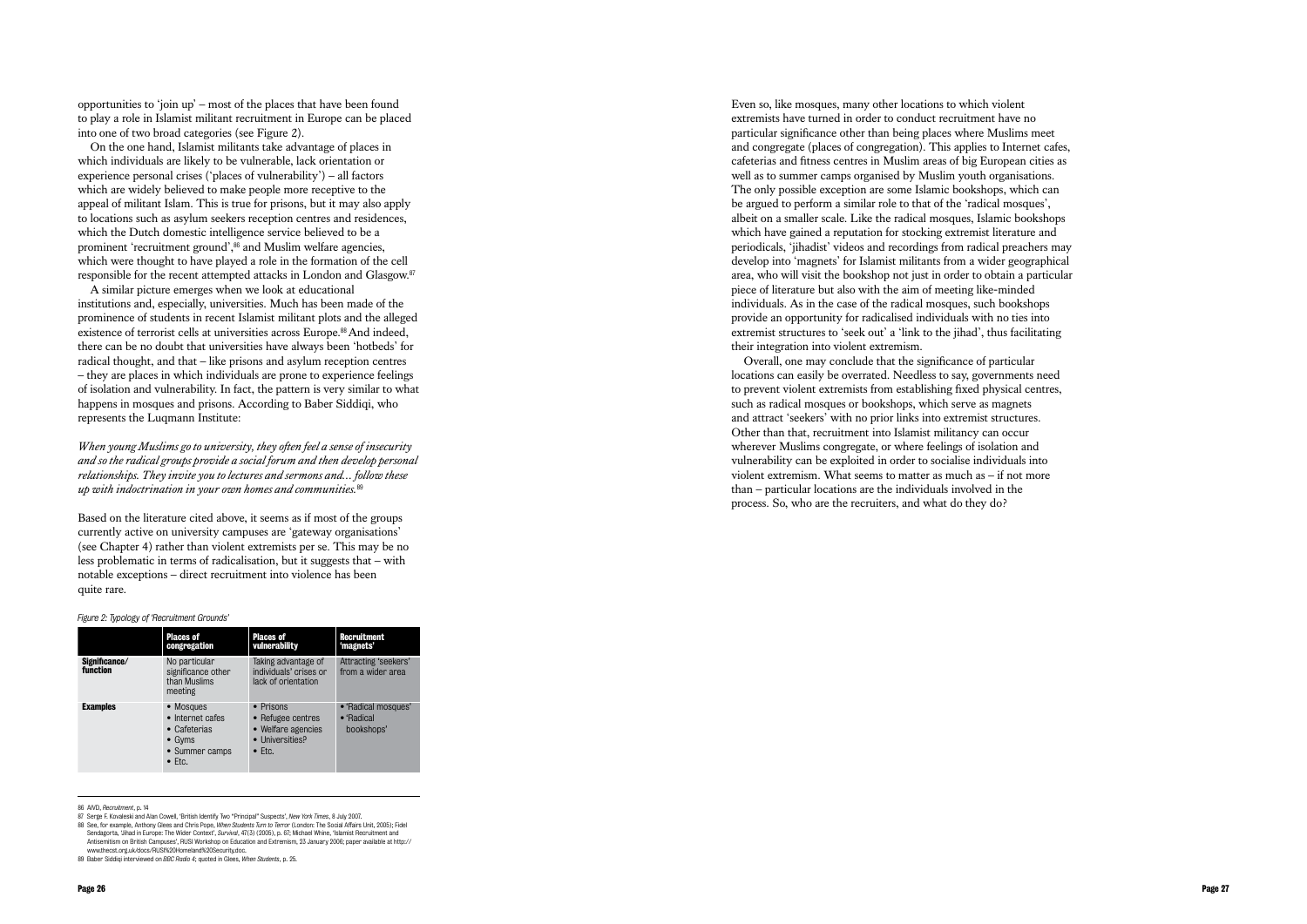The propose of the state of the state of the state of the state of the state of the state of the state of the state of the state of the state of the state of the state of the state of the state of the state of the state o  $\blacksquare$  in the popular imagination, the recruiter is critical to the growth and success of a terrorist organisation. He represents the link between the 'underground' and the rest of the world. He spots and selects amongs a pool of applicants. Most importantly, he seduces and 'brainwashes' unsuspecting youth into wanting to become terrorists. Sageman – drawing on Della Porta's earlier research – put an end to such misleading oversimplifications. He argued against ideas like top-down recruitment and brainwashing, noting that 'joining the jihad is more akin to the process of applying to a highly selective college', with recruiters playing the role of gate-keepers rather than 'lurking in mosques, ready to subvert naïve and passive worshippers'.<sup>90</sup> As this chapter will show, Sageman is right in exposing the myth of the 'recruiter', yet his research may have overplayed the notion of self-recruitment. Our research indicates that there are a number of individuals and institutions which ease the process of integrating people into the structures of Islamist militancy, in particular gateway organisations, 'radical imams', and activists. Of these, we believe that it is activists who will continue to 'drive' the process of recruitment into Islamist militancy in Europe. First, though, we believe it is necessary to situate these actors and their functions within the wider communities from which they operate. **4 The recruiters**<br> **T** are the popular imagination, the recruiter is critical to the grown<br>
and success of a terrorist organisation. He represents the link<br>
and success anongs a pool of applicants. Most importantly, th

# 4.1 The role of communities

The relationship between terrorist groups and the communities from which they emerge is complex. Andrew Silke argues that, no matter how successful a terrorist group appears to be, even the larger and more popular groups represent a minority within their communities. At the same time, though the number of individuals actively involved in violence may be low, in some communities, violent extremists are positively tolerated.91 In Muslim communities in Europe, none of these observations can be fully validated.

The key structural driver in countries with large second and third generation European Muslim communities appears to be a widening gulf between the younger generation and the generation which initially settled in Europe. This can be seen most clearly in Britain. In addition to facing exclusion from the majority community, much of the infrastructure in these communities continues to be geared towards the needs of the older generation. There is, in the words of one our British interviewees, a lack of opportunities for young Muslims:

*What you find is that a lot of mosques are culturally led. They are more interested in keeping ties of kinship and traditional values. This excludes* 

<sup>90</sup> Sageman, *Understanding Terror*, p. 122.

<sup>91</sup> Andrew Silke, 'The role of the organisation in suicide terrorism', *International Journal of Mental Health and Addiction*, 4 (2006); available at http://www.ijma-journal.com/issues.php.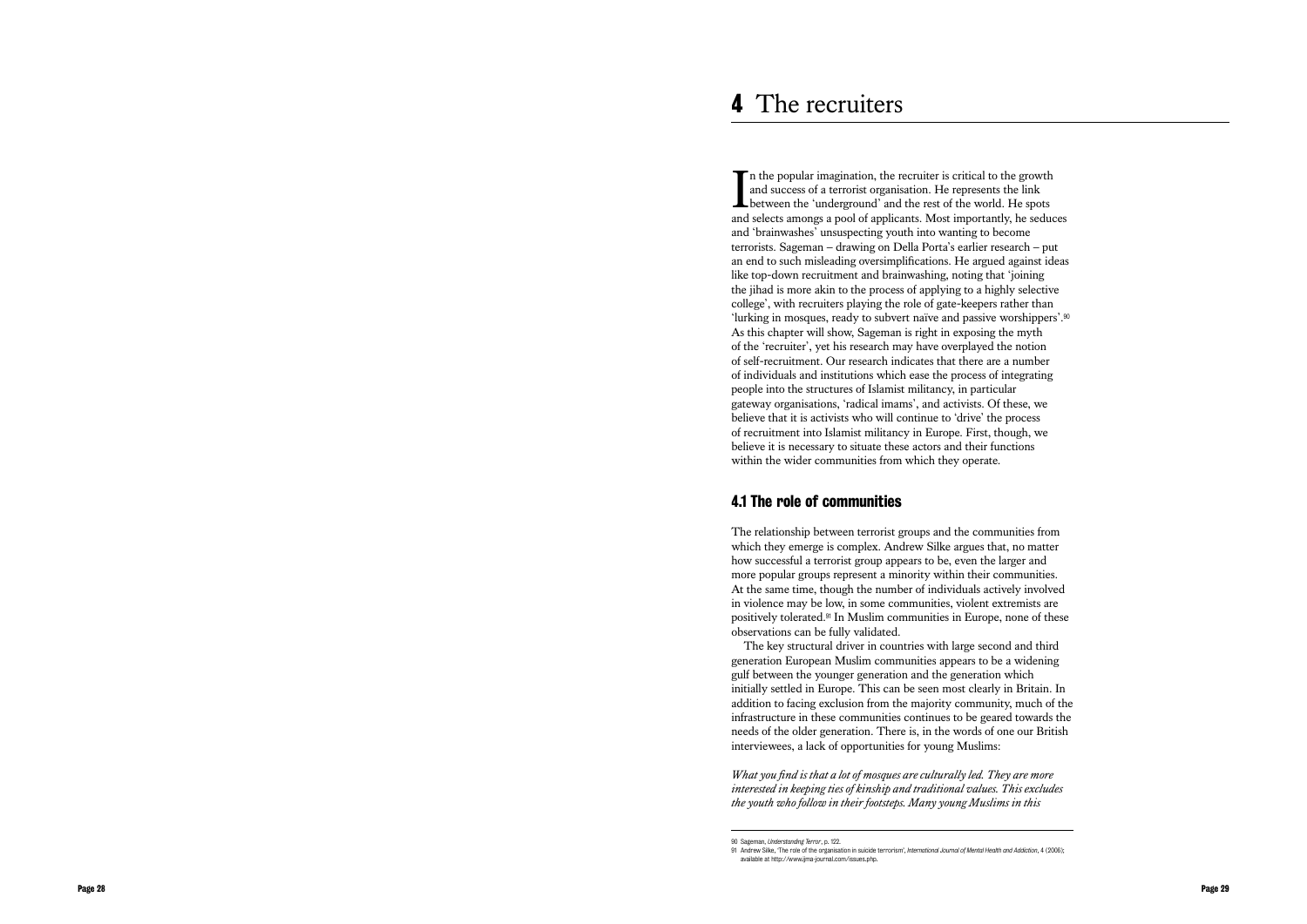*country have a dual identity. They are Muslims, but they are also British, with the British identity being more predominant. Their issues are not being addressed by most of the mosques.*<sup>92</sup>

The grounding of many mosques in the national cultures of the first generation's countries of origin, combined with the search for identity among second and third generation European Muslims, can increase the likelihood of membership in an extremist organisation. This process of rejecting parental beliefs, which are viewed as culturally grounded, and accepting a more universal (and sometimes extreme) identity or belief system was illustrated in Jessica Jacobson's study with young, second-generation British Muslims of Pakistani descent.<sup>93</sup>

As we pointed out in the context of prisons (see Chapter 3). holding extremist views and being involved in extremist groups can generate 'street credibility' amongst peers, which serves to strengthen the ability of Islamist militant groups to attract members:

The result is that the variety of social glues that used to provide individuals with a sense of identity, purpose and meaning through the provision and use of formal (institutional) and informal (family/ friends) social structures has come unstuck.94 This places individuals in a position where they risk becoming more susceptible to extremist messages or getting involved with extremist groups, who offer to fill the identity void by providing the purpose and the role within their group. Also, this has the potential to place an individual within an environment where the social and ideological forces highlighted in Chapter 5 are both introduced and reinforced.

The erosion of the social structures in many European Muslim communities can also lead to a sense of helplessness, which means that people no longer believe that the community can solve the problem. Rather than confronting the threat, communities may then become passive when faced with the rise of extremist groups. It seems obvious, therefore, that counter-recruitment and counter-radicalisation measures should be aimed at (re-)empowering these communities in order to build social capital and (re-)establish a positive relationship with the state and its agencies.

*If someone gets caught overseas because of their faith, they get so much credibility and kudos… it's incredible. They really are seen to have suffered for their faith… It gives them so much credibility.*<sup>95</sup>

This is not true for the wider Muslim community, who would regard such statements with suspicion. Indeed, among many mainstream Muslim communities, there is a growing awareness of the problem of radicalisation and recruitment. When asked how conscious members of such communities were, one of our interviewees said:

*Very! There is a lot of internal policing going on in the Muslim community. An awful lot. And, of course, they are more aware of the subtleties and nuances than we are. And there really is a battle going on in the local communities here for how Islam is defined and where it is going, and the role of political Islam and the whole question of identity. Are you British, are you Muslim, and can you be both?* <sup>96</sup>

However, these efforts do not always succeed in decreasing the attraction of extremist groups:

*You are dealing with very tight-knit communities, who obviously wish to preserve the good name of the community. And this causes some problems. This brings about internal policing… They might say, for example, Mr. X, we don't like what you are saying and we want you to leave. This is good in some ways, but it really only moves the problem on [to another place]… On the other hand, I can understand why they don't want to ring us because they are scared of the 'foreign state'. [This] comes up all the time.*<sup>97</sup>

# 4.2 Gateway organisations

The expression 'gateway organisations' is used by journalists and scholars in order to denote entities which – though not directly involved in the pursuit of violence – facilitate individuals' path into violent extremism. Gateway organisations – so the argument goes – form part of a 'conveyor belt' through which people are primed for their later involvement in terrorism.98 The case against such entities rests on three claims:

- *Indoctrination:* Gateway organisations convey religious and political ideas which are similar, if not identical, to those of violent extremists. Though they do not themselves act on them, they provide individuals with the ideological framework – the mindset – which leads to involvement in violence.
- *Socialisation:* Gateway organisations introduce individuals into the radical 'milieu' in which it becomes easy to establish social networks with violent extremists and find 'links to the jihad'.
- *Subversion:* Gateway organisations embrace values which are incompatible with democracy and the full integration of Muslims into European societies. As a consequence, they perpetuate the conditions that breed violent extremism.

In the following, we will briefly examine three entities which have come under public scrutiny as gateway organisations. As we will demonstrate, the boundaries between 'mere' subversion, incitement and active recruitment into violence can be difficult to define.

Our first example is the *Jama'at al-Tabligh (Tabligh)*, which emerged in India in 1926 and has since spread across the world. In France, it represented the principal 'fundamentalist' movement in the 1970s and 1980s and generated a relatively broad following, especially

<sup>97</sup> Ibid. 98 Zeyno Baran, 'Fighting the War of Ideas', *Foreign Affairs*, November/December 2005, pp. 68-78.

<sup>92</sup> British community leader 3, interviewed August 2007.

<sup>93</sup> See Jessica Jacobson, 'Religion and ethnicity: dual and alternative sources of identity among young British Pakistanis', *Ethnic and Racial Studies*, 20(2) (1997), pp. 238-250.

<sup>94</sup> Bill Durodie, 'Fear and terror in a post-political age', *Government and Opposition*, 42(3) (2007), pp. 4277-50. 95 British official 2, interviewed September 2007.

<sup>96</sup> Ibid.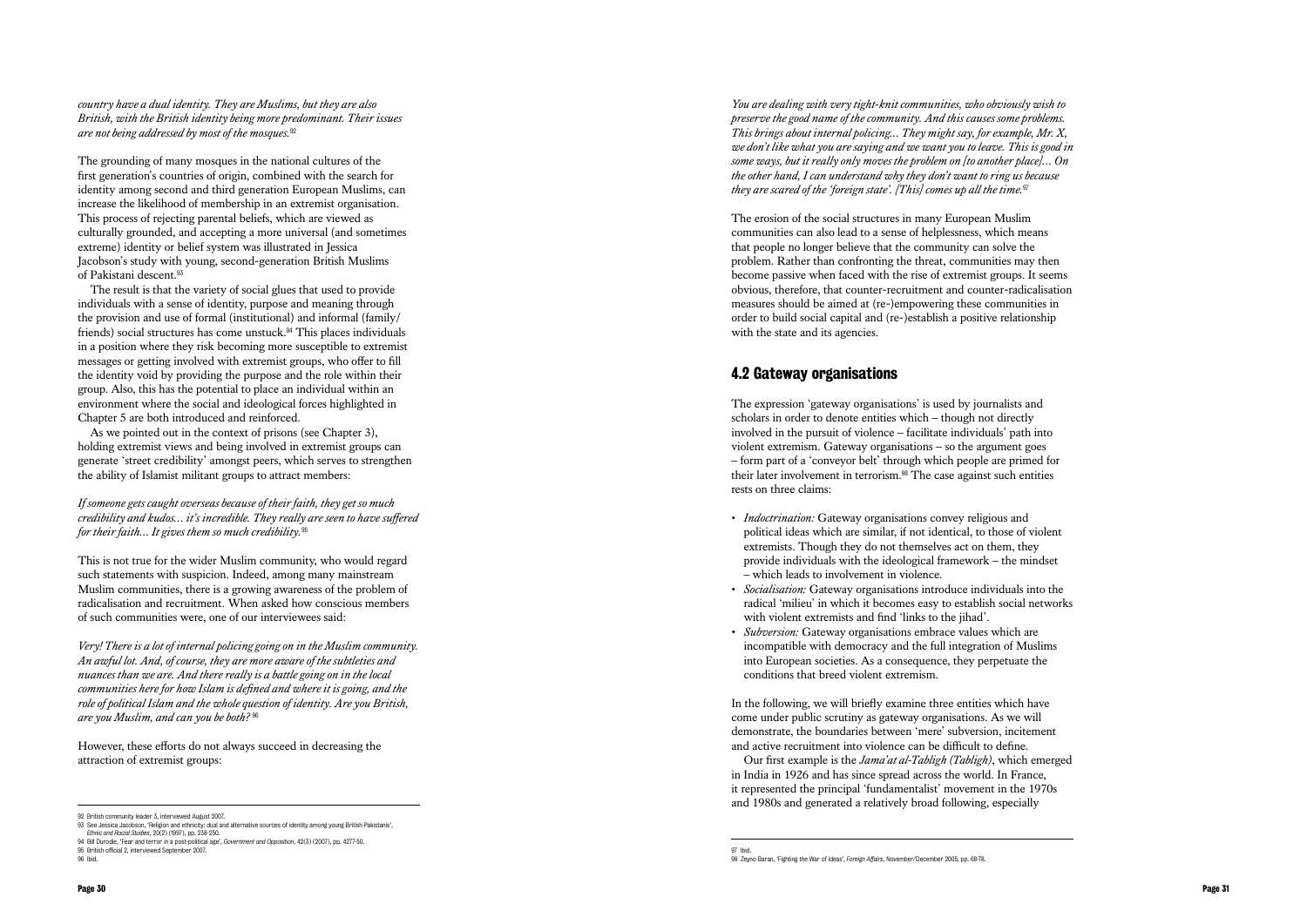through its success in 'reforming' drug addicts and criminals.99 In both South Asia and Europe, a number of Islamist militants are known to have had previous associations with the *Tabligh*, for example three of the leading members of the network which carried out the Madrid bombings in March 2004,100 and some of the individuals who are alleged to be involved in the plot to blow up several transatlantic flights in August 2006.101 The *Tabligh* is a religious group whose core mission is to 'propagate' the faith, in particular among non-practicing Muslims. In doing so, it advocates a highly rigid interpretation of the Quran in which followers are asked to separate 'their daily life from the "impious society" that surround[s] them'.<sup>102</sup> While, theologically, the Tabligh can be described as fundamentalist,103 its spokesmen emphasise that the organisation has no political stance. Indeed, when Omar Nasiri, a Belgian-Moroccan who ended up in *Al Qaeda*, turned to the *Tabligh* in his search for violent '*jihad*', he was immediately told, 'This is the wrong way. The only true jihad is the [non-violent] jihad of the *Tabligh*'.104 Nevertheless, it seems clear that the *Tabligh* offers a form of instruction that is fully compatible with the religious doctrine of Islamist militancy, thus providing violent extremists with a 'religious opening' (see Chapter 5) to be exploited *precisely because* individuals' political views are left completely undefined. Arguably, then, although there may be no direct link, the *Tabligh* presents the Islamist militant movement with a potentially receptive audience amongst which to recruit supporters.

The second example is *Hizb ut-Tahrir* (HT), which portrays itself as a global political party whose principal aim is to unite the Muslim world under Islamic rule, that is, to create a new caliphate.<sup>105</sup> HT's political message and aspirations are similar, if not identical, to those of the Islamist militant movement. Where it differs from *Al Qaeda* is over means. HT's objective is to gain recruits among the political, military and professional elites, who – once a critical mass has been reached – are expected to overthrow their governments and establish Islamic states.106 Violence may be necessary at some point, but not at this stage. Although members of HT and Islamist militants disagree over strategy, they are part of the same 'scene'. As the journalist Shiv Malik explains: 'These people hang out with each other, they meet each other. They have arguments, no doubt, sometimes very strong and vicious arguments, but they regard each other as brothers'.<sup>107</sup> Most significantly, they try to recruit each other's members. Several of our interviewees told us that HT meetings are often attended by Islamist militants, who will attempt to take advantage of members' exasperation with political discourse and capitalise on their 'desire for action'. Members will be approached by Islamist militants with the question: 'Aren't you tried of the talking?'108 Hence, far from being 'noisy but essentially harmless young people',109 HT fulfils all three

Our third example is *Al Muhajiroun*, which emerged as a splinter group from HT in 1996, and was led by the self-styled cleric Omar Bakri Mohammed. Initially, the ideology of *Al Muhajiroun* was based on that of HT, yet the group quickly moved towards a more aggressive approach, which publicly sanctioned attacks against Western soldiers involved in Afghanistan and 'glorified' the September 11 attacks against the United States.110 An experienced and skilful organiser, Bakri managed to expand the organisation's reach, setting up offices in countries as diverse as Denmark<sup>111</sup> and Pakistan. Rhetorically, it refrained from involvement in violence. However, in contrast to HT, Al Muhajiroun actively promoted and facilitated members' desire to engage in violent extremism. Bakri himself represented a 'link to the jihad', who claimed he could provide individuals with references for stays in terrorist training camps in Asia and the Middle East. Indeed, Hassan Butt, who ran *Al Muhajiroun*'s office in Pakistan effectively channelled British members towards the front line after the Western invasion of Afghanistan.<sup>112</sup> In this case, then, the question is no longer if *Al Muhajiroun* qualifies as a gateway organisation, but whether it should be regarded as a terrorist group in its own right. For governments, dealing with gateway organisations represents

one of the greatest challenges in the fight against violent extremism. Some countries argue that all such entities must be shunned, whereas others view some of them (such as the non-political *Tabligh* and the 'soft' Islamists of the Muslim Brotherhood) as natural allies.113 It would be a mistake for the authors of this study to take sides in this wide-ranging and ongoing debate. From a recruitment point of view, however, it is difficult to see how groups like HT and *Al Muhajiroun* could ever play a positive role in combating violent extremism.

# 4.3 Radical imams

The media coverage of the Islamist militant movement in Europe has been dominated by stories about 'radical imams' whose colourful rhetoric has attracted tabloid journalists as much as young Muslims. Mainstream Muslim leaders often respond angrily to such coverage, saying that the radical imams are misrepresenting the decent, lawabiding majority. They are right, of course, yet it is hard to deny that figures such as Abu Hamza in London and Mohamed el Maghrebi in Paris have played a pivotal role in the radicalisation and recruitment of the minority of European Muslims who have become part of the Islamist militant movement.

Based on our extensive review of their activities, radical imams can be said to perform four main functions:

108 British official 3, interviewed July 2007; British radical 5, interviewed November 2007.

<sup>102</sup> Kepel, *The War for Muslim*, p. 261. 103 Klausen, *The Islamic Challenge*, p. 44.

<sup>109</sup> Nielsen, *Muslims in Western Europe*, p. 168.

<sup>110</sup> Michael Whine, 'Will the ban on the Al Muhajiroun successor groups work?', paper published by the *International Institute for Counter-terrorism*, 8 August 2006; available at http://www.ict.org.il/index.php?sid=119&lang=en&act=page&id=6598&str=micha el%20whine.

<sup>111</sup> Taarnby, *Jihad in Denmark*, p. 55.

<sup>112</sup> Whine, 'Will the ban'.

<sup>113</sup> See Zeyno Baran, 'Countering Ideological Support for Terrorism in Europe: Muslim Brotherhood and Hizb ut-Tahrir – Allies or Enemies?', *Connections*, 5(3) (2006), pp. 19-34; also Sendagorta, 'Jihad in Europe', p. 67-9.

<sup>99</sup> Gilles Kepel, *The War for Muslim Minds: Islam and the West* (Cambridge, MA: Harvard University Press, 2004), pp. 261-2.

<sup>100</sup> Javier Jordán, 'The Madrid Attacks: Results of Investigations Two Years Later', *Jamestown Terrorism Monitor*, 9 March 2006. 101 See Shane Drennan and Andrew Black, 'Jihad Online – The Changing Role of the Internet', Jane's Intelligence Review, 19 July 2007.

<sup>104</sup> Quoted in Omar Nasiri, *Mein Leben bei al-Qaida* (Munich: DVA, 2006), p. 162.

<sup>105</sup> For an overview of HT ideology, see Jean-Francois Mayer, 'Hizb-ut Tahrir – The Next Al-Qaida, Really?', *PSIO Occasional Paper*, 4/2004. Also Ed Hussain, *The Islamist* (London: Penguin, 2007), esp. Chapters 6 and 7.

<sup>106</sup> Mayer, 'Hizb-ut Tahrir', pp. 16-17.

<sup>107</sup> Shiv Malik, interviewed July 2007. Also Shiv Malik, 'The new terror', *New Statesman*, 5 July 2007.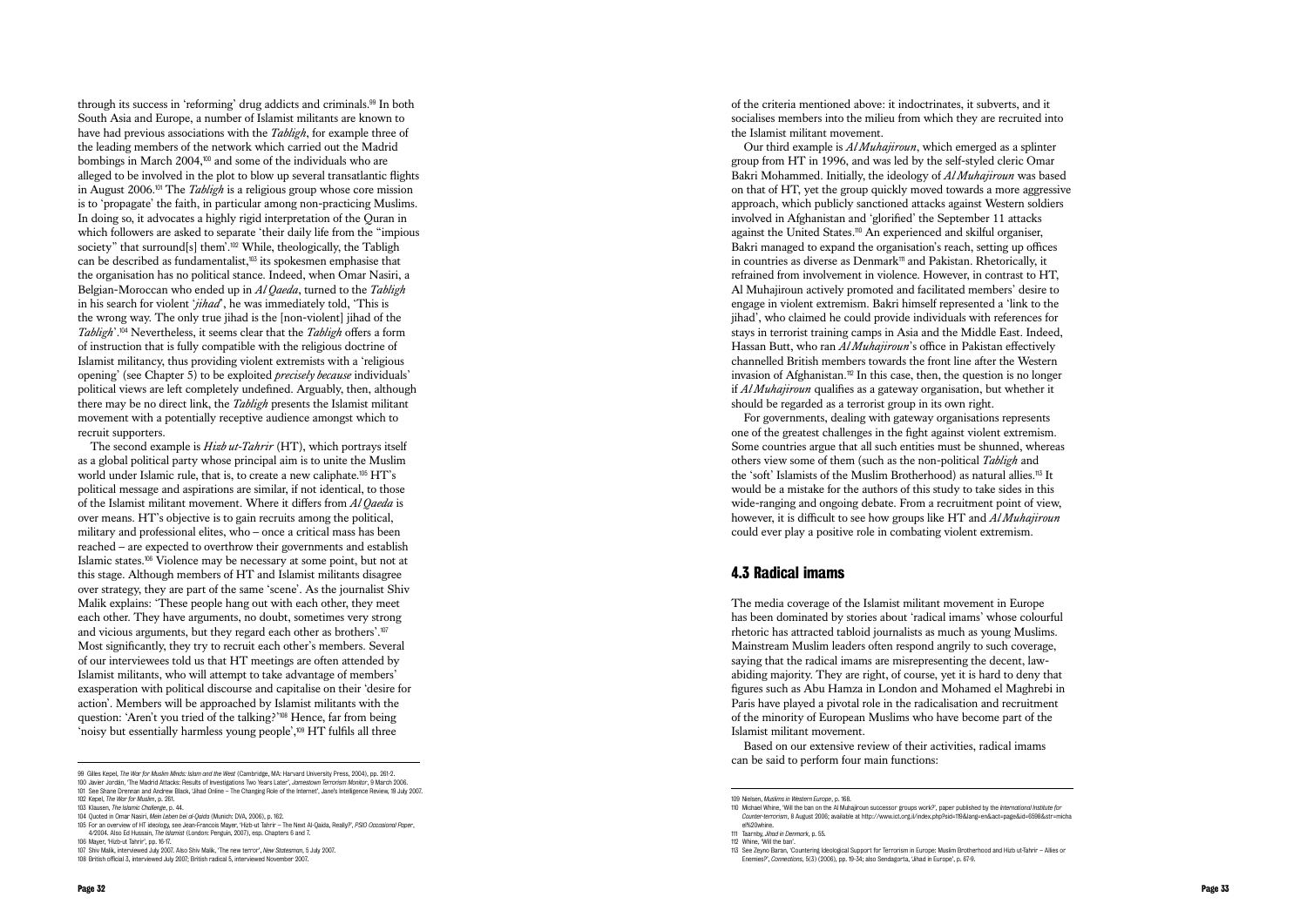- of Islamist militancy relevant to the life conditions of a second and third generation European Muslim audience.
- They are seen as *religious authorities*, who provide rulings (fatwas) and justifications for violent jihad – even when they lack formal scholarly credentials.
- They are *recruitment magnets*, who attract followers from a diversity of backgrounds and integrate them into a coherent network.
- They generate *networks of networks* by forging national and international links between different groups and networks, thus providing the glue that holds the Islamist militant movement together.

A recent study of leadership in Europe's Islamist militant movement underlines our findings about the crucial role of radical imams in the recruitment and networking of violent extremists. It demonstrated that 'radical preachers' tend to appear as 'central nodal points' in the formation of terrorist networks, but 'do not… feature as prominently or as decisively [at the] training or tactical planning' stage.<sup>114</sup>

Page 34 Page 34 Page 34 Page 34 Page 34 Page 34 Page 34 Page 34 Page 34 Page 34 Page 34 Page 34 Page 34 Page 34 Page 34 Page 34 Page 34 Page 34 Page 34 Page 34 Page 34 Page 34 Page 34 Page 34 Page 34 Page 34 Page 34 Pa An excellent case study of the different functions performed by radical imams is Abdul Jabbar van de Ven, a thirty year old Dutchman who converted to Islam aged fourteen. Having spent a year in Saudi Arabia, he returned to Holland instructing teenagers, mostly of Moroccan origin, on what it meant to be a Muslim. His aim was to engage in *dawa*, that is, to spread the word, and indeed he quickly managed to build up a considerable following.115 After the terrorist attacks of 11 September 2001, Jabbar achieved national notoriety when he publicly declared his solidarity with Bin Laden. This was followed by a series of television interviews in which he welcomed the killing of the filmmaker Theo van Gogh and expressed his desire to see a member of the Dutch Parliament dead. Capitalising on his public profile, he frequently toured the country, extending his own network as well as forging connections with radical groups in other parts of the Netherlands. Although he had no permanent physical base, Jabbar's association with the radical *Al Furqaan* mosque in Eindhoven enabled him to 'hook up' to several international networks, which were mostly led by North African recruiters.116 Also, and despite his lack of formal religious training, his views on what was *haram* (forbidden) and what *halal* (permitted) proved highly influential. In fact, the computer of one of the members of the Hofstad Group, Jason Walters, was found to contain several chat conversations in which Walters boasted that Jabbar had given him a *fatwa* sanctioning the decapitation of the Dutch prime minister.<sup>117</sup> Arguably, then, Jabbar not only served as a propagandist and recruiter, but seems to have been directly involved in the incitement of violent extremism.

One of the most interesting findings of our research is that, while radical imams have come to play an influential role in Northern European countries (especially Britain, Scandinavia, Benelux, and

Germany), they are less successful in the South. All of our Spanish interviewees, for instance, told us that the phenomenon of radical imams was either 'negligible' or 'virtually unheard of' in their country. <sup>118</sup> In our view, an explanation for this North/South divide lies in the different patterns of Muslim immigration. Radical imams mainly appeal to second and third generation European Muslims, who – despite their acute sense of alienation and exclusion – are firmly rooted in the West. They articulate their followers' cultural anxieties and provide them with an ideological template that allows them to rebel against their parents and Western society at the same time.119 For some time, they were also amongst the very few religious figures to be able to preach to their second or third generation audience in the one language in which they were fully fluent, that is, Dutch, French or English rather than Arabic or Urdu.120 In countries like Spain or Italy, where the vast majority of the Muslim population has arrived in the last fifteen years, none of these factors are relevant. Most Muslims here are fully fluent in Arabic, and they are unlikely to be impressed with the scriptural knowledge of self-taught clerics like Abdul Jabbar. Nor can radical imams tap into any widespread conflict of identity, which may take another generation (or two) to materialise. This does not mean that radical imams are completely without appeal in the South, but it has prevented them from becoming a mass phenomenon.

Is the 'age of the radical imam' coming to a close? Some have been jailed or deported; mosques are less willing to provide them with a platform (see Chapter 3); there are fewer 'radical bookshops' that sell their tapes; and new laws against the glorification of terrorism are believed to have made radical imams think twice before inciting their followers to engage in *jihad*. <sup>121</sup> France in particular has executed an aggressive policy to deal with radical clerics. Since 2001, dozens have been deported to North Africa. In doing so, the threshold for what constitutes unacceptable behaviour in the eyes of the authorities seems to be relatively low. Whereas in Britain, only the incitement to violence would attract the attention of the authorities, in France it is sufficient to be considered as an 'ideological point of reference' for Islamist militants. Critics have pointed out that this has included 'fundamentalist' Salafis whose views on social matters are often incompatible with European norms but whose involvement in, and propagation of, Islamist militancy is less clear.122 Indeed, some of the so-called 'scientific Salafists' whose obligations include 'loyalty to the Prince' now feel increasingly squeezed between the 'jihadist Salafists', who condemn their quietist stance, and the state authorities, who suspects them of being 'radical'. As one French community leader pointed out: 'The armed Salafist group [in Algeria] has nothing to do with [our] movement. It's completely different. I read books by theologians from Saudi Arabia like El Albani. These people understand religion better, this is scientific Salafism'.<sup>123</sup>

<sup>118</sup> Spanish official 2, interviewed September 2007; Spanish official 3, interviewed September 2007; Spanish community leader 1, interviewed August 2007.

<sup>119</sup> Roy, 'Terrorism and Deculturation', p. 160.

<sup>120</sup> British community leader 1, interviewed August 2007; French community leader 3, interviewed May 2007. 121 British official 3, interviewed July 2007; also Shiv Malik, interviewed July 2007. 122 'Red Ameuroud a été expulse vers l'Algérie', *Associated Press*, 30 July 2005; for the controversial case of Abdelkader

Bouziane, see Craig S. Smith, 'France Struggles to Curb Extremist Muslim Clerics', *New York Times*, 30 April 2004; also Keppel, *The War for Muslim*, pp. 258-60.

<sup>123</sup> French community leader 3, interviewed May 2007.

<sup>114</sup> Exclusive Analysis, *Leadership in Europe's*, p. 13.

<sup>115</sup> 'Abdul-Jabbar van de Ven: Jongerenimam', *De Telegraaf*, 24 November 2004.

<sup>116</sup> Se AIVD, *Violent Jihad in the Netherlands: Current Trends in the Islamist Terrorist Threat* (AIVD: The Hague, 2006), p. 26.

<sup>117</sup> The transcripts are available at http://dutchreport.blogspot.com/2005/01/chattin-with-terrorists.html.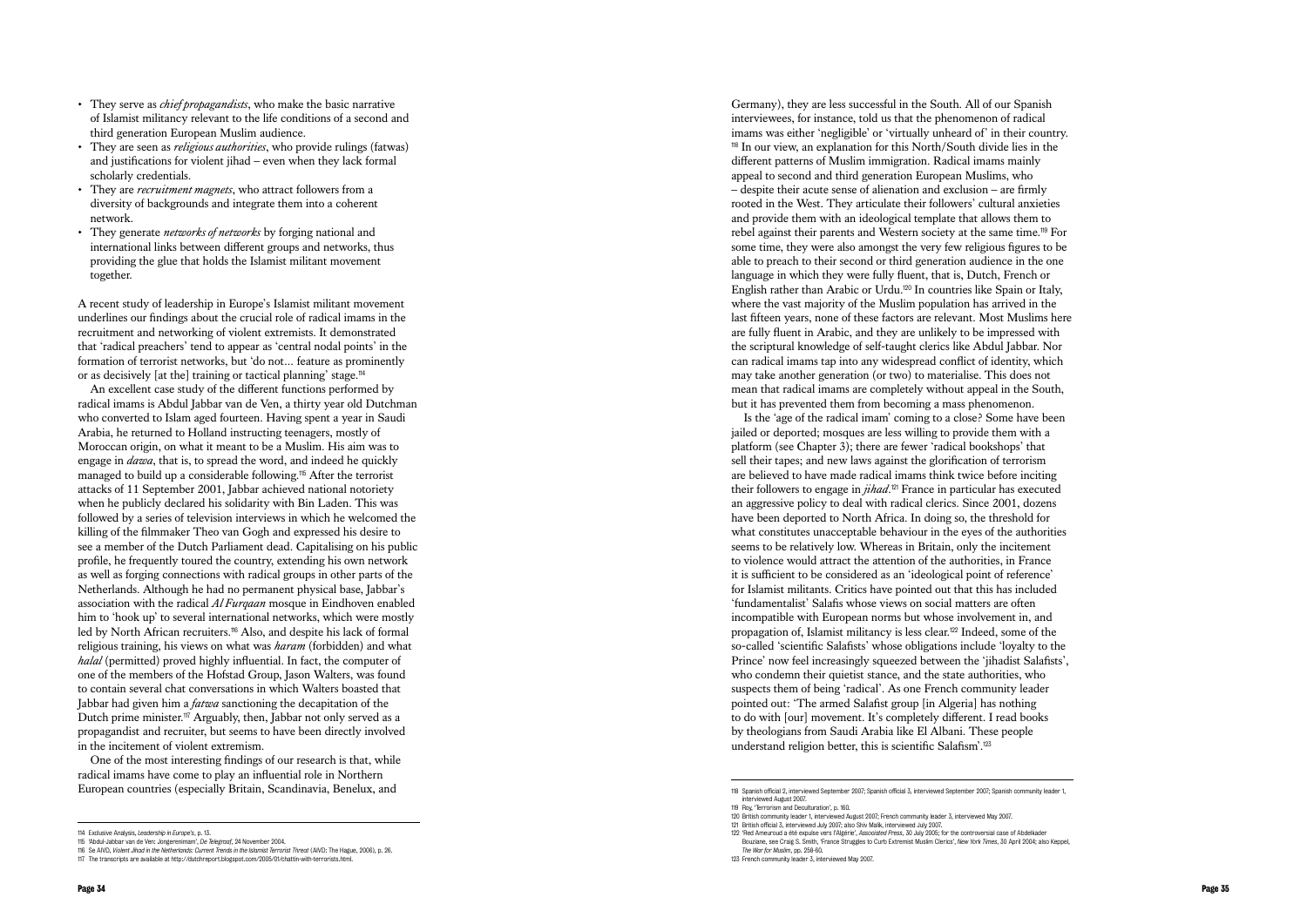Even in France, however, the government concedes that some genuinely radical imams, who propagate and incite to violence, continue to be active.124 Also, some of those who have left Europe stay in touch with their followers in Europe via web sites and online chat communities (such as *PalTalk*) on which they post sermons and respond to requests for *fatwas* (see Chapter 6). Overall, therefore, one may conclude that the space for radical imams has been significantly reduced, but that it is too early to conclude that they have gone away completely.

# 4.4 Activists

The third type of actor involved in recruitment is often described as 'activist' or 'entrepreneur'. According to Petter Nesser, the activist is the member of a terrorist cell that 'makes things happen':

*He is typically senior to the other operatives, and central to the recruitment, radicalization and training of the other cell members. The entrepreneur has an 'activist mindset', being driven by ideas rather than personal grievances. He is interested in and committed to social issues and politics. He demands respect from his surroundings and he has a strong sense of justice… He has an "entrepreneurial spirit" and wants to build something for himself and those he considers "his people"… In the end he takes on a "project" for the holy warriors. He has high aspirations, and sometimes he has a record of failed ambitions.*<sup>125</sup>

This description applies to individuals like Mohammed Bouyeri of the Hofstad Group, Mohammed Siddique Khan, the leader of the 7/7 cell in Britain, or Sarhane Faket, who was involved in the network responsible for the Madrid bombings.126 In Nesser's view, activists such as the ones mentioned here are self-motivated, intelligent (often possessing formal qualifications) and articulate, and they use their skills and invest time and energy in order to persuade others to join the cause. The people they recruit, on the other hand, are often less capable and driven, and may – in some cases – have a record of criminal activity prior to becoming involved with Islamist militancy.<sup>127</sup> Indeed, in his sociology of Islamist militant cell members, Nesser differentiates between the leaders, the 'entrepreneur' and his (younger) 'protégé', and the followers, the 'drifters' and 'misfits' which they have recruited into the cell.<sup>128</sup>

On the contrary, in most of the examples cited above, 'links to the jihad' were sought out by the activist when the radicalisation had already taken place, and it was the activist who then led conscious efforts to recruit new members into the cell, such as by 'spotting' and 'befriending' people at mosques (see Chapter 3) or by attending the meetings of gateway organisations at which potential recruits could be found. Sageman is right in pointing out that recruitment is less strategic and less professional than commonly imagined, but several of our interviewees – especially the community leaders – could cite instances in which low-level 'spotting' by activists was unfolding before their eyes (see also 3.1).<sup>131</sup>

Nesser's analysis, in combination with other reports such as *Exclusive Analysis*' recent study of 'jihadist' leadership in Europe<sup>129</sup> as well as the observations gleaned from our own research, makes it possible to derive three main functions performed by 'the activist', which underline his significance in recruiting terrorist cells and maintaining its members' support:

- Internally, the activist provides *leadership and cohesion*. He is (typically) the one with whom the cell has originated, and he is the person responsible for holding it together – more often through personality, charisma and commitment to the cause than through religious authority (which he lacks).
- The activist leads the process of cell *expansion*. Not only is he the most persuasive and most ideologically driven member of the group, he is also the one who is most likely to have a network of (local) friends and associates through whom to 'spot' and select new recruits.
- The activist manages the group's '*external relations*'.130 He will lead the effort of seeking a 'link to the jihad' and  $-$  if successful – negotiate and supervise the cell's integration into the networks of Islamist militancy, which may transform a purely home-grown cell of self-starters into a 'guided cell' with access to the strategic leadership and resources of the wider movement (see Chapter 2).

It is activists, then, who are most likely to fit the popular idea of the 'recruiter'. In fact, based on our observations of how individuals join the Islamist militant movement in Europe, we would argue that Sageman's work overplays the notion of a 'bunch of guys' who find each other more or less randomly and turn into a terrorist cell only when having encountered a 'link to the jihad'. The idea that the relationships between members are based on ties of kinship and friendship, and that these precede people's attraction to violent extremism, may well be true, but – in contrast to Sageman – we have found little evidence to support the contention that it takes a 'link to the jihad' for such groups to 'tip over' into embracing Islamist militant ideology.

In this context, an excellent case study, which brings together the role of the activist and other themes highlighted in this report, is that of a self-starter group in Ceuta, which was disrupted by the Spanish police in December 2006. The group had eleven members and was led by Karin Abdelselam Mohamed, who had become radicalised in prison whilst serving a sentence for involvement in petty crime. Upon his release, Karin befriended a group of youths in the neighbourhood of Principe Alfonso, a poor area of Ceuta with a large Muslim population. The group's meetings took place in a mosque, though they were held outside praying hours and there exists little

<sup>129</sup> 'The evolution of leadership in Europe's Global Jihad Networks', *Exclusive Analysis Report*, 21 September 2007. 130 Ibid. 131 British community leader 2, interviewed July 2007; French community leader 3, interviewed May 2007.

<sup>124</sup> French official 1, interviewed September 2007. Also Jon Henley, 'Muslims are not cockroaches', *The Guardian*, 11 August 2005. 125 Petter Nesser, 'Structures of Jihadist Terrorist Cells in the UK and Europe', paper given at the joint FFI/King's College London conference on *The Changing Faces of Jihadism*, London, 28 April 2006. Available at http://www.mil.no/felles/ffi/start/FFI-

prosjekter/Alfover/\_TERRA/Publikasjoner/Speeches/. 126 For profiles of the three individuals mentioned here, see Vidino, 'The Hofstad Group'; Shiv Malik, 'My brother the bomber',

Prospect Magazine, June 2007; Juzgado Central de Instrucción Número 6, *Audiencia Nacional*, Sumario No. 20/2004, 10 April 2006, pp. 1212-13. 127 Exclusive Analysis, *Leadership in Europe's*, p. 8.

<sup>128</sup> Nesser, 'Structures of Jihadist'.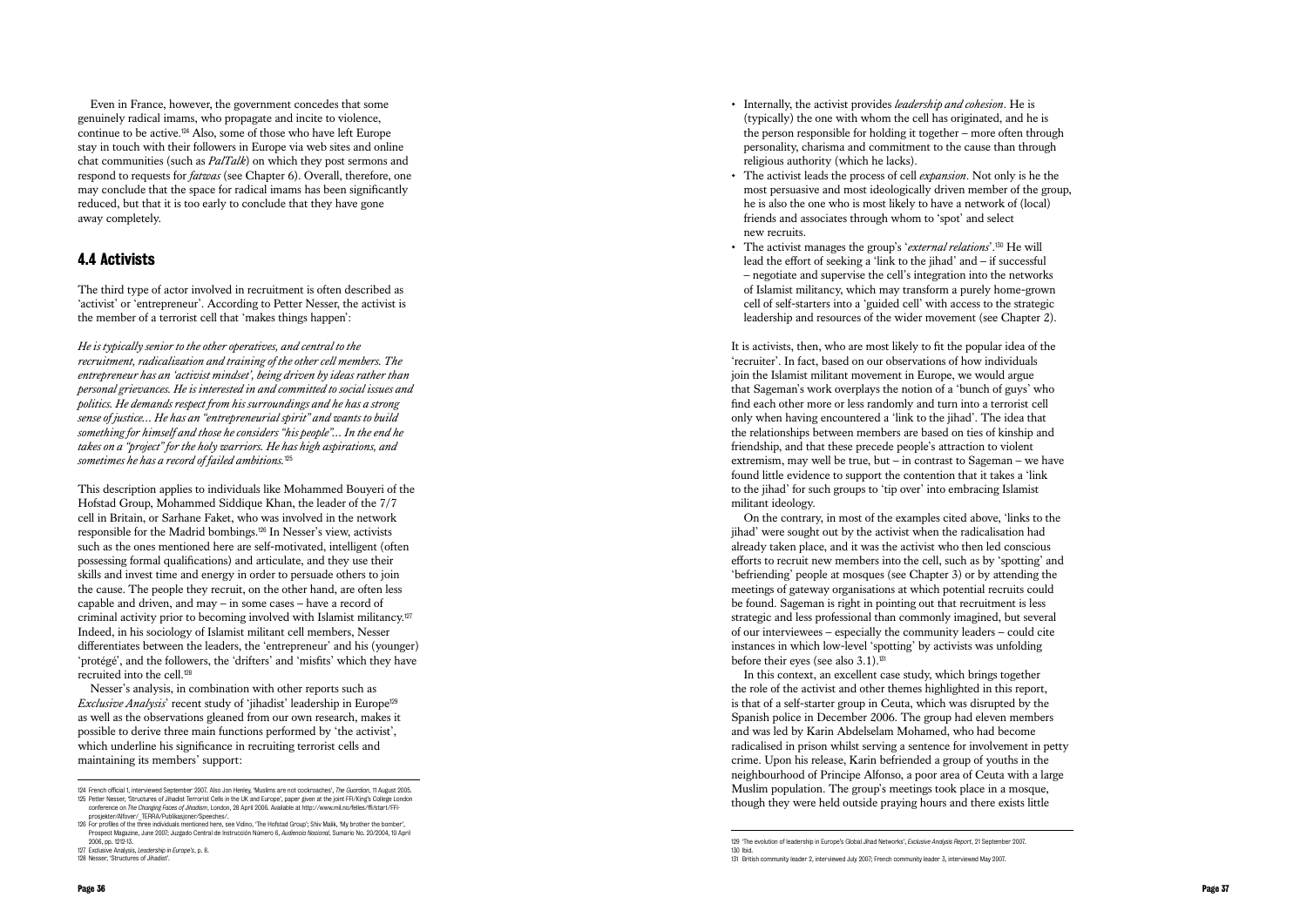However, the dynamics, which prompt activists to increase recruitment and/or seek out 'links to the jihad', appear to be influenced by broader developments as much as they are shaped by local factors. There can be no doubt, for example, that – in all the countries surveyed – the invasion of Iraq triggered efforts to reconstruct more coherent structures for the Islamist militant movement in Europe, and that this was matched by activist pressure from below.133 In Spain and France, several our interviewees told us that developments in countries like Algeria and Morocco are likely to influence activists' propensity to network and increase efforts at propagation (which, in turn, may lead to recruitment).134 By contrast, in Britain, many of the structures which the current generation of activists resort to seem to be 'holdovers' from the period following the invasion of Afghanistan in 2001, when many attempted to go to Pakistan to join the 'jihad' against the Western Coalition.<sup>135</sup>

evidence that the mosque leadership knew or sanctioned, the activities of the group. During these meetings, Karin utilised Islamist militant videos and songs to further the process of radicalisation. After some time, the group collectively embarked on a series of actions, which included the spreading of rumours about an impending attack as well as the spraying of '*jihadist*' graffiti. The first act of low-level violence was the destruction of a tomb, which was widely condemned by the community and prompted the police to take action against the group. As it later turned out, the group had already discussed ideas for a high-casualty attack at a later stage of their 'campaign'. Possible targets included a shopping mall, a fuel depot and a fairground. For this purpose, Karin had sought to re-establish contact with a 'link to the jihad' which he had met in prison and who had been convicted for his role in facilitating the recruitment of insurgents in Iraq. Had Karin succeeded in making the link, a group of hapless self-starters could have been transformed into a 'guided cell' with significant potential to carry out a substantial attack.<sup>132</sup>

We uch has been written about the ideology of the Islamist<br>militant movement. It would be foolish to attempt to<br>would it be appropriate given the focus of this study. This study militant movement. It would be foolish to attempt to replicate some of the work done by other scholars,136 nor would it be appropriate given the focus of this study. This study deals with the process of disseminating the Islamist militant message as much as it is concerned its content. In fact, if anything, it is the interplay between the former and the latter that is of particular interest to us. Based on the existing literature (as well as common sense), it seems obvious that there are four elements which are critical to the process of 'persuasion' during the recruitment period: identity, social forces (group dynamics), politics and religion. In the following, we will explore how these different components are deployed at critical stages of this process. Our argument is that the justification of violence is the culmination of a gradual transformation of attitudes which begins with the exploitation of a crisis (or 'tipping point'), continues with the formation of a tightly-knit group, and is accompanied by a period of learning during which 'frame alignment' is achieved.

| <b>Gateway organisations</b>                        | <b>Radical imams</b>                                                                 | <b>Activists</b>                                                        |
|-----------------------------------------------------|--------------------------------------------------------------------------------------|-------------------------------------------------------------------------|
| • Indoctrination<br>• Socialisation<br>• Subversion | • Propaganda<br>• Religious justification<br>• 'Recruitment magnets'<br>• Networking | • Leadership and cohesion<br>• Cell expansion<br>• 'External relations' |

Regardless of such dynamics, it seems clear that activists have been the 'engine' of Islamist militant recruitment in Europe for some time, and that their significance will increase, not least because other actors (such as radical imams) have somewhat declined in importance (for a summary of their function, see Figure 3). It is activists, therefore, against whom the main thrust of governments' counter-recruitment efforts should be directed. In doing so, however, it will be important not only to know who they are but also to understand through what kinds of messages they manage to attract support for Islamist militancy.

# 5.1 Cognitive openings

Most scholars agree that people's decision to engage in violent extremism is nearly always preceded by a so-called 'tipping point' event or 'crisis' which prompts a reassessment of their status in society, political and religious attitudes, and even their sense of self. For example, Andrew Silke points out that 'catalyst events' are critical in facilitating the transition from being a member of a disaffected group to being a violent extremist.137 Likewise, Harvey Kushner found that potential suicide bombers have always had at least one friend or relative killed, maimed or abused by the perceived enemy, and that it was this event which – in most cases – triggered the realisation that 'something' needed to be done.138 Drawing on these insights, Quintan Wiktorowicz postulates – more broadly – that personal crises can produce 'cognitive openings' which 'shake certainty in previously accepted beliefs and render an individual more receptive to the possibility of alternative views and perspectives'.139 Such crises, Wiktorowicz believes, need not always be political, but they can be cultural, economic, or indeed purely personal.<sup>140</sup>

In our research, we have found numerous examples of how Islamist militants have skilfully exploited 'crises' in order to produce cognitive openings. One of the most powerful triggers in the European context are experiences of exclusion and discrimination in Western society. European Muslims, especially the second and third generation, often

*Figure 3: Functions of recruitment agents*

<sup>136</sup> Wiktorowicz, 'A Genealogy of'. For various excellent reports on Islamist militant ideology issued by the *Combating Terrorism Centre* at West Point, see http://ctc.usma.edu/publications/publications.asp. 137 Silke, 'The role of'.

<sup>138</sup> Harvey W. Kushner, 'Suicide bombers: business as usual', *Studies in Conflict and Terrorism*, 19 (2006), pp. 329-37. 139 Wiktorowicz, 'Joining the Cause', p. 7. 140 Ibid, p. 8.

<sup>132</sup> See Javier Jordán, 'The Threat of Grassroots Jihadi Networks', *Jamestown Terrorism Monitor*, 15 February 2007. 133 Leiken, 'Europe's Angry'; also Neumann, 'Europe's Jihadist', pp. 74-8.

<sup>134</sup> Spanish official 1, interviewed September 2007; French official 2, interviewed May 2007 135 See Jamie Doward and Andrew Wander, 'The Network', *The Observer*, 6 May 2007.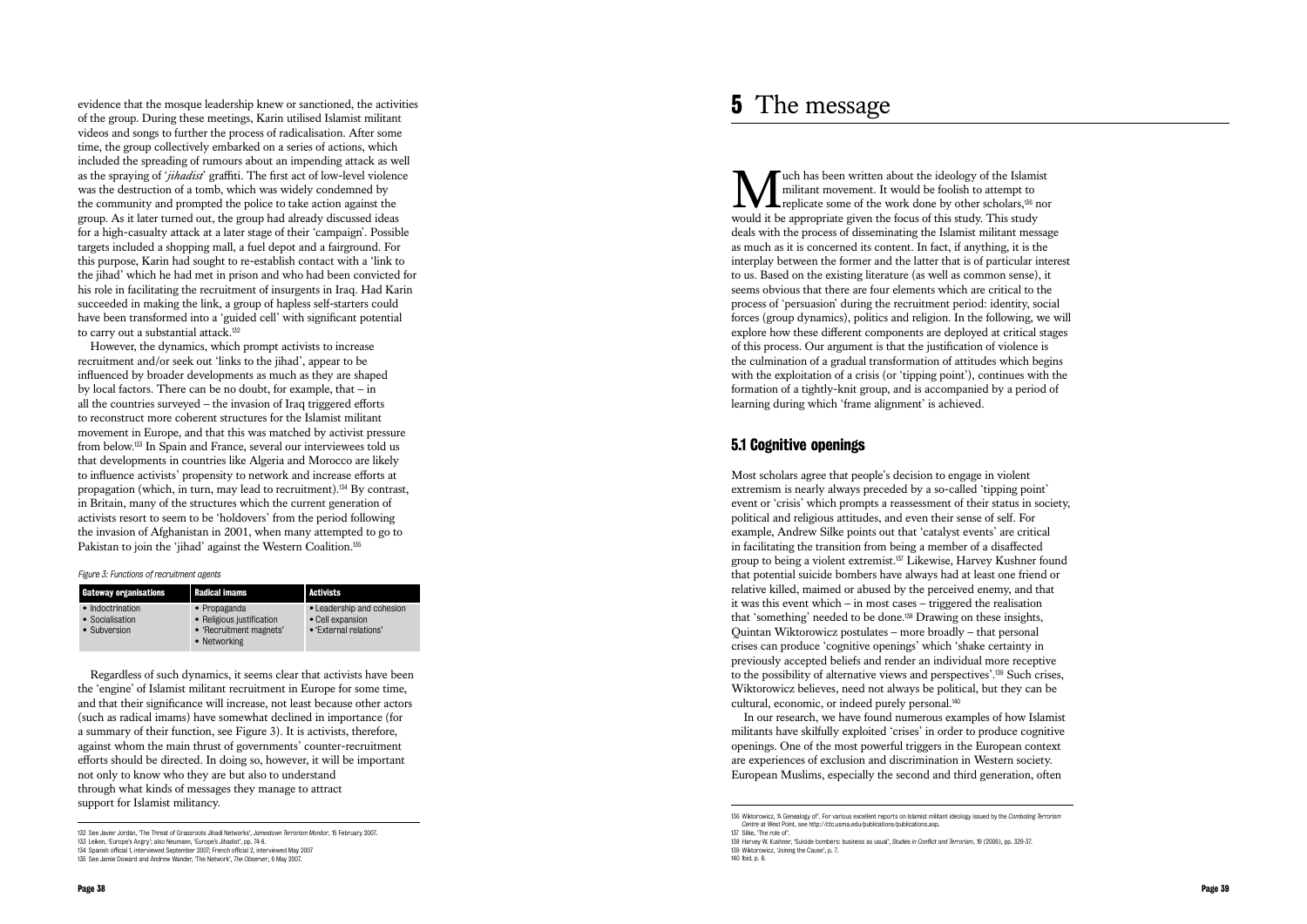feel that – despite governments' inclusive rhetoric – Western societies have not offered them the full respect and equality they believe they deserve. As one of the French radical interviewed in the course of our research told us:

*I am a French Muslim… a republican who doesn't see any contradiction with the principles of my religion… [Yet still] I am regarded with suspicion… On a day to day level, this is what it often comes down to... The fact that, in their eyes, you are a foreigner...*<sup>141</sup>

Clearly, this sense of exclusion – often perceived as outright hatred – breeds a type of reverse loathing. As another French radical explained:

The type of person who despises you [hogra] is inferior to me regarding his level, be it moral, academic and even material. He's a dead loss, less than nothing. If this person who despised me were better than me, I would understand. Then, I would say that there was good reason. But, in reality, some of these people have feelings of unmotivated hatred that seem to be part of their very essence.

*Do you have to deal with this kind of annoyance at work?*

*I deal with it in the street, in public transport, when dealing with local government, everywhere.*<sup>142</sup>

Violent extremists have long realised that this sense of alienation and social frustration can be capitalised upon in order to attract recruits. According to Omar Bakri, the leader of A*l Muhajiroun* :

*If there is no racism in the West, there is no conflict of identity. People, when they suffer in the West, it makes them think. If there is no discrimination or racism, I think it would be very difficult for us.*<sup>143</sup>

It could be argued, then, that extremist movements succeed in offering potential recruits 'identities of empowerment', which allow them to reconstruct their sense of self and gain new confidence.144 And indeed, Bakri would tell recruits: 'Come on Abu Jafar. Your are not Bobby. You belong to a very great nation [Islam]. You belong to the history of civilisation, 1300 years of a ruling [Islamic] system'.<sup>145</sup>

As pointed out in the previous chapter, young Muslims' alienation from Western society is often mirrored by an equally strong conflict with their parents' culture, especially in countries with a second and/ or third generation of European Muslims. When significant numbers of Muslims settled in many Western European countries during the postwar economic boom, they imported the customs from their countries of origins, which were assumed to be 'Islamic', though often they were based on 'rural-based oral traditions'.146 In the Western context, many of these tribal traditions became difficult to maintain – partly because they no longer made any sense, but also because the younger

generation (having received their education in Western Europe) proactively challenged them. This clearly happened in the case of the 'London bombers'. According to the journalist Shiv Malik, who spent several months in the hometown of Mohammed Siddique Khan:

*[Khan] felt that drugs use should be acknowledged by the community, that women should have access to university education, and that forced marriages were wrong. He also made a stance against corruption and the anti-meritocratic attitude within his community… Later on, people would say that he had been thrown out of the mosque because he was a radical, but really it was because he was challenging the status quo.*<sup>147</sup>

Khan, like many others, responded to this conflict by embracing the purist (and seemingly far more rational) interpretations of Islam offered by the *Wahhabi* and *Salafi* traditions, which enabled him to expose traditional institutions like forced marriage as un-Islamic. In fact, against this background, it is easy to understand why the idea of a global community of believers – the *ummah* – appears to be so attractive: it articulates opposition to Western culture, yet it also allows followers to escape from the narrowness of their parents' cultural Islam. According to Malik, gateway organisations such as *Hizb ut-Tahrir* and other extremist groups are well-aware of conflicts such as the ones experienced by Khan, and much of their literature and propagation is geared at providing the religious arguments with which to resolve them in their favour.<sup>148</sup>

Frequently, of course, rather than capitalising on existing conflicts or crises, extremist groups are hoping to induce them. This is the principal purpose of the gruesome '*jihad*' videos from places like Chechnya, Bosnia, Palestine, Afghanistan and Iraq, which are freely available on the internet but continue to be shown also at events in mosques, community centres, universities and for invited guests at private homes.149 These films perform three important functions. First, they are certain to provoke moral outrage and produce a sense of what Farhad Khosrokhavar described as 'humiliation by proxy'.<sup>150</sup> Second, they convey the need for urgent action in standing up for other Muslims, who seem to be faced with suffering and systematic injustices, if not extermination. Third, they appear to substantiate the 'grand narrative' according to which the West has embarked on a 'war against Islam' and – by extension – a 'war against all Muslims'.

In fact, it is worth pointing out that some of the '*jihad*' videos have recently begun to appeal directly to second and third generation Muslims in Europe by combining the narrative of 'the Muslim world under attack' with specifically European issues and experiences.<sup>151</sup> One can see how – for young Western Muslims – this kind of video may become a powerful sense-making device: it suggests that their own sense of alienation and personal crisis can be attributed to the same forces that are causing the suffering of Muslims everywhere else, and that – indeed – they are all part of one and the same struggle.

<sup>141</sup> French radical 4, interviewed March 2007.

<sup>142</sup> French radical 3, interviewed May 2007. *Centre* at West Point, see http://ctc.usma.edu/publications/publications.asp. 143 Bakri, interviewed in June 2002; quoted in Wiktorowicz, p. 16

<sup>144</sup> Ibid.

<sup>145</sup> Bakri, quoted ibid.

<sup>146</sup> Nielsen, *Muslims in Western Europe*, p. 118.

<sup>147</sup> Shiv Malik, interviewed July 2007. 148 Ibid.

<sup>149</sup> For an example of the latter, see Juzgado Central de Instrucción Número 6, *Audiencia Nacional*, Sumario No. 20/2004, 10 April 2006, pp. 1216-17.

<sup>150</sup> Khosrokhavar, *Les Nouveaux*, p. 152.

<sup>151</sup> French official 3, interviewed July 2007; British official1, interviewed August 2007.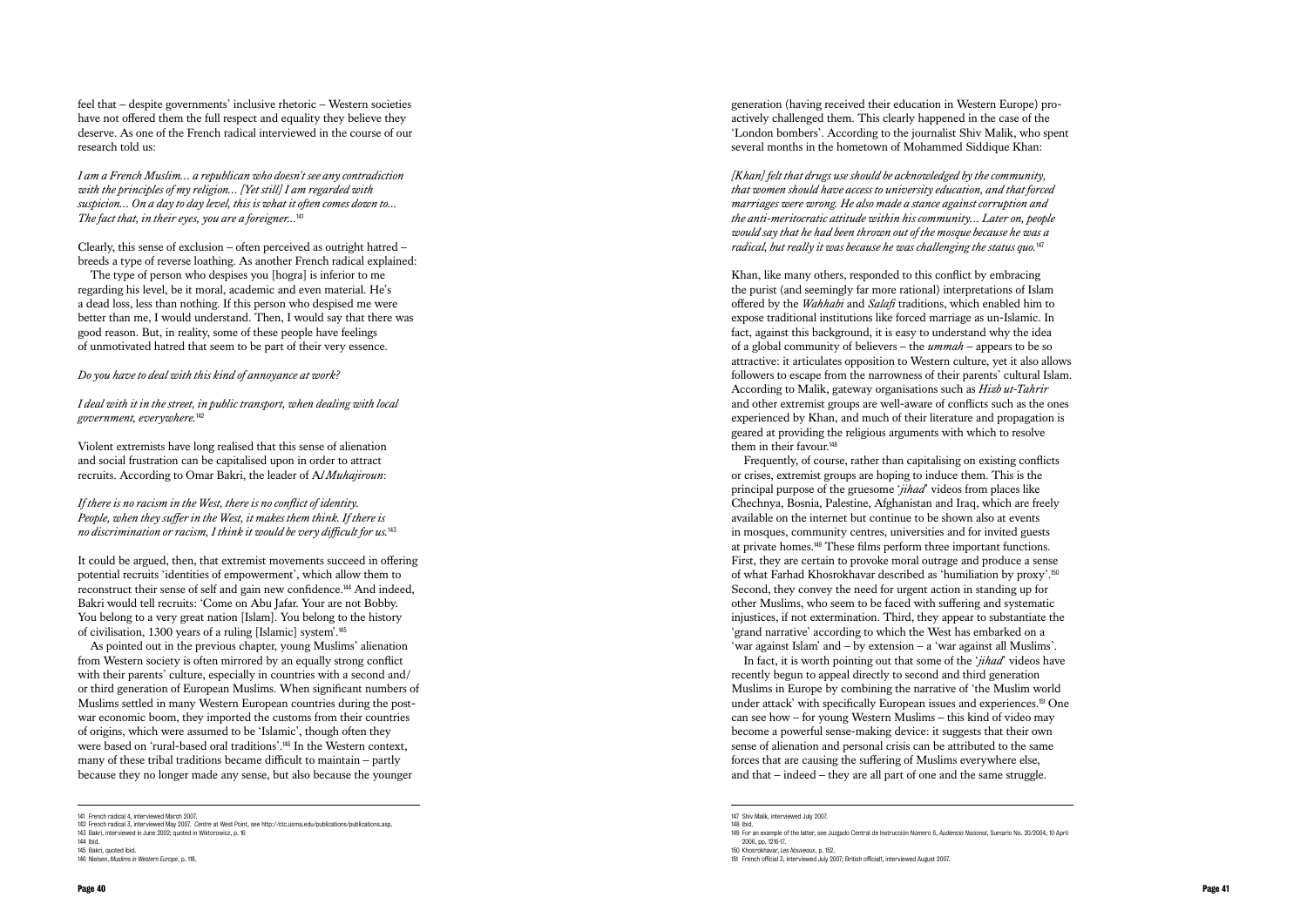# 5.2 Group dynamics

Based on our research, it seems clear that, in the vast majority of cases, the transition to violence takes place within the confines of tightly-knit groups, and that the social forces which unfold here have a strong influence on their judgement and behaviour.

Henry Tajfel and John Turner's Social Identity Theory (SIT) explains how individuals create a positive identity by defining themselves in terms of their group membership.152 This, in turn, enables the individual to assign value and emotional significance to his group membership and group goals. It also brings with it a tendency to see one's own group as better than others, and to rally to its defence in response to perceived threats.153 The latter may be an important way in which social identity links to violent extremism: when a valued social identity is perceived to be under threat from another group (for example, when Islam is perceived to be under threat from 'the West'), then those who identify strongly will tend to derogate and hold negative views towards the group posing the threat. Because the social identity becomes a part of the self-concept, then a threat to the group is a threat to self.<sup>154</sup>

How do such groups form? Research suggests that membership in a terrorist group fulfils the material and immaterial longings of an individual, while providing the necessary training and outlet for the emotions caused by 'concrete grievances'.155 For example, the group might address an individual's welfare needs, as noted by a Spanish respondent:

*There is a small part of the Muslim population in Spain who is very marginalised, and they are targeted by radical elements. They approach them and try to attract them to their movements not just by sending religious messages, but also by providing welfare and – more generally – making them feel part of the community. It is in small, closed environments that they are invited to form part of jihadist groups'.*<sup>156</sup>

Likewise, group membership may provide an individual with self-esteem, as noted by a French Muslim community leader who described the way in which a new recruit could find like-minded individuals. He said:

*He has a group of people that listen to him. So it makes him feel very important and very opinionated at the same time, and therefore he has some kind of influence amongst a group of people.*<sup>157</sup>

In fact, belonging to such a group might be the first time that a recruit feels accepted or important.

*People underestimate – or rather, people haven't come to appreciate – what it means to find a family again. Many of the jihadists broke with*  The See Henry Tajfel and John C. Turner, 'An Integrative Theory of Integrative Theory of Integrative Theory of Integrative Theory of Integrative Theory of Integrative Theory of Integrative Theory of Integrative Theory of I

Furthermore, in the context of group formation, the significance of pre-existing friendships and kinship relations cannot be ignored. This is supported by Della Porta's conclusion that 'the decision to join an underground organisation was rarely an individual one. For most of the militants, it involved cliques of friends'.158 Her findings formed the basis for Sageman's research, and it was also reflected in Edwin Bakker's recent study of 242 Islamist militants in Europe in which Bakker found that friendship and kinship were highly significant in driving the process of group formation:

*If we look at the circumstances in which these individuals became involved in jihadi terrorist activities, a picture emerges of networks including friends or relatives… that radicalise with little outside interference; and that do so in the country in which they live, often together with family members or friends.*<sup>159</sup>

A well-researched case study of this phenomenon are the Madrid bombings in March 2004 that were carried out by a relatively large, mixed network with members belonging to different nationalities. Still, kinship seemed to be a significant factor, as exemplified by the involvement of several groups of brothers, such as Rachid and Mohammed Oulad, both killed in the collective suicide in Leganés several weeks after the attacks. Further siblings included Moutaz Almallah Dabbas and Mohannad Almallah, as well as Abdelgani Chedadi and Said Chedadi. The latter were arrested before the attacks, whereas the former were captured in their aftermath. In fact, the Chedadi brothers ran a shop just a few meters away from several of the regular meeting places of the networks, the *Restaurante Alhambra* and a public phone booth. A further group of siblings were Abdelkhalak Chergi and his brother Abdelhak, who were arrested and interrogated under the suspicion of being involved in the preparation and financing of the attacks. In addition, the kinship connections in the Madrid network also extended to cousins, such as Hamid Ahmidan – charged with 'membership of a terrorist organisation' in April 2006 – and Jamal Ahmidan, one of the seven terrorists killed in Leganés in April 2004.<sup>160</sup>

As previously pointed out, numerous authors have highlighted the similarities between recruitment into violent extremism and religious cults.161 As in the case of cults, the radical group comes to serve a socialising function akin to that of the family.<sup>162</sup> In the words of one of our interviewees:

- 153 Nyla R. Branscombe et al, 'The context and content of social identity threat' in Naomi Ellemers et al (eds.), *Social Identity: Context, Commitment, Content* (Oxford: Blackwell, 1999), pp. 35-58. See also Lawrence Kuznar and James Lutz, 'Risk Sensitivity and Terrorism', Political Studies, 55(2) (2007), pp. 341-61. .
- 154 Brooke M. Rogers et al, 'The Role of Religious Fundamentalism in Terrorist Violence: A Social Psychological Analysis', *The International Review of Psychiatry*, 19(3) (2007), p. 257.
- 155 Jerrold M. Post, 'Terrorist psycho-logic: Terrorist behaviour as a product of psychological forces' in Walter Reich (ed.), *Origins of Terrorism: Psychologies, Ideologies, Theologies, States of Mind* (Baltimore, MD: Johns Hopkins University Press, 1998), pp. 25-40.
- 156 Spanish official 2, interviewed September 2007.
- 157 French community leader 3, interviewed May 2007.

*the Social Psychology of Intergroup Relations* (Monterey, CA: Brooks Cole, 1979).

<sup>158</sup> Della Porta, *Social Movements*, p. 167.

<sup>159</sup> Edwin Bakker, 'Jihadi terrorists in Europe', *Clingendael Security Paper* No. 2, Netherlands Institute of International Relations, December 2006, p. 56.

<sup>160</sup> Rogelio Alonso, 'Radicalisation in Spain', unpublished paper, September 2007.

<sup>161</sup> See, for example, Della Porta, Social Movements, p. 167; Farhad Khosrokhavar, *Les Nouveaux Martyrs d'Allah* (Paris: Flammarion, 2002), pp. 156, 167; Sageman, *Understanding Terror*, pp. 126-30; Wiktorowicz, 'Joining', p. 8. 162 Della Porta, *Social Movements*, p. 170.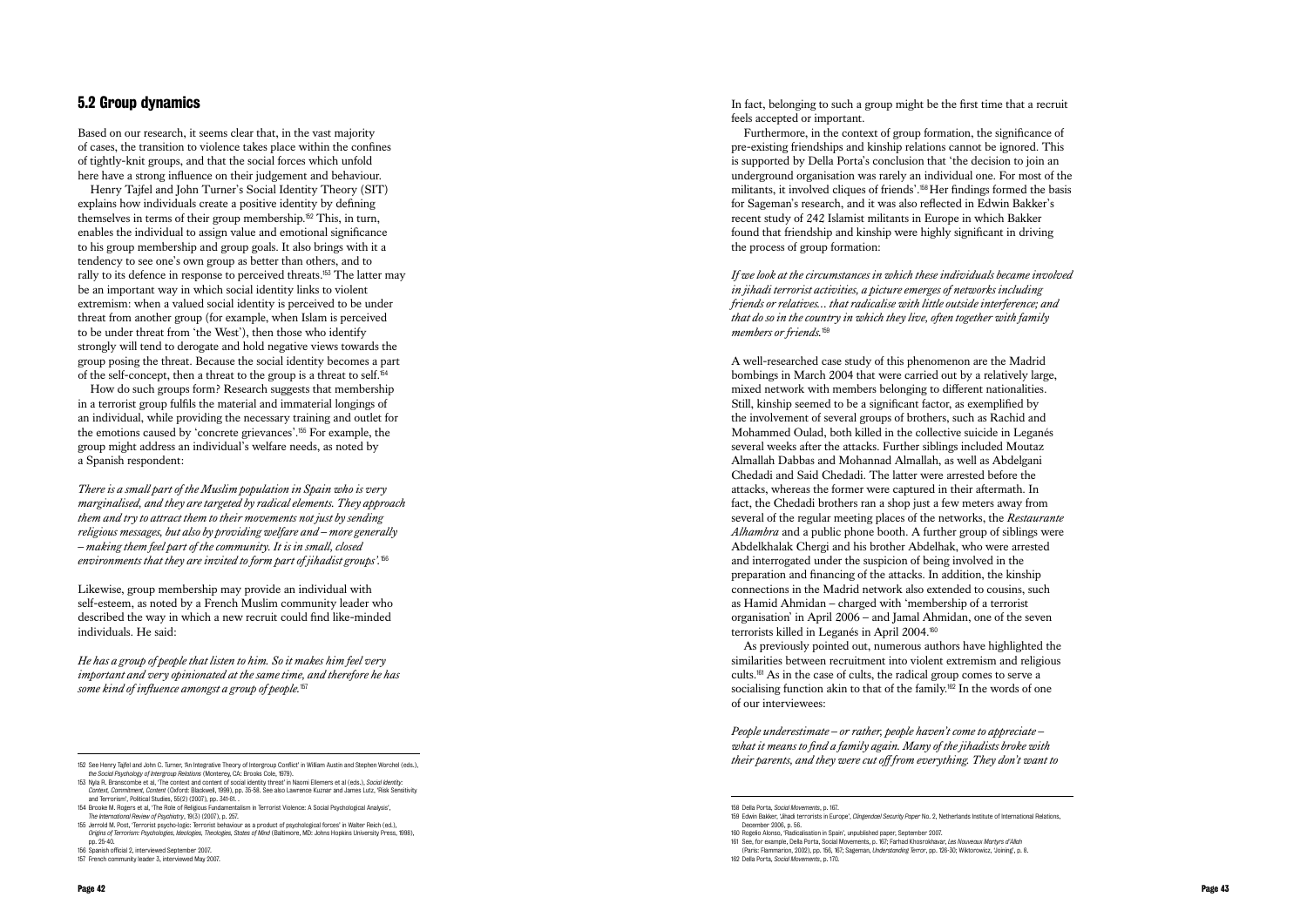*leave the group because they don't want to be pariahs again. So the fatherly element is very important... They hang out with each other, and they all become brothers.*<sup>163</sup>

In this context, then, the purpose of so-called training camps, whitewater rafting trips and even paint-balling exercises, which were found to play an important role in the process of Islamist militant group formation across Europe, is precisely to strengthen group identity and inter-personal bonds rather than to convey any skills which may (or may not) be important in 'fighting the *jihad*'.<sup>164</sup>

Within isolated groups, the perception of external danger serves to magnify group cohesion, which may – in turn – reduce internal disagreements as the group tries to create a united front against an external threat. Occasionally, this perceived threat can be the only social glue holding the group together.<sup>165</sup> Additionally, perceived urgency, danger and mistrust of outsiders can together lead to 'groupthink'166 whereby decision-making becomes irrational and members of the group fearful of appearing not to hold the majority view. Membership in any group, then, comes with benefits and pressure, which impact on the attitudes and behaviours of the individuals who make up the group. In violent extremist groups, these forces are often found to put pressure on an individual to conform.

## 5.3 Frame alignment

The process of group formation is accompanied by a period of learning in which the recruit's mindset is reconstructed in accordance with a new set of beliefs. These new ideas are framed in religious terms, and this – we believe – has important implications for the process and the methods through which they are being conveyed. First, they are portrayed as absolute and all-embracing, and they require the recruits' total submission to a new system of rules. Some of the radicals we interviewed emphasised not only that Islam knows no distinction between religion and the state (see 3.1), but also that there is no boundary between the public and the private. As a Spanish radical put it: 'There is no Muslim who doesn't have any relation or at least a certain personal vision that would emerge from his/her own [...] personality independent of the religion in a general sense in the Koran'.167 Becoming a 'good Muslim', in the radical understanding, calls for an absolute commitment, and it allows for no questioning once the religious validity of an idea or a practice has been established.

Second, the nature of the religious ideology and practices that are being embraced forces recruits to cut their ties with friends and family as well as to isolate themselves from the society in which they live. With practically everyone else regarded as *kuffar* (infidel),

close interaction with society at large not only makes no sense, it is negative and potentially dangerous. Arguably, then, the intense ingroup dynamics which Sageman describes as the *precursor* to religious commitment could equally be seen as their *consequence* . What distinguishes Islamist militants from other fundamentalist groups is their emphasis on armed struggle to liberate and/or unite Muslim lands under Islamic rule. It is this urgent need for '*jihad*' which runs like a thread through the period of learning and indoctrination to which recruits are subjected. *Jihad*, despite its varied and more peaceful connotations in mainstream scholarship,168 is presented in almost exclusively military terms, and recruits are left in no doubt that it constitutes a religious duty which every able-bodied male should pursue. One of the key points emphasised is that – as long as the Muslim world is under attack – most forms of violent *jihad* qualify as 'defensive' action. Indeed, most of the taped sermons and videos that are shown during the learning period are designed to illustrate and sustain this argument. Amongst the possessions of members of the Madrid cell, for example, the police found numerous tapes of radical preachers, such as the Jordanian born cleric Abu Qatada, who fiercely extolled the virtues of '*jihad*' and criticised those who failed to respond to the call. In such materials, '*jihad*' was consistently portrayed not just as a defensive action and religious duty to be discharged by every 'good Muslim', but as something that will bring great rewards. In Qatada's words: 'Those who fall in the name of God and their nation do not die, because they remain alive with God'.<sup>169</sup> Ultimately, however, the success in achieving frame alignment depends on the reputation and credibility of the 'frame articulator'.<sup>170</sup> In this regard, many radical imams' lack of scholarly qualifications

matters less than one would expect. Islamist militants are distrustful of 'official scholarship', which they regard as corrupt and little more than a tool in the hands of the authoritarian rulers of the Middle East.171 There has been a long tradition, therefore, of self-taught and/or renegade clerics within the Islamist militant movement. Furthermore, converts, second and third generation Muslims of South Asian descent or those from North African ancestry whose Arabic has lapsed, often tend to equate even the most rudimentary knowledge of the Arabic language with great scholarship. As the Chairman of Brixton Mosque in London told us:

*[The radical imams] could speak English, they knew the lingo, the slang… But they could also delve into the Quran and read the Arabic. Reading the Quran in Arabic is like music to Muslims' ears, especially to British converts who are unable to understand the context and who are likely to be impressed by people who pretend to be Islamic scholars and who speak Arabic.*<sup>172</sup>

The Dutch radical imam, Abdul Jabbar van de Ven (see 4.2), who described himself as a 'student' of Islam but frequently issued fatwas

<sup>169</sup> Qatada, quoted in Juzgado Central de Instrucción Número 6, *Audiencia Nacional*, Sumario No. 20/2004, 10 April 2006, p. 1217. 170 Wiktorowicz, 'Joining the Cause', p. 5.

<sup>163</sup> Shiv Malik, interviewed July 2007.

<sup>164</sup> British official 3, interviewed July 2007. Also French official 3, interviewed September 2007.

<sup>165</sup> Post, 'Terrorist psycho-logic', pp. 28-30.

<sup>166</sup> Irving Janis, *Groupthink: Psychological Studies of Policy Decisions and Fiascos*, 2nd ed. (Boston, MA: Houghton Mifflin, 1982); also Rogers, 'The role of', p. 258.

<sup>167</sup> Spanish radical 1, interviewed October 2007.

<sup>168</sup> See, for example, Esposito, *Unholy War*, pp. 64-70.

<sup>171</sup> Steinberg, *Der nahe und*, Chapter 2.

<sup>172</sup> British community leader 1, interviewed August 2007.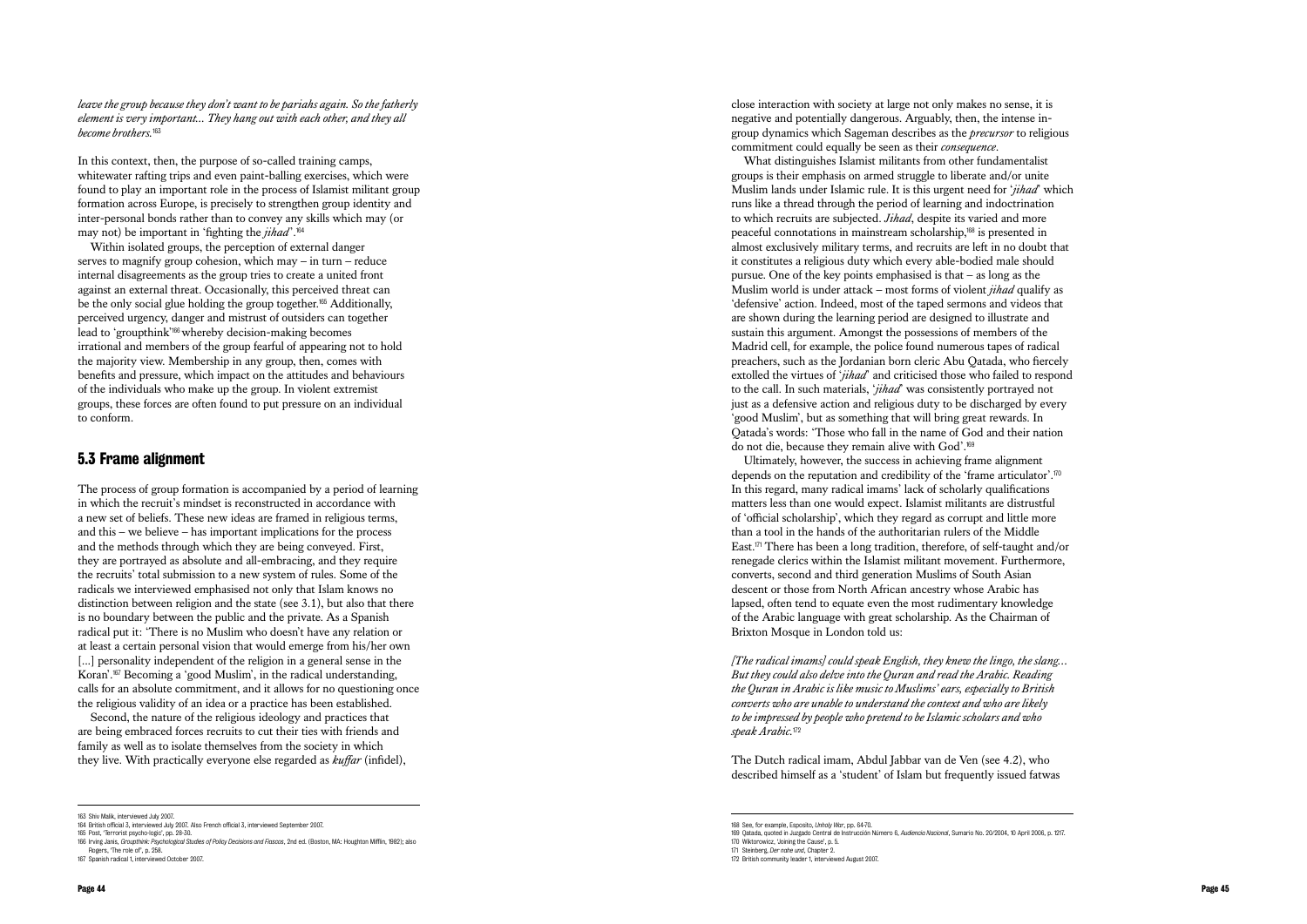and was clearly regarded as a religious authority by his followers, made no secret of his relative lack of scriptural knowledge. He told a journalist: 'In the land of the blind, the one-eyed is king'.<sup>173</sup>

## 5.4 Justifying violence

The justification of terrorism is the logical end product of the frames acquired in the period of learning. It is underpinned by recruits' full identification as citizens of the *ummah* which will have superseded their loyalties or attachments to any other frame of identity. As a French radical told us, the idea of the *ummah* 'transcends the individual… [it] exists all over the world and its troubles are felt the same way everywhere'.174 As a result, recruits believe to have a stake in the conflicts between Muslims and non-Muslims regardless of their geographical location, and there is no question with whom to side. As the same French radical explained:

Moreover, Islamist militants will have been taught that they have an obligation to respond to the 'troubles' of the ummah, and that the religiously correct response to hysical assaults against the *ummah* is '*jihad*'. When Muslim lands are occupied or attacked, Islamist militant doctrine dictates that the resistance against such attacks qualifies as a form of 'defensive *jihad*' in which every individual Muslim (rather than the collective) has an individual duty to participate regardless of what traditional scholars say.<sup>176</sup> In the words of another French radical:

*Every Muslim is angry when the ummah is being undermined. I am going to give you the example of the demonstrations against the Vatican in Arab countries where French and Danish flags were burned. Western politicians became upset about this… [But,] how can you ask me not to get angry when the ummah is being tarnished? How can they be proud of their nations and not understand that we are proud of ours?* <sup>175</sup>

Indeed, one may argue that – in the minds of Islamist militants – the concept of the *ummah* not only trumps all other forms of identity, its religious subtext means that the enemies of the *ummah* are, in effect, enemies of God.

*The defensive jihad doesn't need the fatwa as it is a personal duty for every individual. It is a method of protecting against injustices… If an ordinary mortal commits an aggression against you without reason, in that case you are in self-defence… Why did the French resist German occupation? Resistance is a legitimate right. Every people agrees with this logic. Religion, the laws, international law, they all guarantee this. It is an acquired right which doesn't need a legal frame.*<sup>177</sup>

Hence, based on Islamist militants' frame of reasoning, there is a strong and strictly logical case for responding to attacks against their 'nation' by force, and it is equally clear that, in cases of 'self-defence', no formal and/or external authorisation is required.

Despite agreement on the legitimacy of 'defensive *jihad*' in principle, Islamist militants differ over when exactly it applies and what means are permitted in pursuing the *ummah*'s defence. For some, the idea of 'defensive *jihad*' implies that certain 'laws of war' need to be respected. One of the British radicals we interviewed, for example, explained to us that there is a clear distinction between '*jihad*' and terrorism:

*I understand the acts of resistance in Afghanistan. They are freedom fighters. They didn't go to the United States to carry out acts of terrorism. I sympathise with the people who fight in Afghanistan, in Iraq, in Palestine, in Sudan. I don't agree with the ones who commit acts in an underground, a train, a plane. The true Mujahideen are those who fight against American terrorism and the Zionists… What some are doing in Muslim countries and what others are doing in Europe, it's not the same thing. The Taliban retaliate against an external enemy… In Islam, it is all very clear: one does not kill the elderly, women, and boys.*<sup>178</sup>

Others, however, choose to disregard such prohibitions in favour holding to account all those who are believed to be responsible for the plight of the *ummah*. The idea of '*Jihad*' thus becomes a way of punishing the 'enemies of Islam', which – pursued to its natural conclusion – may include the civilian populations of democratic nations whose governments are thought to be part of the 'Crusader and Zionist Coalition'. In the words of one of the French radicals whom we interviewed:

*Every individual has his share of responsibility in what is currently going on in the world. Who elected the president of the United States? The American people. Why did they vote for Bush? They elected him for a political programme, and they were aware of his policy. You can't tell me the American people are innocent! If the American state invaded Iraq, then the people bear the entire responsibility because they chose this programme.*<sup>179</sup>

This argument, which uses democracy as an excuse for killing civilians in Western European countries, is a constant theme among Western Islamist militant. In his suicide video, Khan's protégé, Shehzad Tanweer, applied the same logic, when he stated that 'you [the British people] are those who have voted in your government who in turn have and still to this day continues to oppress our mothers and children'.180 Khan put it more bluntly even: 'Until you stop the bombing, gassing, imprisonment and torture of my people [sic] we will not stop this fight… Now you too will taste the reality of this situation'.<sup>181</sup>

<sup>173</sup> Jabbar, quoted in 'Abdul-Jabbar van de Ven: Jongerenimam', *De Telegraaf*, 24 November 2004.

<sup>174</sup> French radical 6, interviewed April 2007.

<sup>175</sup> Ibid.

<sup>176</sup> Needless to say, what we are referring to are *jihadist* doctrines, which – in most conventional scholars' view – completely contradict the Quran's stipulations about the laws of war and peace. See, for example, Shaheen Sardar Ali and Javaid Rehman, 'The Concept of *Jihad* in Islamic International Law', *Journal of Conflict and Security Law*, 1 (2005), pp. 1-23.

<sup>177</sup> French radical 2, interviewed March 2007.

<sup>178</sup> British radical 1, interviewed September 2007.

<sup>179</sup> French radical 1, interviewed May 2007.

<sup>180</sup> 'Video of 7 July bomber released', BBC News, 6 July 2006; available at http://news.bbc.co.uk/1/hi/uk/5154714.stm. 181 'London bomber: text in full', *BBC News*, 1 September 2005; available at http://news.bbc.co.uk/1/hi/uk/4206800.stm.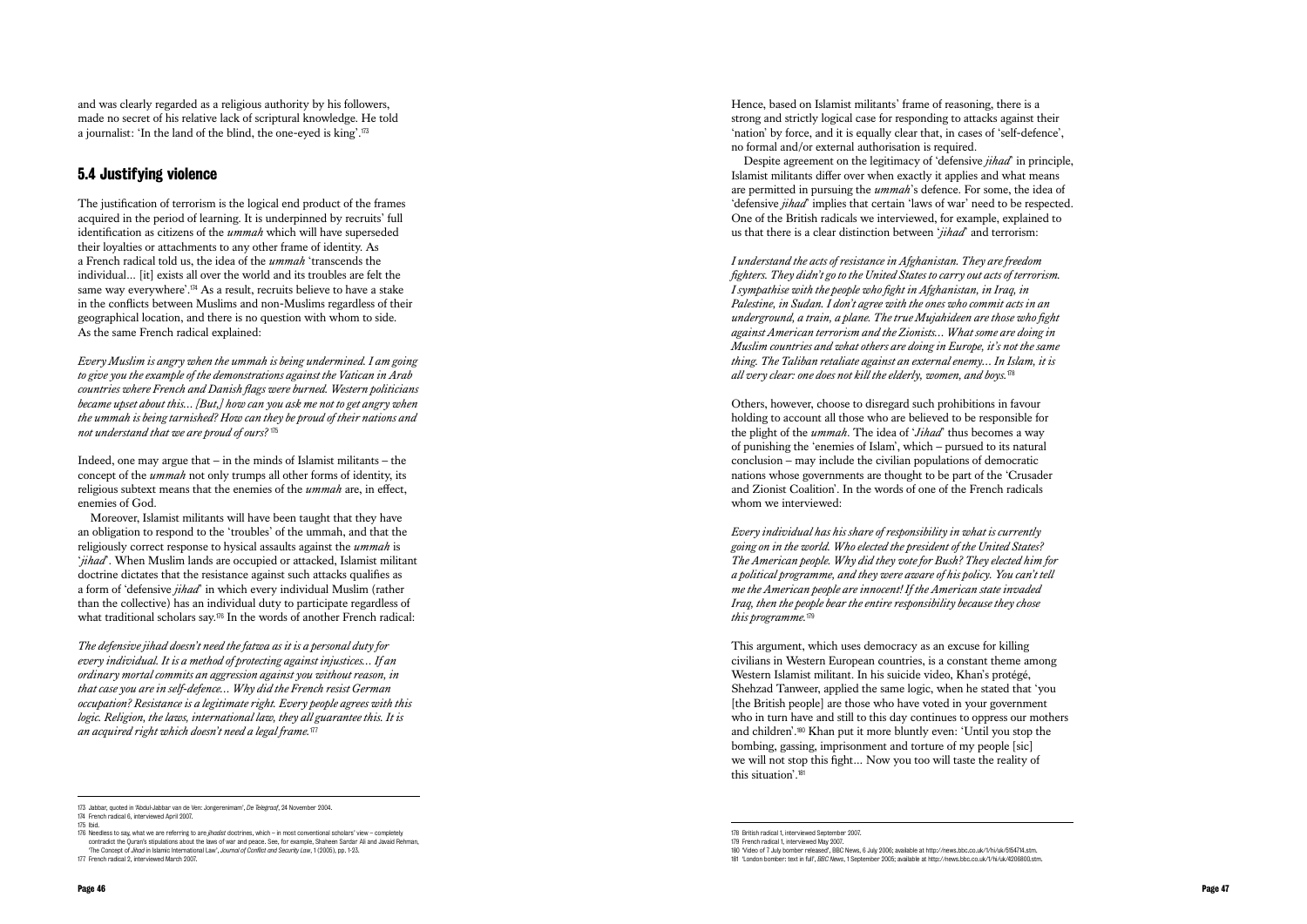| <b>Cognitive openings</b>                                                                                    | <b>Group dynamics</b>                                                                                    | <b>Frame alignment</b>                                                                  | <b>Justification of violence</b>                                                                           |
|--------------------------------------------------------------------------------------------------------------|----------------------------------------------------------------------------------------------------------|-----------------------------------------------------------------------------------------|------------------------------------------------------------------------------------------------------------|
| Based on                                                                                                     | Based on                                                                                                 | Based on                                                                                | Based on                                                                                                   |
| • Alienation from<br>Western society<br>• Alienation from<br>'cultural Islam'<br>• 'Humiliation<br>by proxy' | • Material and<br>immaterial needs<br>• Friendships<br>and bonding<br>• Group pressure<br>and conformity | • Religious<br>commitment<br>• Separation<br>from society<br>• Imperative<br>of 'jihad' | • Ummah as the new identity<br>• Legitimacy of violent 'jihad'<br>• 'Liberal' interpretation<br>of 'jihad' |

When dealing with less thoughtful members of the movement, however, it quickly becomes obvious how concepts like *kuffar* and the militant Islamist idea of 'jihad' serve as tools through which young Muslims can legitimise and sanctify their frustrations and their hatred of the societies in which they live. In fact, not only do these ideas provide an intellectual platform, they also prescribe a course of action, which may result in acts of terrorism. This clearly seems to have been the case with the Hofstad Group in the Netherlands, which tended to come up with gruesome ideas for how to kill various public figures and – only then – looked for ways in which this could be justified in ideological and/or religious terms.182 The same was true for a group of young British Muslims, who were found guilty in April 2007 as part of the so-called Operation Crevice. During their trial, the prosecution played secretly taped conversations between the members of the cell. One of the defendants told his comrades that attacks against civilians were justified because 'when we kill the *kuffar*, this is because we know Allah hates the *kuffar'* . <sup>183</sup> Discussing the idea of blowing up London's biggest nightclub, another member said: 'No one can put their hands up and say they are innocent – those slags dancing around'.<sup>184</sup>

The 'information revolution', which resulted in the unprecedented rise of the Internet since the mid-1990s, has been of enormous benefit in bringing people together, revitalising grassroots democracy, and facilitating new forms of business. Arguably, though, the very same features that have made global exchange and engagement possible have also allowed violent extremists to exploit the new technology for their own – less benign – reasons. After all, the Internet is the world's most extensive network of communication; it is low cost; it is global; it is difficult to regulate; and it allows users to remain (more or less) anonymous.

This chapter tried to explain how violent extremists capitalise on cognitive openings. It also showed how recruits' identity and outlook are transformed through their integration into tightly-knit groups, and how this process is accompanied by the transmission of a set of religious frames which – if credibly conveyed – can lead not only to their isolation from society but be used as intellectual tools with which to justify, and incite them to engage in, acts of violence (the process is summed up in Figure 4). We emphasised the use of '*jihadist*' video tapes, but it seems obvious that the relevance of new media and information technologies in extremist radicalisation and recruitment goes far beyond the distribution of '*jihadist*' videos. Indeed, we believe the role of the Internet merits a short chapter in its own right.

Terrorists can use the Internet for a wide range of purposes, which include attack planning, reconnaissance, fundraising, and even psychological warfare.185 What we hope to explore in the context of this study are not such operational uses of the Internet but mostly its communicative functions, that is, as a tool with which to spread information, facilitate communication and – ultimately  $-$  mobilise potential supporters.<sup>186</sup> We believe that it is in these areas that the Internet is of particular relevance to Islamist militant recruitment. Indeed, leading *Al Qaeda* strategists have long identified the importance of the Internet as the principal method through which to create a '*jihadist*' community and break the monopoly of the 'establishment' media. As Bin Laden's deputy, Ayman Al Zawahiri, wrote in 2001: 'We must… get our message across to the masses… and break the media siege imposed on the jihad movement… This can be achieved through the use of the Internet'.<sup>187</sup>

Before exploring what, based on our research, we believe to be the core functions of the Internet in Islamist militant recruitment in Europe – 'Internet-supported recruitment' and 'virtual self-recruitment' – it is necessary to explain briefly how '*jihadism* online' works. All the actors involved in Islamist militancy are also represented in the Internet. This includes the hard core of Al Qaeda, Islamist militant clerics, the 'strategic thinkers', and – of course – the 'grassroots *jihadist* movement'. Their roles are varied and constantly changing, and it would therefore be mistaken to view the first three categories as the (active) providers of information and the latter as the (passive) consumers. In fact, one of the main difficulties in combating '*jihadism* online' is that the grassroots movement plays an important role in producing and distributing information, and that it is key to maintaining the decentralised structure of '*jihadism* online' more generally.<sup>188</sup>

#### *Figure 4: The process of message dissemination*

# **6** The internet

<sup>182</sup> See Vidino, 'The Hofstad Group'.

<sup>183</sup> Quoted in Rosie Cowan, 'British suspects considered blowing up London club, court told', *The Guardian*, 23 March 2006. 184 Ibid.

<sup>185</sup> Timothy L. Thomas, 'Al Qaida and the Internet: The Danger of Cyberplanning', *Parameters*, 33(2) (2003), pp. 112-23. Also Gabriel Weimann, Terror on the Internet: The New Arena, the New Challenges (Washington, DC: US Institute of Peace, 2006). A review of *finalism'* on the Internet was recently published by the Dutch National Coordinator Counterterr *Counterterrorism, Jihadis and the Internet* (NCTb: The Hague, 2007); available at http://english.nctb.nl/Images/Jihadis%20and%20the% 20Internet\_tcm127-139397.pdf. 186 Ibid.

<sup>187</sup> See Ayman Al Zawahiri, *Knights Under the Prophet's Banner: Contemplations on the Jihad Movement* (London Al Sharq Al Awsat, 2001). 188 Hanna Rogan, 'Jihadism Online: A study of al-Qaida and radical Islamist groups use the Internet for terrorist purposes', *FFI Report*, 2006/0915, p. 15.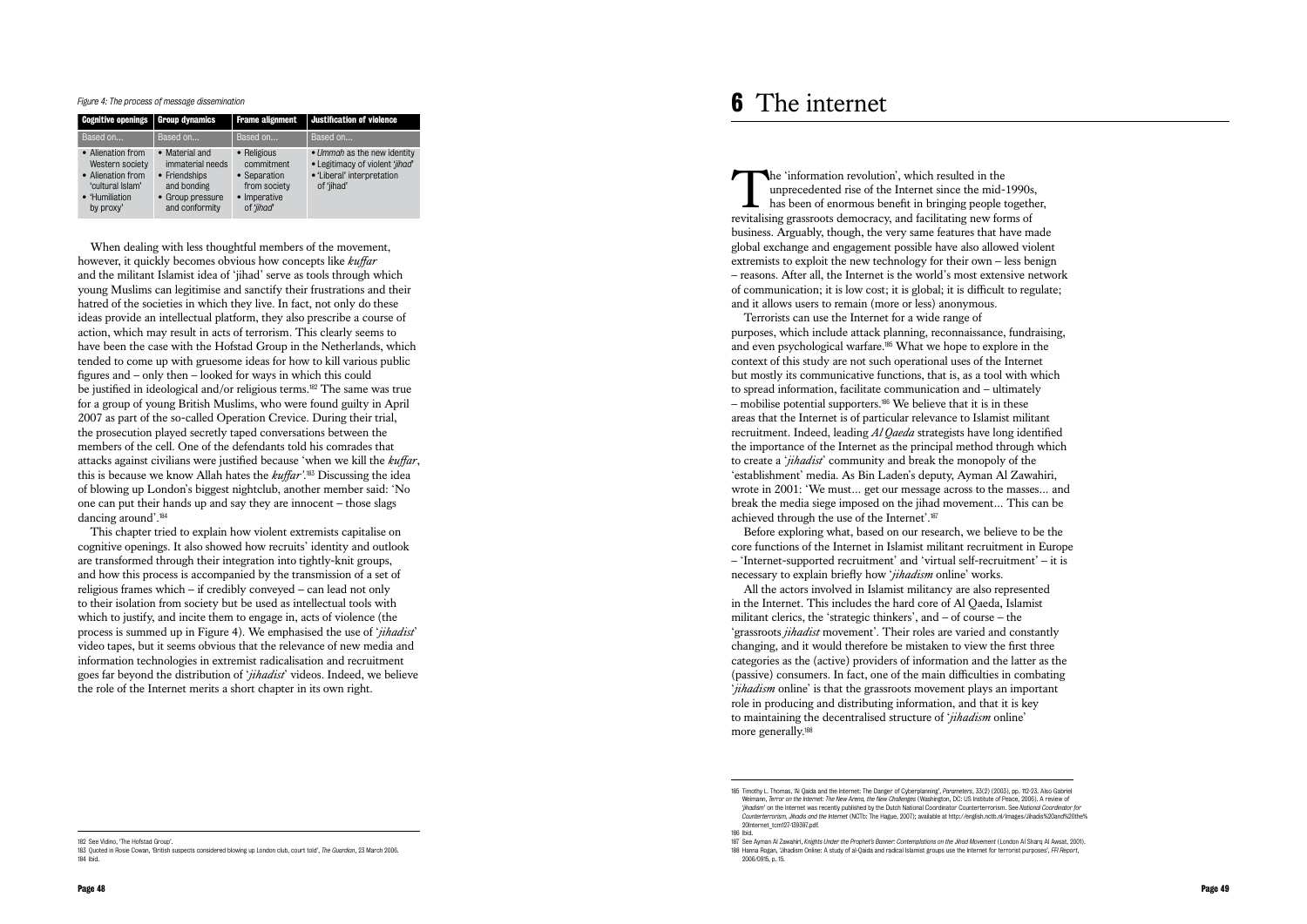Despite the impression of anarchy, the 'architecture' of the Islamist militant Internet presence is relatively straightforward.189 First, there are the official web sites, representing clerics, strategists, or Islamist militant organisations. They are very unstable, but they are often well run and may contain downloadable videos, communiqués, discussion papers and religious rulings, and frequently also provide opportunities for interaction with leading personalities.190 Second, there are the web forums which are mostly administered and populated by grassroots supporters. The web forums are the soap boxes of the Islamist militant movement, where key debates about the latest news take place, networks are formed, and a real sense of community emerges. Often password-protected, they are also used to exchange videos, training material, and links to other web sites.191 The third element of the Islamist militant Internet architecture are so-called distributor sites, which include *'iihadist'* web directories, 'tribute' sites, and the web pages of so-called 'media groups'. These sites sustain the infrastructure of the Islamist militant web presence, as they distribute '*jihadist*' material and provide updated links on where to locate official sites and web forums. Web forums can also perform the function of distributor site.<sup>192</sup>

## 6.1 Internet-supported recruitment

None of the radicals or former radicals we have interviewed were radicalised or recruited solely on the Internet. Nor did any of the community leaders or law enforcement or intelligence officials we have spoken to believe that the Internet is likely ever to fully replace person interaction. A university imam summed it up as follows: 'Human contact is important because [recruitment] is all about who knows who. One guy knows a friend who knows a friend, and so on'.<sup>193</sup> Real-world social relationships continue to be pivotal in recruitment, therefore, but that does not exclude some role for the Internet altogether. On the contrary, whilst pointing out that the Internet is not the one dominant factor, nearly all our interviewees emphasised that it was important in supporting the process of recruitment.

There are three main functions of Internet-supported recruitment which we have identified in our research. First, the Internet is used to *illustrate* and *reinforce* the ideological message which recruits are likely to receive in private study sessions. In the words of a senior British police officer, 'In the process of recruitment, the recruiter will be able to point out Internet sites that illustrate the narrative, and which explain what he was talking about in the abstract'.194 A senior Spanish intelligence made a similar observation:

*After the first meeting, when they are gradually introduced to a more private and select environment, the Internet and other media are being used to hammer home religious and political messages to increase* 

#### *commitment and dedication. The internet gives them religious and practical instructions [and] ideological guidance, but also friends and support.*<sup>195</sup>

Arguably, the very act of participating in '*jihadist*' web forums makes individuals experience being part of a global movement. In itself, therefore, the Internet represents – and powerfully communicates – the sense of *ummah* which is the underlying principle of much Islamist militant ideology.196 In the case of the Dutch Hofstad group, for example, most experts agree that the group would not have moved along the path of Islamist militancy as quickly and as decisively as it had without the Internet from which members gained most of their inspiration and ideological support.<sup>197</sup>

Second, the Internet allows recruits to *network* amongst like-minded individuals. It enables them to reach beyond their core group of friends and/or conspirators, and helps them facilitate links with other cells. Indeed, it makes it possible for self-starter cells to find 'links to the jihad' and gain access to the resources of the wider movement. The so-called Glostrup network from Denmark, for instance, had failed to hook up with a 'link to the jihad' in their home country for several months, but quickly managed to find more experienced militants in other European countries via the Internet.198 More generally, then, the Internet needs to be understood as a 'recruitment magnet', which allows 'seekers' with no prior involvement to find access to the movement. In our view, it performs the same function as radical mosques or radical bookshops, except – of course – that it constitutes a 'virtual' rather than an actual place.

Finally, the Internet can form an environment in which individuals' commitment to the 'cause' and their concept of what means are justified in defending the *ummah* are *exaggerated*. As the senior Spanish intelligence officer told us: 'People egg each other on. They compare themselves to other activists. They realise that a lot more people are doing this than what it first seemed. Sometimes, there seems to be a competition for who can be the most radical'.<sup>199</sup> Though much of this is theatre – with the majority of participants in web forums being 'armchair jihadists' at best $200$  – the effect for some can be one of hyper-radicalisation in which – not unlike the phenomenon of 'group think'201 – the most extreme ideas and solutions receive the most encouragement and support.

Based on our analysis, we believe that the phenomenon of Internetsupported recruitment will grow in significance. Though it started to play an increasingly important role in Europe in the late 1990s, the breakthrough for '*jihadism* online' occurred at the time of the Iraq war,202 when massive grassroots mobilisation coincided with the closing down of real-world 'recruitment magnets' (radical mosques, radical bookshops, etc.) and the near-universal availability of high-

<sup>189</sup> Ibid; Brynjar Lia, 'Al-Qaeda online: understanding jihadist internet infrastructure', *Jane's Intelligence Review*, 1 January 2006. 190 Rogan, 'Jihadism Online', pp. 17-20.

<sup>191</sup> Ibid., pp. 20-4.

<sup>192</sup> Lia, 'Al Qaeda online'. 193 British community leader 3, interviewed August 2007.

<sup>194</sup> British official 1, interviewed August 2007.

<sup>195</sup> Spanish official 1, interviewed September 2007. Similar findings were made as early as 2002 by the Dutch domestic intelligence service; see AIVD, *Recruitment*, p. 15.

<sup>196</sup> See Sageman, 'Understanding Terror', p. 161. 197 Vidino, 'The Hofstad Group', p. 585.

<sup>198</sup> Taarnby, 'Jihad in Denmark', pp. 44-7.

<sup>199</sup> Spanish official 1, interviewed September 2007.

<sup>200</sup> Rogan, 'Jihadism Online', p. 20.

<sup>201</sup> See Janis, *Groupthink*.

<sup>202</sup> See Hanna Rogan, 'Abu Reuter and the E-Jihad', *Georgetown Journal of International Affairs*, Summer 2007, pp. 89-96.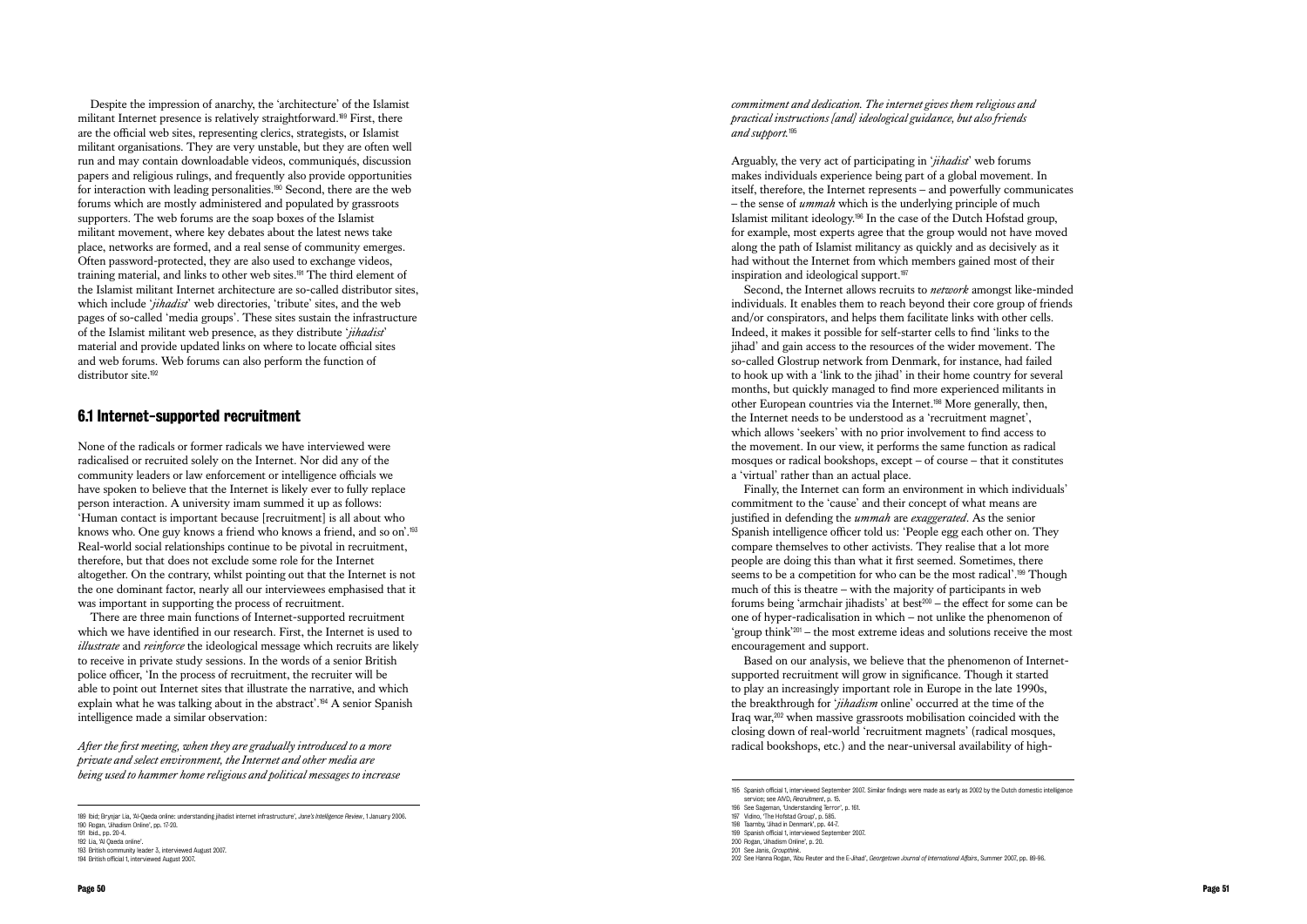speed internet connections. From an Islamist militant perspective, the logical response to this new set of opportunities and constraints was to 'go virtual', and indeed, there has been a steep rise in the number of web forums and web sites available in modern European languages,  $203$ reaching out to converts as well as second and third generations European Muslims.

# 6.2 Virtual self-recruitment

As noted above, the consensus amongst experts is that recruitment is a 'group thing', and that real-word social relationships continue to be decisive (see Chapter 5). The Internet – so the argument goes – can support radicalisation and recruitment, but it will never be able to completely replace direct human contact and the ties of friendship and kinship through which loyalties form. This chimes with Wiktorowicz's observation that 'risky' behaviours, such as violence, necessitate social networks in order for the perceived cost/benefit calculation to tip in favour of taking 'risk' (see Chapter 1). And it corresponds with the thrust of Sageman's argument, who contends that, '[f] or the type of allegiance that the jihad demands, there is no evidence that the Internet is persuasive enough by itself'.204 Indeed, straightforward recruitment on the Internet continues to be the exception, with only sporadic evidence of systematic recruitment drives.<sup>205</sup> Even so, we would argue that the idea of the Internet as nothing more than a support mechanism for small-group recruitment is no longer fully valid either. In recent years, new and 'virtual' forms of Islamist militant activism have evolved, which challenge, and impact upon, traditional patterns of recruitment.

Two case studies may serve to illustrate our point. The first is that of Younis Tsouli, better known as 'irhabi007' ('terrorist007'), who emerged as the undisputed 'superstar' of '*jihadism* online' in early 2004. Having joined a number of popular web forums, Tsouli managed to create a (virtual) relationship with Abu Musab Al Zarqawi's spokesman through which he gained credibility with other online '*jihadists*'. Tsouli also had considerable expertise in 'hacking' computer systems, which made him a trusted source of information for how to circumvent internet security. (He even published 'Seminars on Hacking Websites' in some of the forums).206 Within a matter of months, Tsouli thus became one of the most important hubs for the '*jihadists*' online community. He was in touch with several Islamist militant groups across Europe, North America and the Middle East, and is said to have brokered 'links to the jihad' for several leaderless militant groups.207 Moreover, as a result of his involvement and prominence within the online movement, he seems to have concluded at some point in early 2005 that he wanted to participate in a suicide

attack. According to the British authorities, who arrested the 22 year old in a flat in West London, he had made plans to blow himself up in London during the Christmas period in 2005208. In little more than a year, then, he had gone from a 'nobody' to become a potential suicide bomber as well as one of the Islamist militant movement's most prominent figures. Even more remarkably, his radicalisation and recruitment had taken place entirely virtually, with Tsouli acting as his own recruiter. According to the journalist Yassin Musharbash: 'The case of "irhabi007" proves that the boundaries between virtual and actual terrorism – between Internet jihad and real attacks – have become porous'.<sup>209</sup>

Our second example is that of Irfan Raja, a 19 year old student from Ilford in England, who was convicted of downloading and sharing extremist materials in September 2007 along with four other British Muslims of Pakistani descent. Raja had not been part of the Islamist militant 'scene' in Ilford, nor was he known by his friends or parents to have radical tendencies. His entire radicalisation occurred online, with hours spent online downloading extremist videos, posting messages and chatting to other radicals. When Raja declared his intention to participate in 'jihad', an extremist based in the United States put him in touch with the four others, who were based in Bradford, around 350 kilometres away from Raja's home town. Never having met each other, the five decided to go to Pakistan in order to attend a training camp and fight in Afghanistan. On one of the various web forums of which they had been members, they managed to find a more experienced '*jihadist*', who was able to provide precise instructions on how to make their way to Pakistan's North West Frontier Province. The plan was thwarted, however, because Raja's parents discovered a note, which he had written before setting off for Bradford and Pakistan. It said: 'If not in this [world], we will meet in the [highest reaches of heaven]'.210 Raja's parents immediately called the police, who arrested all five members of the cell.

The examples of Tsouli and Raja prove that the Internet can be the dominant, if not the sole, factor that facilitates radicalisation and recruitment. Some may therefore be tempted to argue that a completely new era of recruitment has arisen in which neither human contact nor physical proximity are necessary for individuals to join the '*jihad*'. In our view, such a conclusion would be misleading. It is important to emphasise that cases like Tsouli and Raja continue to represent a small minority compared to the many occasions on which the Internet is used in order to support 'real-world' recruitment. Conversely, though, 'virtual self-recruitment' can no longer be ignored simply because it does not fit with experts' long-held assumptions about the salience of direct human contact and group dynamics. As we demonstrated, there clearly seem to be instances in which the sense of virtual community fostered by the Internet has been 'persuasive enough by itself' to engage in 'risky behaviour' (see above), and this development needs to be taken seriously by analysts and policymakers. In general, the Internet is likely to become one of

<sup>203</sup> Lia, 'Al Qaeda Online'.

<sup>204</sup> Sageman, 'Understanding Terror', p. 163.

<sup>205</sup> Weimann cites the SITE Institute, which believes that Al Qaeda conducted a 'high-tech recruitment drive' in 2003 to attract fighters to fight the U.S.-led Coalition in Iraq. See Weimann, 'Terror on the', pp. 119-20. 206 Site Institute, 'Irhabi 007 Unveiled: A Portrait of a Cyber-Terrorist', Site Report, 2006; available at http://www.siteinstitute.org.

<sup>207</sup> Yassin Musharbash, '37.000 Kreditkarten für "Terrorist 007"', *Spiegel Online*, 26 July 2007; available at http://www.spiegel.de/politik/ ausland/0,1518,495468,00.html.

<sup>208</sup> Yassin Musharbash, *Die neue Al-Qaida*, p. 155.

<sup>209</sup> Ibid. 210 Dominic Casciani, 'Students who descended into extremism', *BBC News*, 3 September 2007; available at http://news.bbc.co.uk/1/hi/ uk/6916554.stm.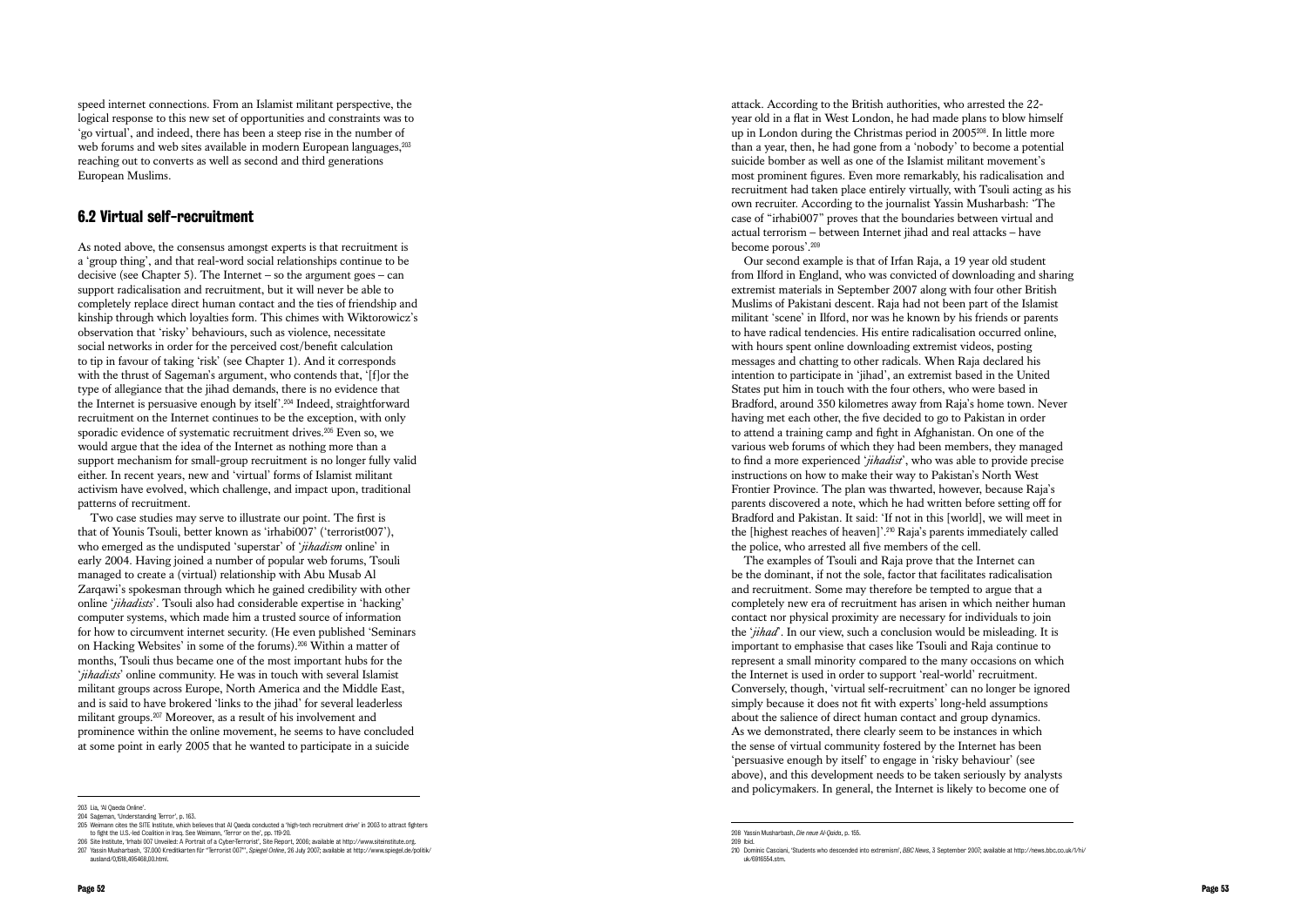**7 Summarry & recommendations**<br> **T**n this report, we have presented a comprehensive overview of the methods through which Islamis in illiants in Europe mobilise their the methods through which Islamis militants in Europe

the key 'battlegrounds' for European policymakers in countering the growth of Islamist militant recruitment. As the next chapter shows, it is also one of the most difficult to tackle.

I n this report, we have presented a comprehensive overview of the methods through which Islamist militants in Europe mobilise their supporters and find new recruits. We have examined and analysed the structures and dynamics of the movement as it currently operates. In doing so, we have come to the following conclusions:

Islamist militant recruitment efforts have largely been driven underground, with little overt propagation and recruitment now occurring at mosques. Prisons and other places of vulnerability in which individuals are likely to feel lost or experience tensions continue to be a great cause of concern, which urgently needs to be addressed.

A variety of actors continue to be involved in propagation and recruitment, though radical imams have lost some influence. Activists are the 'engines' of Islamist militant recruitment. They often draw on recruits from so-called 'gateway organisations' which prepare individuals ideologically and socialise them into the extremist 'milieu'.

Islamist militants skilfully exploit young Muslims' conflicts of identity, especially when feeling torn between Western society and the 'cultural' Islam of their parents. Based on such cognitive openings, they facilitate the formation of in-groups in which frame alignment is achieved.

The Internet has come to play an increasingly important role. The main function is to support 'real-world' recruitment (by reinforcing religious and political themes; by facilitating networking; and by creating a climate of exaggeration). In recent years, however, new forms of Islamist militant online activism have emerged, which rely less on human contact and can be described as 'virtual self-recruitment'.

Even so, these developments are not uniform. We found there to be clear differences between countries in Southern Europe, where Muslim immigration is recent, and those in which the second and third generation of European Muslims is reaching adolescence. In countries where no second or third generation of European Muslims has yet emerged, language is less of an issue, nor is the conflict of identity between Western society and traditional culture as pivotal as in countries like Britain and France. As a consequence, Islamist militants in countries like Spain are less likely to attract converts, and extremist cells of mixed ethnic backgrounds are rare (though there are some indications that this might be changing).211 In our view, this also explains why the phenomenon of the 'radical imam', which tends to appeal more to converts and second or third generation European Muslims, has been less pronounced in Southern countries.

Across Europe, the environment in which Islamist militants operate has changed. Especially after the attacks in Madrid and London in 2004 and 2005 respectively, open recruitment has become more difficult. The authorities and many Muslim communities have become more vigilant and willing to confront extremism, yet there are no indications at all that the pressure of radicalisation has ebbed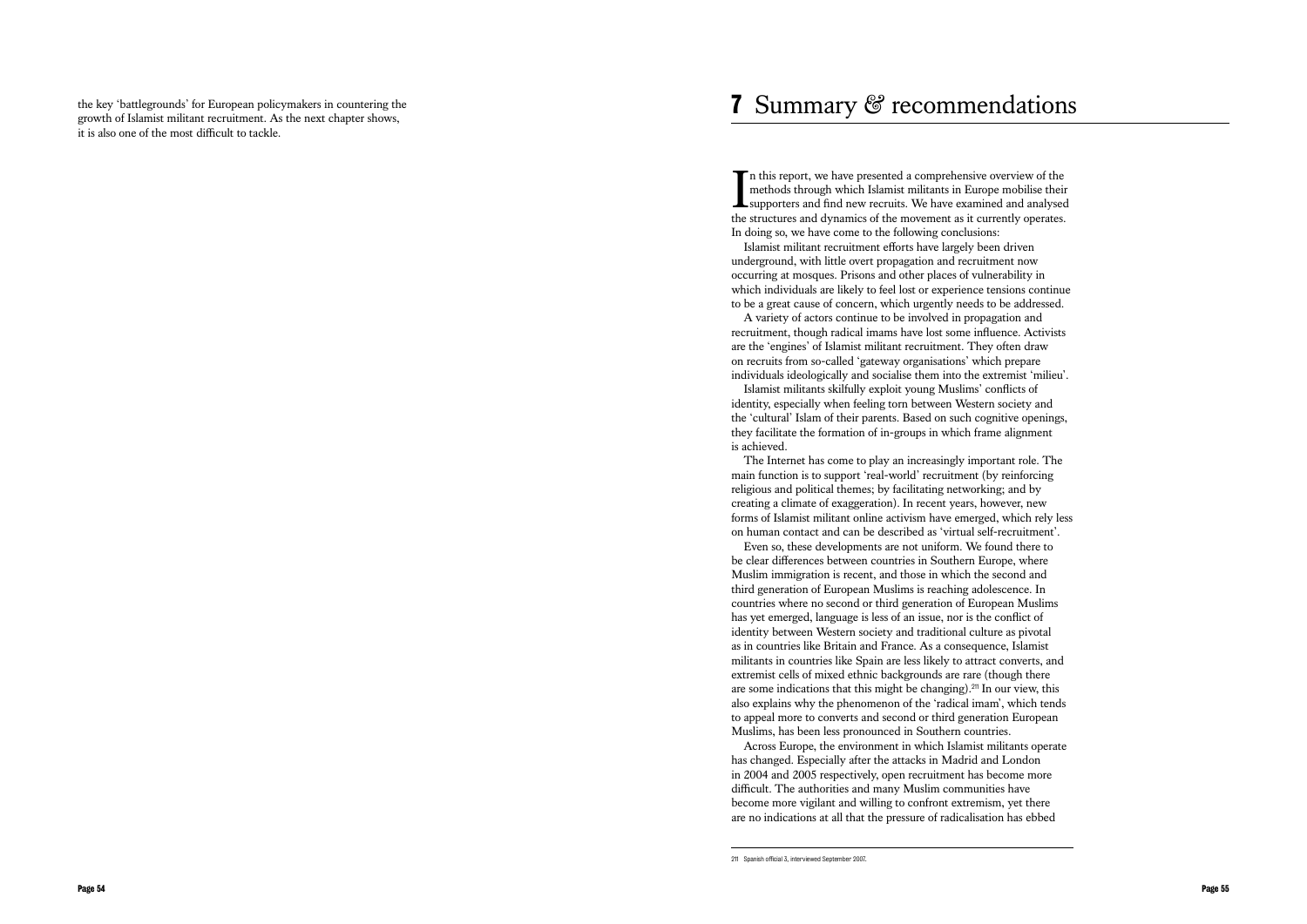away. Based on these observations, we believe that the trend towards 'seekers' and 'home-grown' self-starter groups will continue, especially in countries with a large second and third generation European Muslim population. We also predict that, given the constraints now faced by Islamist militants in the 'open' environment, the significance of the Internet as a 'virtual' recruitment place will grow, with some of the new forms of Islamist militant activism described above becoming more frequent.

What can be done? In outlining our policy recommendations, it is useful to differentiate between short term measures aimed at curbing recruitment, and long term measures directed at addressing the 'strains' which may provide the breeding ground of grievances in which mobilisation can become effective.

Short term measures, therefore, are policies that have a disruptive effect on recruitment efforts but are unlikely to affect the underlying dynamics and structures that drive recruitment. Among these, we consider the following to be the most important:

Of vital importance is to prevent the emergence of 'recruitment magnets' which allow 'seekers' and 'self-starter cells' to find 'links to the jihad' and deepen their involvement in the Islamist militant movement. 'Recruitment magnets' can be fixed physical locations, such as 'radical mosques' or 'radical bookshops', but the term also refers to 'radical imams' who travel around the country. Where 'recruitment magnets' cannot be dealt with without incurring the risk of turning the radicals into 'martyrs', access should be made difficult. In extreme cases, such as Finsbury Park Mosque prior to 2004, the short-term drawbacks of decisive action may well be cancelled out by long-term benefits. Indeed, a 'zero tolerance' policy will not only curb recruitment, but also send a strong and consistent message that racism and incitement to violence will not be tolerated in European democracies. When accompanied by a communication strategy that clearly distinguishes between extremists and the vast majority of moderates, it may even be welcomed by mainstream Muslim communities.

Governments need to pay urgent attention to the situation in European prisons, which are likely to become major hubs for the radicalisation and recruitment efforts into Islamist militancy. Some of the difficulties in addressing the challenge have been outlined in Chapter 3. A system of 'certified imams' is difficult to implement, but a viable solution may well be identified in collaboration with mainstream Muslim faith leaders.<sup>212</sup> More fundamentally even, there needs to be heavy investment in training and staff, so that radicalisation and recruitment can be recognised.

Intelligence and law enforcement strategies need to be geared towards identifying the 'activist' leaders of cells rather than their followers. Activists are the ones 'who makes things happen', and it is they who pursue the expansion of cells, be it through their charisma and leadership or as a result of systematic low-level recruitment. Activists, however, are also vulnerable, because they are likely to be the most vocal members of their cells, who take part in the life of the

wider community and are known by outsiders. In that sense, they represent the 'weakest link' of grassroots *jihadism* against which counter-recruitment efforts are most likely to pay off.

Governments need to tackle the challenge posed by gateway organisations, and they need to be clear and consistent in doing so. Organisations which approve of, incite or justify violence – whether at home or abroad – should never be seen as allies in counterrecruitment. Purely religious organisations, such as the *Tabligh* or some non-violent *Salafi* groups, may be helpful in facilitating grassroots counter-radicalisation programmes and providing the religious arguments through which to counter the extremists' interpretations of *jihad*. Even so, governments should resist the temptation of turning them into 'official spokespeople' for the Muslim community. In no European countries do they represent mainstream Muslims, nor should European governments be seen to promote rigid faith practices which may prevent Muslims from becoming full and active citizens of Western democracies.

More attention needs to be paid to extremist activities on the Internet. Governments need to become as Internet savvy as the extremists they are meant to counter, which requires investment in staff and technical capacity. Initiatives aimed at monitoring extremist activities on the net are important and welcome, but governments should not shy away from taking disruptive action where necessary. It has become a cliché to say that no extremist site can be taken down for long213, but de-stabilising the extremist Internet 'architecture' – in particular distributor sites and large web forums – may produce valuable short-term gains. Also, the Internet may be difficult to regulate, but the successes in curbing the distribution of other 'undesirable' materials, such as child pornography, may hold valuable lessons for the fight against '*jihadism* online'.

The long-term measures proposed in the following are meant to address the dynamics that underlie the recruitment and mobilisation processes which we have observed. They are aimed at tackling some of the 'strains' which produce grievances that are exploited by Islamist militants in their efforts at mobilisation. As a result, they will take more time to effect, but they are crucial in undermining the successful activation of support for the Islamist militant movement:

Mainstream Muslim communities, especially in places where there is a second or third generation of European Muslims need to be re-vitalised and empowered. Islamist militants exploit the generational conflicts in Muslims communities, and they capitalise on their apparent lack of social capital. Mainstream community leaders need to be supported – politically and through economic incentives – in building social capital, for instance by providing more effective mechanisms for local democracy and accountability, as well as leisure activities and educational opportunities for young people.

Law enforcement agencies need to build and/or re-establish trust with Muslim communities. All to often, the police and other agents of the state are viewed as repressive instruments even by mainstream Muslim communities, who worry that all Muslims are being targeted

<sup>213</sup> See, for example, Johnny Ryan, Countering Militant Islamist Radicalisation on the Internet: A User Driven Strategy to Recover the Web (Dublin: Institute of European Affairs, 2007), Chapter 2.

<sup>212</sup> In this respect, positive lessons may be learned from Middle Eastern countries in which programmes aimed at 'reforming' radical inmates seem to have been successful.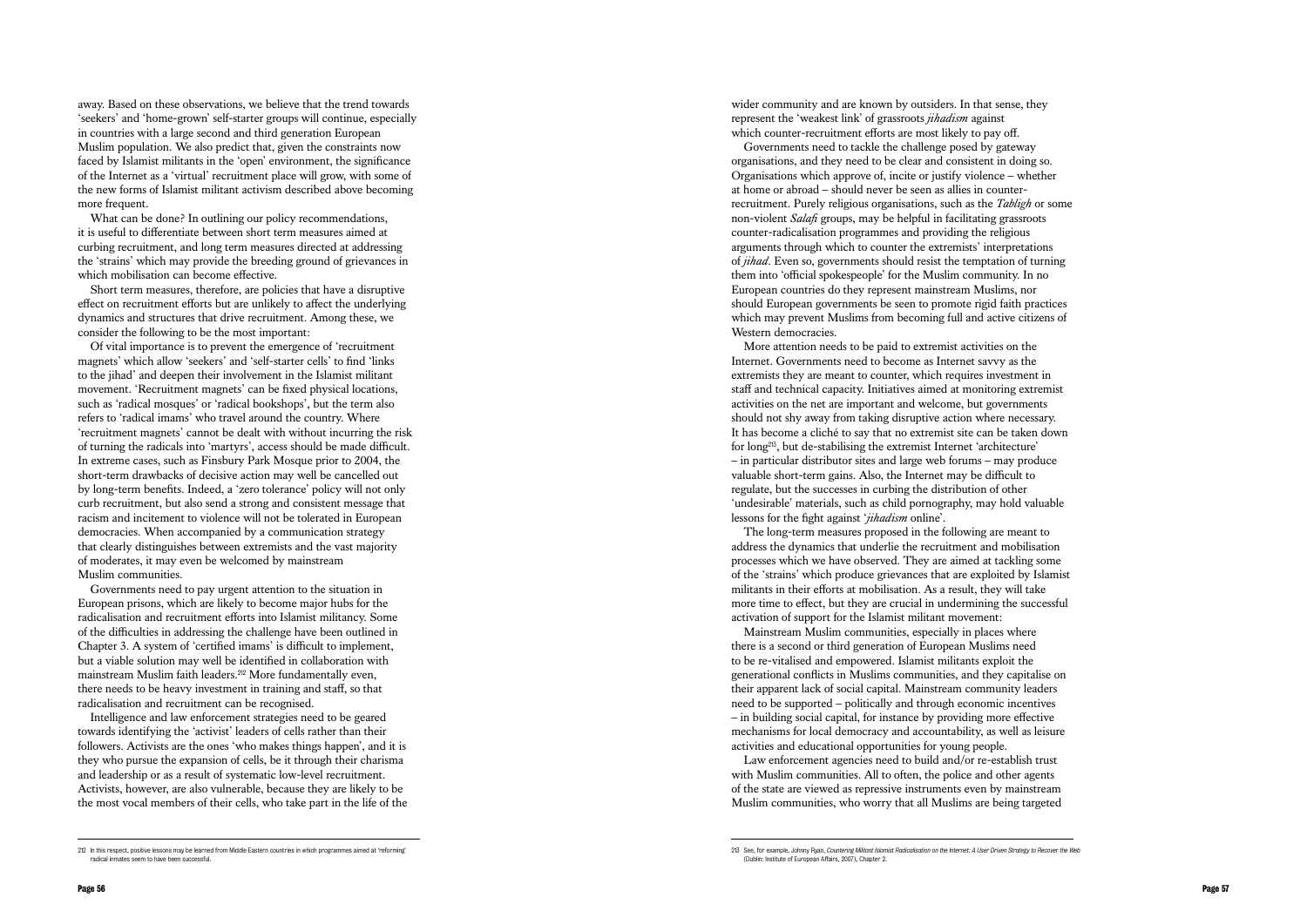as potential terrorists. Government agencies need to make it clear that they are on the side of the decent, law-abiding majority. This requires concerted efforts to communicate and explain seemingly 'repressive' actions to moderate community leaders. It also calls for the creation of long-term, local 'engagement' strategies through which relationships based on personal trust can be cultivated. Most importantly, it means that law enforcement agencies should always consider 'community impact' in the planning and implementation of operations.

Schools need to play a more prominent role in countering the violent extremists' efforts to gain support and find recruits. With the average age of recruits falling, it is vital for schools to take a leading role in educating their students about the narratives used by violent extremists as well as the ways in which they are likely to be drawn into their circles. In doing so, schools should provide platforms in which issues likely to be raised by violent extremists are discussed openly, questions and contradictions are highlighted, and alternative courses of action are pointed out.

I<sub>nerr</sub> n line with the guidelines issued by the King's College London Research Ethics Committee, all interviewees received assurances that their identity would not be revealed. However, we were given permission to include the following information in this report. It needs to be pointed out that – when dealing with radicals and/or former radicals – we had no means of verifying the information given. In some cases, interviewees refused to reveal information about their occupational status.

A similar effort is required on the Internet. Johnny Ryan's idea of building 'cultural intelligence' that can be used to confront extremist narratives on Islamist militant web sites may not be feasible even in the medium to long term,<sup>214</sup> but there is no question that 'taking' down' extremist sites represents no viable solution in the long run either. Young European Muslims need to be able to engage with appealing European language web content that addresses their issues and conflicts, provides a prism though which to examine extremist narratives critically, and – more generally – gives them a clear sense of collective direction without being patronising. None of this can be imposed through government initiatives alone, but governments can offer incentives and encouragement for such initiatives.

Naturally, there are potential tensions between the short and long term measures presented here. Short term measures can be important in preventing immediate danger, but only long term measures will address the structural factors that underlie the problem. Furthermore, in the case of Islamist militancy, even longer term measures aimed at resolving the drivers of recruitment will not bear fruit unless the causes of radicalisation are successfully addressed.

# Radicals and/or former radicals

Format: age; stated residence; occupation (at time of interview); period of activity

#### *France*

- 1) 24; Paris (suburbs); student; ongoing
- 2) 27; Paris (suburbs); student; ongoing
- 3) 26; Paris (suburbs); administrator; ongoing
- 4) 32; Paris; not known; ongoing
- 5) 24; Paris (suburbs); student; ongoing
- 6) 30; Paris; unemployed; ongoing

#### *Spain*

- 1) 30; Madrid (suburbs); shopkeeper; ongoing
- 2) 32; Madrid (suburbs); labourer; ongoing
- 3) 37; Madrid (suburbs); unemployed; early 2000s
- 4) 22; Madrid (suburbs); student; ongoing
- 5) 24; Madrid (suburbs); not known; 2002-2004
- 6) 23; Madrid (suburbs); not known; early 2000s

#### *United Kingdom*

- 1) 28; Outer London; not known; 2000-2005
- 2) 33; Outer London; community worker; 1998-2002
- 3) 19; Outer London; apprentice; 2005-2007
- 4) 20; Outer London; unemployed; 2005- 2007
- 5) 31; Bradford; journalist; early 2000s
- 6) 32; Leeds; journalist; 2001-2005

# Community leaders

#### *France*

- 1) Official, La Grand Mosquée de Paris
- 2) Regional leader (Ile de France), Union des Organisations Islamique
- de France
- 3) Community worker, Seine-Saint-Denis

# Interviewees

<sup>214</sup> Ibid., Chapter 3.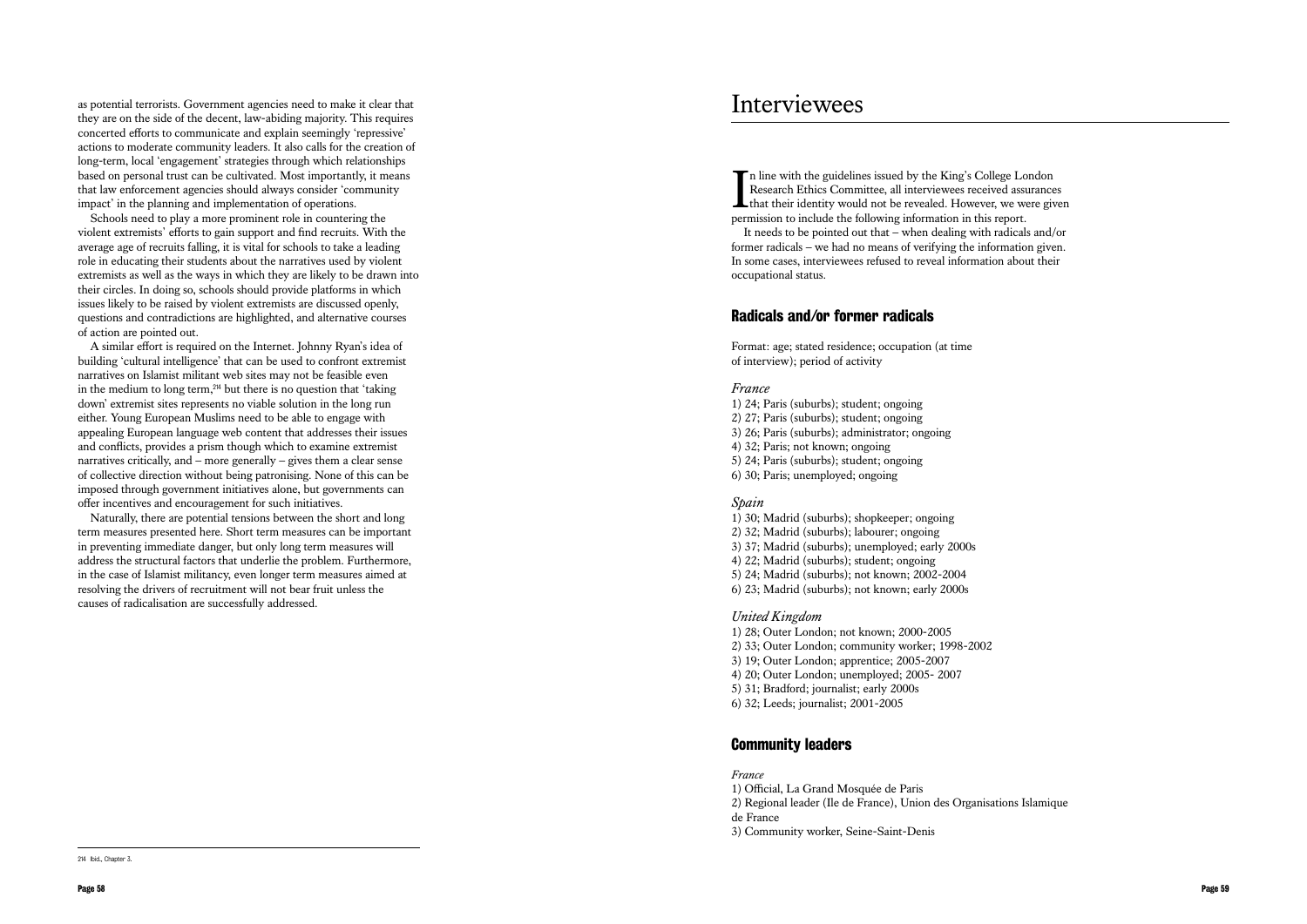#### *Spain*

1) Committee member, Centro Cultural Islamico, Madrid

2) Prayer leader, Centro Cultural Islamico, Madrid

#### *United Kingdom*

- 1) Special advisor to the Ministry of Interior
- 2) Former Director, Directoire de la Surveillance du Territoire
- 3) Counter-terrorism official, Directoire de la Surveillance du **Territoire**

- 1) Chairman of Brixton Mosque, London
- 2) Community worker, Ilford
- 3) University imam, London Metropolitan University

# **Officials**

### *France*

### *Spain*

- 1) Former deputy Director of the Spanish foreign intelligence service
- 2) Special advisor to the Guardia Civil
- 3) Special advisor to the Spanish Ministry of the Interior

### *United Kingdom*

- 1) Head of the Muslim Contact Unit, London Metropolitan Police
- 2) Counter-terrorism officer, West Yorkshire Police
- 3) Senior official, Office for Security and Counter-terrorism, Home **Office**
- 4) Senior official, Intelligence, London Metropolitan Police
- AIVD, From Dawa to Jihad: The Various Threats of Radical Islam to the Democratic Legal Order (The Hague: AIVD, 2004).
- AIVD, *Recruitment for the Jihad in the Netherlands* (The Hague: AIVD, 2002) • AIVD, *Violent Jihad in the Netherlands: Current Trends in the Islamist Terrorist Threat* (AIVD: The Hague, 2006).
- Shaheen Sardar Ali and Javaid Rehman, 'The Concept of *Jihad* in Islamic International Law', *Journal of Conflict and Security Law*, 1 (2005).
- Edwin Bakker, 'Jihadi terrorists in Europe', *Clingendael Security Paper No. 2*, Netherlands Institute of International Relations, December 2006. • Zeyno Baran, 'Countering Ideological Support for Terrorism in Europe: Muslim
- Brotherhood and Hizb ut-Tahrir Allies or Enemies?', *Connections*, 5(3) (2006).
- Zeyno Baran, 'Fighting the War of Ideas', *Foreign Affairs*, November/December 2005.
- Louis Beam, 'Leaderless Resistance', *The Seditionist*, February 1992; available at http://reactor-core.org/leaderless-resistance.html.
- James A. Beckford, Daniele Joly and Farhad Khosrokhavar, *Muslims in Prison: Challenges and Change in Britain and France* (Basingstoke: Palgrave, 2005).
- Robert D. Benford and David A. Snow, 'Framing Processes and Social Movements: An Overview and Assessment', *Annual Review of Sociology*, 2 (2000).
- Dan Benjamin and Steven Simon, *The Next Attack* (New York: Henry Holt, 2005). • Peter Bergen, *Holy War Inc.: Inside the Secret World of Osama bin Laden* (London: Phoenix, 2001).
- Tore Bjorgo (ed.), *Root Causes of Terrorism: Myths, Realities, and Ways Forward* (New York and London: Routledge, 2005).
- Annouar Boukhars, 'Islam, Jihadism and Depolitization in the French Banlieues', *Jamestown Terrorism Monitor*, 21 September 2006.
- Nyla R. Branscombe et al, 'The context and content of social identity threat' in Naomi Ellemers et al (eds.), *Social Identity: Context, Commitment, Content* (Oxford: Blackwell, 1999).
- Jason Burke, *Al Qaeda: The True Story of Radical Islam* (London: IB Tauris, 2003).
- Center for Strategic and International Studies, *Muslim Integration: Challenging Conventional Wisdom in Europe and the United States* (Washington, DC: CSIS, 2007).
- Jocelyne Cesari, *When Islam and Democracy Meet: Muslims in Europe and the United States* (Basingstoke: Palgrave, 2004).
- Shane Drennan and Andrew Black, 'Jihad Online The Changing Role of the Internet', Jane's *Intelligence Review*, 19 July 2007.
- Bill Durodie, 'Fear and terror in a post-political age', *Government and Opposition*, 42(3) (2007).
- John Esposito, *Unholy War: Terror in the Name of Islam* (Oxford: Oxford University Press, 2002).
- Exclusive Analysis, 'The evolution of leadership in Europe's Global Jihad Networks', London, 21 September 2007.
- Anthony Glees and Chris Pope, *When Students Turn to Terror* (London: The Social Affairs Unit, 2005).
- Rohan Gunaratna, *Inside Al Qaeda* (London: Hurst, 2002).
- Bruce Hoffman, 'The changing face of Al Qaeda and the Global War on Terrorism', *Studies in Conflict and Terorism*, 27(3) (2004).
- Kathryn Haahr, 'GSPC Joins al-Qaeda and France Becomes Top Enemy, *Jamestown Terrorism Focus*, 26 September 2006.
- Ed Hussain, *The Islamist* (London: Penguin, 2007).
- Jessica Jacobson, 'Religion and ethnicity: dual and alternative sources of identity among young British Pakistanis', *Ethnic and Racial Studies*, 20(2) (1997). • Irving Janis, *Groupthink: Psychological Studies of Policy Decisions and Fiascos*,
- 2nd ed. (Boston, MA: Houghton Mifflin, 1982).
- Javier Jordán and Robert Wesley, 'After 3/11: The Evolution of Jihadist Networks in Spain', *Jamestown Terrorism Monitor*, 12 January 2006.

# Select bibliography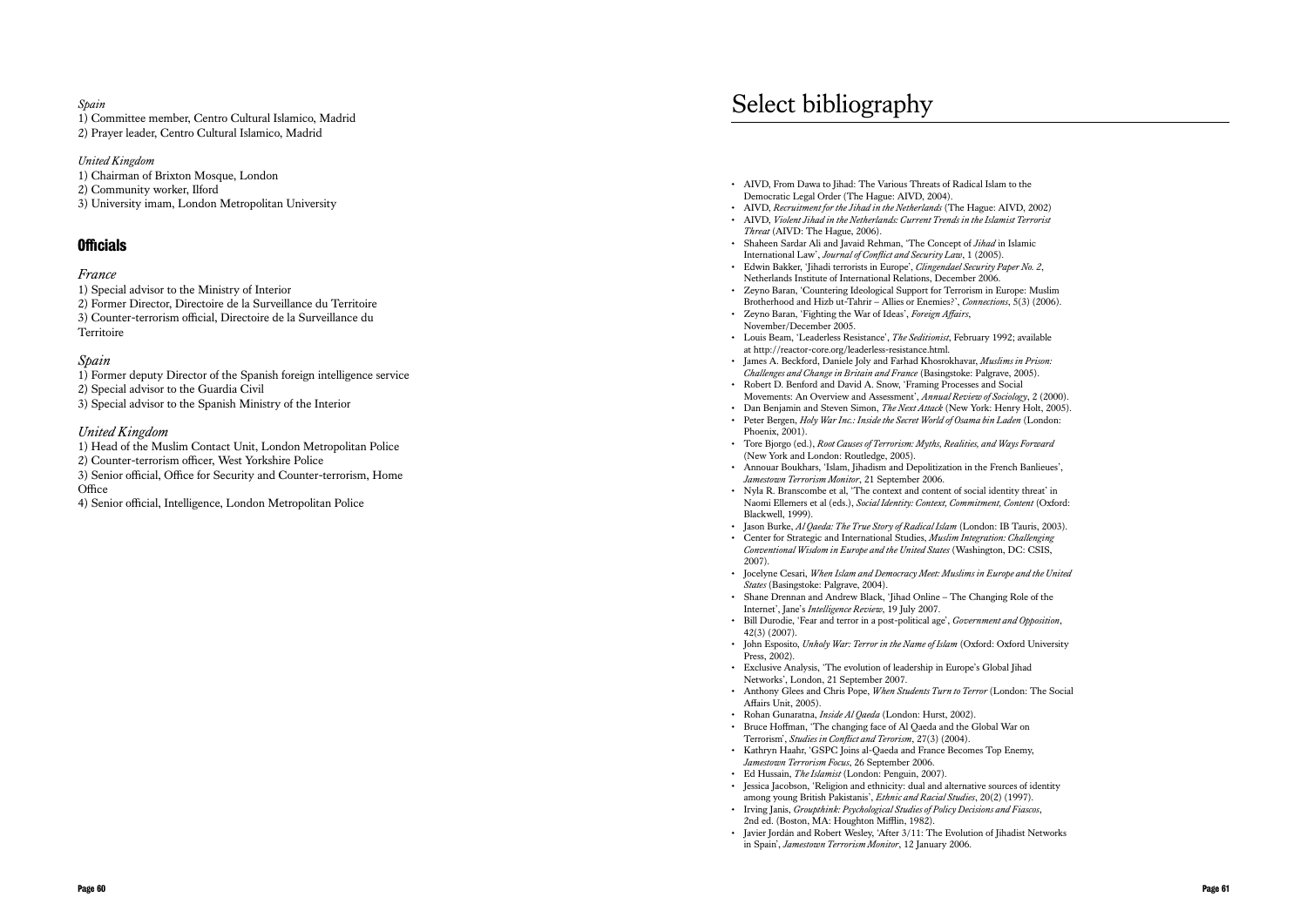- Terrorism, 28 (2005).
- Javier Jordán, 'The Madrid Attacks: Results of Investigations Two Years Later', *Jamestown Terrorism Monitor*, 9 March 2006.
- Javier Jordán, 'The Threat of Grassroots Jihadi Networks', *Jamestown Terrorism Monitor*, 15 February 2007.
- Gilles Kepel, *Jihad: Expansion et Déclin de l'Islamisme* (Paris: Éditions Gallimard, 2000).
- Gilles Kepel, *The War for Muslim Minds: Islam and the West* (Cambridge, MA: Harvard University Press, 2004).
- Farhad Khosrokhavar, *Les Nouveaux Martyrs d'Allah* (Paris: Flammarion, 2002).
- David J. Kilcullen, 'Subversion and Countersubversion in the Campaign against Terrorism in Europe', *Studies in Conflict and Terrorism*, 30(8) (2007).
- Aidan Kirby, 'The London Bombers as "Self-Starters": A Case Study in Indigenous Radicalization and the Emergence of Autonomous Cliques', *Studies in Conflict and Terrorism*, 30 (5) (2007).
- Jytte Klausen, *The Islamic Challenge: Politics and Religion in Western Europe* (Oxford: Oxford University Press, 2005).
- Harvey W. Kushner, 'Suicide bombers: business as usual', *Studies in Conflict and Terrorism*, 19 (2006).
- Lawrence Kuznar and James Lutz, 'Risk Sensitivity and Terrorism', *Political Studie*s, 55(2) (2007).
- Robert S. Leiken, 'Europe's Angry Muslims', *Foreign Affairs*, July/August 2005
- Brynjar Lia, 'Al-Qaeda online: understanding jihadist internet infrastructure', *Jane's Intelligence Review*, 1 January 2006.
- Brynjar Lia, 'The al-Qaida Strategist Abu Mus'ab al-Suri: A Profile', *OMS-Seminar Presentation*, Oslo, 15 March 2006, p. 17; available at http://www.mil. no/multimedia/archive/00076/\_The\_Al-Qaida\_strate\_76568a.pdf.
- Jean-Luc Marret (ed.), *Les fabriques du jihad* (Paris: Presses Universitaires de France, 2005).
- Jean-Francois Mayer, 'Hizb-ut Tahrir The Next Al-Qaida, Really?', *PSIO Occasional Paper*, 4/2004.
- Doug McAdam, Sidney Tarrow and Charles Tilly, *Dynamics of Contention* (Cambridge: Cambridge University Press, 2001).
- Roel Meijer, 'Taking the Islamist Movement Seriously: Social Movement Theory and the Islamist Movement', IRSH, 50 (2005).
- Yassin Musharbash, *Die neue Al-Qaida* (Cologne: Kiepenheuer und Witsch, 2006).
- Omar Nasiri, *Mein Leben bei al-Qaida* (Munich: DVA, 2006).
- Peter R. Neumann, 'Europe's Jihadist Dilemma', Survival, 48(2) (2006).
- National Coordinator for Counterterrorism, *Jihadis and the Internet* (NCTb: The Hague, 2007); available at http://english.nctb.nl/Images/Jihadis%20and%20the% 20Internet\_tcm127-139397.pdf.
- Petter Nesser, 'Jihad in Europe: Recruitment for terrorist cells in Europe', *OMS-Seminar Presentation*, Oslo, 15 March 2006, p. 17; available at http://www.mil. no/felles/ffi/start/FFI-prosjekter/Alfover/\_TERRA/Publikasjoner/Speeches/.
- Petter Nesser, 'Jihadism in Western Europe after the Invasion of Iraq: Tracing Motivational Influences from the Iraq War on Jihadist Terrorism in Western Europe', *Studies in Conflict and Terrorism*, 29(4) (2006).
- Page 62 Page 63 Javier Jordan, 'Mapping Jihadist Terrorism in Spain', Studies in Conflict and • Petter Nesser, 'Local Networks and Recruitment for the Jihad', paper delivered at the conference on 'Best Practices in European Counter Terrorism', Swedish National Defence College Stockholm, 1 November 2006; available at http://www. mil.no/felles/ffi/start/FFI-prosjekter/Alfover/\_TERRA/Publikasjoner/Speeches/.
- Petter Nesser, 'Structures of Iihadist Terrorist Cells in the UK and Europe', paper given at the joint FFI/King's College London conference on *The Changing Faces of Jihadism*, London, 28 April 2006. Available at http://www.mil.no/felles/ffi/start/ FFI-prosjekter/Alfover/\_TERRA/Publikasjoner/Speeches/.
- Jorgen Nielsen, *Muslims in Western Europe*, 2nd ed. (Edinburgh: Edinburgh University Press, 2004).
- Sean O'Neill and Daniel McGrory, *The Suicide Factory: Abu Hamza and the Finsbury Park Mosque* (London: Harper, 2006).
- Ceri Peach, 'Muslim Population of Europe: A Brief Overview of Demographic Trends and Socioeconomic Integration' in Center for Strategic and International Studies, *Muslim Integration: Challenging Conventional Wisdom in Europe and the United States* (Washington, DC: CSIS, 2007).
- Jerrold M. Post, 'Terrorist psycho-logic: Terrorist behaviour as a product of psychological forces' in Walter Reich (ed.), *Origins of Terrorism: Psychologies, Ideologies, Theologies, States of Mind* (Baltimore, MD: Johns Hopkins University Press, 1998).
- Premier minister de la République Française, *La France face au terrorisme: Livre blanc du Governement sur la sécurité intérieure face au terrorisme* (Paris: La documentation Française, 2006).
- Donatella della Porta, *Social Movements, Political Violence and the State: A Comparative Analyis of Italy and Germany* (Cambridge: Cambridge University Press, 1995).
- Fernando Reinares, 'Prisons and Radicalisation'; paper delivered at 'Youth Radicalisation' workshop organised by the *Global Institute for Counterterrorism*, Rome, 11 July 2007.
- Fernando Reinares, 'What Threat Does Jihadist Terrorism Currently Pose to Spain?', *Análisis del Real Instituto*, 2 April 2007; available at http://www. realintitutoelcano.org/analisis/imprimir/1117imp.asp.
- Report of the *National Commission on Terrorist Attacks upon the United States*; available at http://www.9-11commission.gov/report/911Report.pdf.
- Louise Richardson (ed.), *The Roots of Terrorism* (New York: Routledge, 2006).
- Louise Richardson, *What Terrorists Want: Understanding the Terrorist Threat* (London: John Murray, 2006).
- Hanna Rogan, 'Abu Reuter and the E-Jihad', *Georgetown Journal of International Affairs*, Summer 2007.
- Hanna Rogan, 'Jihadism Online: A study of al-Qaida and radical Islamist groups use the Internet for terrorist purposes', *FFI Report*, 2006/0915.
- Brooke M. Rogers et al, 'The Role of Religious Fundamentalism in Terrorist Violence: A Social Psychological Analysis', *The International Review of Psychiatry*, 19(3) (2007).
- Olivier Roy, *Globalized Islam: The Search for a New Ummah* (New York: Columbia University Press, 2004).
- Olivier Roy, 'Netzwerk des Terrors Markenzeichen al-Qaida', *Le Monde Diplomatique* (German edition), 10 September 2004.
- Olivier Roy, 'Terrorism and Deculturation' in Louise Richardson (ed.), *The Roots of Terrorism* (New York: Routledge, 2006).
- Johnny Ryan, *Countering Militant Islamist Radicalisation on the Internet: A User Driven Strategy to Recover the Web* (Dublin: Institute of European Affairs, 2007).
- Marc Sageman, *Understanding Terror Networks* (Philadelphia, PA: University of Pennsylvania Press, 2004).
- Alex Schmid, 'Terrorism The Definitional Problem', *Case Western Reserve Journal of International Law*, 36(2) (2004).
- Fidel Sendagorta, 'Jihad in Europe: The Wider Context', *Survival*, 47(3) (2005).
- Pascale Combelles Siegel, 'An Inside Look at France's Mosque Surveillance Program', *Jamestown Terrorism Monitor*, 16 August 2007.
- Andrew Silke, 'The role of the organisation in suicide terrorism', International *Journal of Mental Health and Addiction*, 4 (2006); available at http://www.ijmajournal.com/issues.php.
- Guido Steinberg, *Der nahe und der ferne Feind* (Munich: CH Beck, 2005).
- Jessica Stern, 'Culture' in Club de Madrid, *Addressing the Root Causes of Terrorism* (Madrid: Club de Madrid, 2005).
- Jessica Stern, 'The Protean Enemy', *Foreign Affairs*, July/August 2003.
- Michael Taarnby: 'Recruitment of islamist terrorists in Europe: Trends and Perspectives', *Research Report funded by the Danish Ministry of Justice*, 14 January 2005.
- Michael Taarnby, 'Jihad in Denmark: An Overview and Analysis of Jihadi Activity in Denmark, 1990-2006', *Danish Institute of International Affairs Working Paper*, 2006/35.
- Henry Tajfel and John C. Turner, 'An Integrative Theory of Intergroup Conflict' in William Austin and Stephen Worchel (eds.), *the Social Psychology of Intergroup Relations* (Monterey, CA: Brooks Cole, 1979).
- Sidney Tarrow, *Power in Movement*, 2nd ed. (Cambridge: CUP, 1998).
- Timothy L. Thomas, 'Al Qaida and the Internet: The Danger of Cyberplanning', *Parameters*, 33(2) (2003).
- Lorenzo Vidino, *Al Qaeda in Europe* (Amherst, NY: Prometheus, 2006).
- Lorenzo Vidino, 'The Hofstad Group: The New Face of Terrorist Networks in Europe', *Studies in Conflict and Terrorism*, 30 (7) (2007).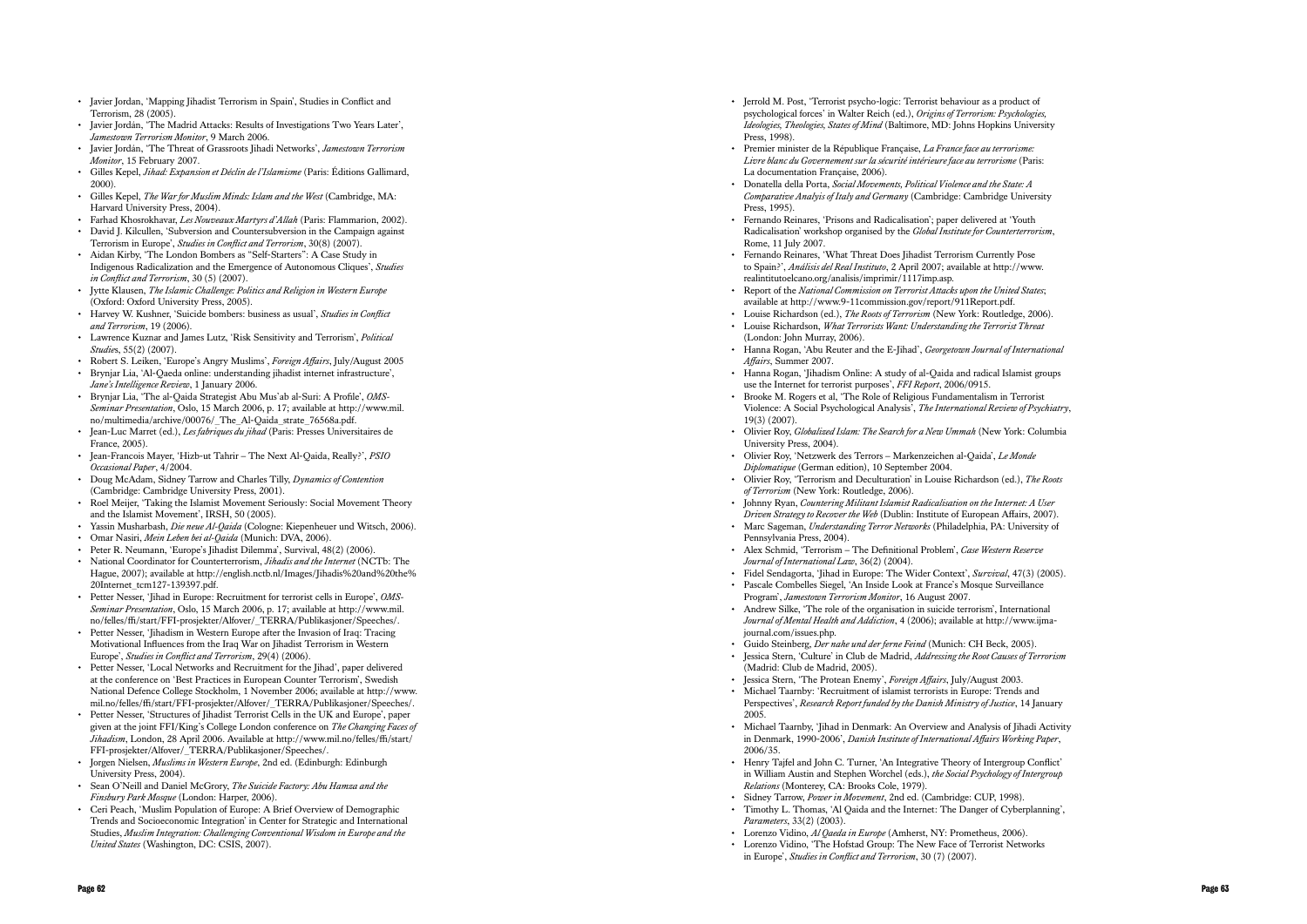- Gabriel Weimann, *Terror on the Internet: The New Arena, the New Challenges* (Washington, DC: US Institute of Peace, 2006).
- Michael Whine, 'Islamist Recruitment and Antisemitism on British Campuses', RUSI Workshop on Education and Extremism, 23 January 2006; paper available at http://www.thecst.org.uk/docs/RUSI%20Homeland%20Security.doc.
- Michael Whine, 'Will the ban on the Al Muhajiroun successor groups work?', paper published by the *International Institute for Counter-terrorism*, 8 August 2006; available at http://www.ict.org.il/index.php?sid=119&lang=en&act=page&id=659 8&str=michael%20whine.
- Quintan Wiktorowicz, 'Anatomy of the Salafi Movement', S*tudies in Conflict and Terrorism*, 29(3) (2006).
- Quintan Wiktorowicz, 'A Genealogy of Radical Islam', *Studies in Conflict and Terrorism*, 28(2) (2005).
- Quintan Wiktorowicz, 'Joining the Cause: Al Muhajiroun and Radical Islam', pp. 8-10; available at http://www.yale-university.com/polisci/info/conferences/ Islamic%20Radicalism/papers/wiktorowicz-paper.pdf.
- Paul L. Williams, *Al Qaeda: Brotherhood of Terror* (New York: Alpha, 2002).
- Ayman Al Zawahiri, *Knights Under the Prophet's Banner: Contemplations on the Jihad Movement* (London Al Sharq Al Awsat, 2001).